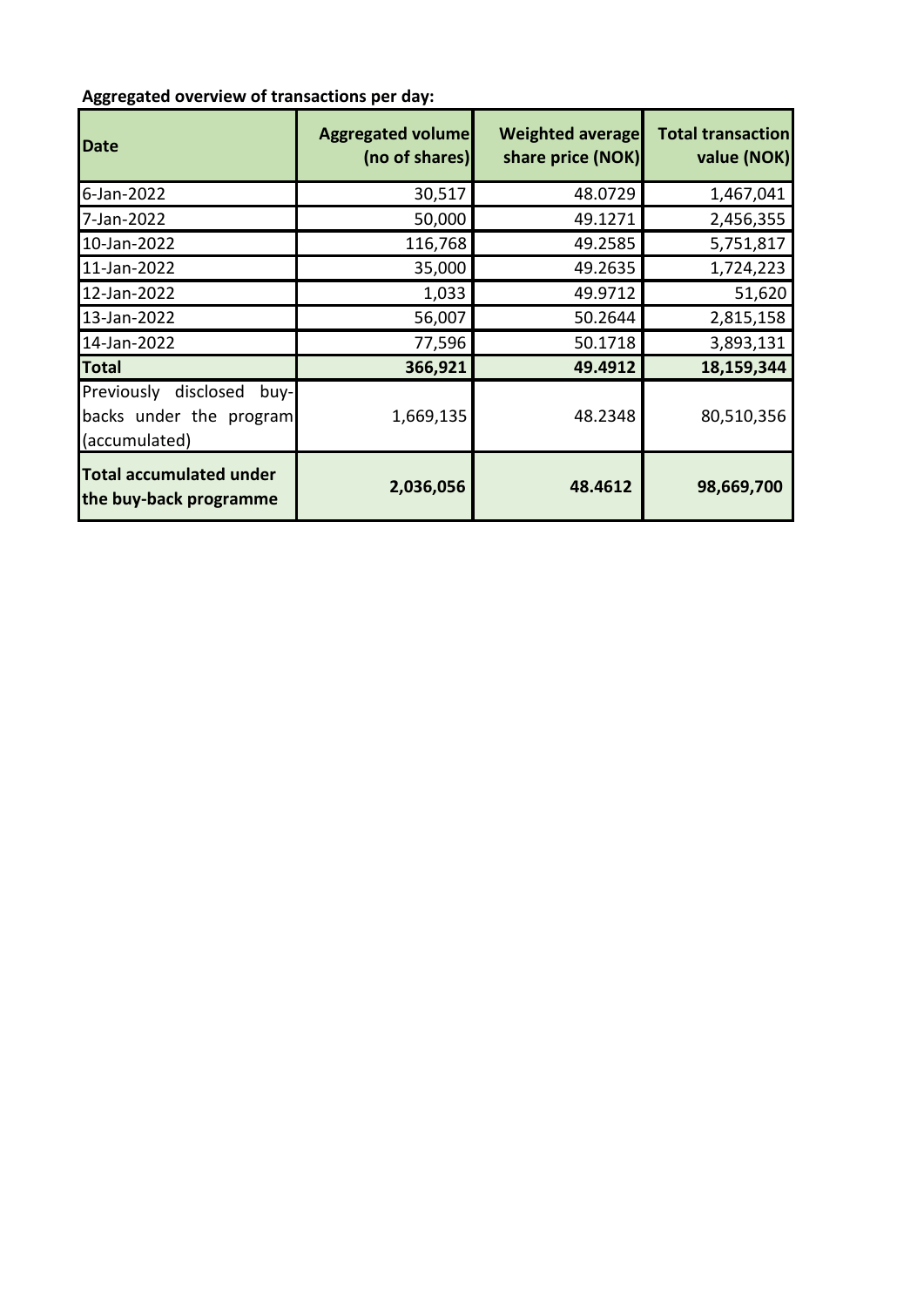| Order          | <b>Ticker</b> | <b>ISIN</b>                     | <b>Currency</b> | <b>Price</b> | <b>Volume</b> | <b>Consideration</b> | <b>MIC</b> | <b>Date</b>        | <b>Time</b> |
|----------------|---------------|---------------------------------|-----------------|--------------|---------------|----------------------|------------|--------------------|-------------|
| 48531608 BWLPG |               | BMG173841013                    | <b>NOK</b>      | 50.00        | (232)         | (11,600) XOSL        |            | 1/14/2022          | 9:07:12     |
| 48531608 BWLPG |               | BMG173841013                    | <b>NOK</b>      | 50.00        | (132)         | (6,600) XOSL         |            | 1/14/2022          | 9:07:12     |
| 48531608 BWLPG |               | BMG173841013                    | <b>NOK</b>      | 50.00        | (143)         | (7,150) XOSL         |            | 1/14/2022          | 9:07:12     |
| 48531608 BWLPG |               | BMG173841013                    | <b>NOK</b>      | 49.96        | (308)         | (15,388) XOSL        |            | 1/14/2022          | 9:10:18     |
| 48531608 BWLPG |               | BMG173841013                    | <b>NOK</b>      | 49.88        | (365)         | (18,206) BEUP        |            | 1/14/2022          | 9:10:18     |
| 48531608 BWLPG |               | BMG173841013                    | <b>NOK</b>      | 49.96        | (300)         | (14,988) XOSL        |            | 1/14/2022          | 9:10:18     |
| 48531608 BWLPG |               | BMG173841013                    | <b>NOK</b>      | 50.40        | (390)         | (19,656) XOSL        |            | 1/14/2022 10:08:07 |             |
| 48531608 BWLPG |               | BMG173841013                    | <b>NOK</b>      | 50.40        | (30)          | $(1,512)$ XOSL       |            | 1/14/2022 10:08:07 |             |
| 48531608 BWLPG |               | BMG173841013                    | <b>NOK</b>      | 50.40        | (25)          | $(1,260)$ CEUX       |            | 1/14/2022 10:08:07 |             |
| 48531608 BWLPG |               | BMG173841013                    | <b>NOK</b>      | 50.50        | (24)          | (1,212) AQEU         |            | 1/14/2022 10:11:16 |             |
| 48531608 BWLPG |               | BMG173841013                    | <b>NOK</b>      | 50.50        | (33)          | (1,667) AQEU         |            | 1/14/2022 10:11:16 |             |
| 48531608 BWLPG |               | BMG173841013                    | <b>NOK</b>      | 50.50        | (525)         | (26,513) XOSL        |            | 1/14/2022 10:11:16 |             |
| 48531608 BWLPG |               | BMG173841013                    | <b>NOK</b>      | 50.50        | (215)         | (10,858) CEUX        |            | 1/14/2022 10:17:10 |             |
| 48531608 BWLPG |               | BMG173841013                    | <b>NOK</b>      | 50.50        | (280)         | (14,140) XOSL        |            | 1/14/2022 10:17:10 |             |
| 48531608 BWLPG |               | BMG173841013                    | <b>NOK</b>      | 50.50        | (198)         | (9,999) XOSL         |            | 1/14/2022 10:17:10 |             |
| 48531608 BWLPG |               | BMG173841013                    | <b>NOK</b>      | 50.50        | (169)         | (8,535) AQEU         |            | 1/14/2022 11:28:55 |             |
| 48531608 BWLPG |               | BMG173841013                    | <b>NOK</b>      | 50.50        | (26)          | $(1,313)$ CEUX       |            | 1/14/2022 11:28:55 |             |
| 48531608 BWLPG |               | BMG173841013                    | <b>NOK</b>      | 50.50        | (524)         | (26,462) CEUX        |            | 1/14/2022 11:28:55 |             |
| 48531608 BWLPG |               | BMG173841013                    | <b>NOK</b>      | 50.50        | (37)          | (1,869) AQEU         |            | 1/14/2022 11:28:55 |             |
| 48531608 BWLPG |               | BMG173841013                    | <b>NOK</b>      | 50.50        | (1,038)       | (52,419) XOSL        |            | 1/14/2022 11:28:55 |             |
| 48531608 BWLPG |               | BMG173841013                    | <b>NOK</b>      | 50.43        | (703)         | (35,449) BEUP        |            | 1/14/2022 11:28:55 |             |
| 48531608 BWLPG |               | BMG173841013                    | <b>NOK</b>      | 50.30        | (500)         | (25,150) XOSL        |            | 1/14/2022 11:48:20 |             |
| 48531608 BWLPG |               | BMG173841013                    | <b>NOK</b>      | 50.30        | (205)         | (10,312) CEUX        |            | 1/14/2022 11:49:26 |             |
| 48531608 BWLPG |               | BMG173841013                    | <b>NOK</b>      | 50.30        | (488)         | (24,546) CEUX        |            | 1/14/2022 11:49:26 |             |
| 48531608 BWLPG |               | BMG173841013                    | <b>NOK</b>      | 50.30        | (693)         | (34,858) CEUX        |            | 1/14/2022 11:49:26 |             |
| 48531608 BWLPG |               | BMG173841013                    | <b>NOK</b>      | 50.30        | (807)         | (40,592) XOSL        |            | 1/14/2022 11:49:26 |             |
| 48531608 BWLPG |               | BMG173841013                    | <b>NOK</b>      | 50.30        | (693)         | (34,858) CEUX        |            | 1/14/2022 11:51:30 |             |
| 48531608 BWLPG |               | BMG173841013                    | <b>NOK</b>      | 50.30        | (1,235)       | (62,121) XOSL        |            | 1/14/2022 11:51:30 |             |
| 48531608 BWLPG |               | BMG173841013                    | <b>NOK</b>      | 50.30        | (72)          | (3,622) XOSL         |            | 1/14/2022 11:51:30 |             |
| 48531608 BWLPG |               | BMG173841013                    | <b>NOK</b>      | 50.30        | (539)         | (27,112) CEUX        |            | 1/14/2022 11:51:30 |             |
| 48531608 BWLPG |               | BMG173841013                    | <b>NOK</b>      | 50.30        | (137)         | (6,891) CEUX         |            | 1/14/2022 11:51:58 |             |
| 48531608 BWLPG |               | BMG173841013                    | <b>NOK</b>      | 50.30        | (1, 307)      | (65,742) XOSL        |            | 1/14/2022 11:52:31 |             |
| 48531608 BWLPG |               | BMG173841013                    | <b>NOK</b>      | 50.30        | (2,693)       | (135,458) XOSL       |            | 1/14/2022 11:52:31 |             |
| 48531608 BWLPG |               | BMG173841013                    | <b>NOK</b>      | 50.30        | (1, 307)      | (65,742) XOSL        |            | 1/14/2022 11:52:31 |             |
| 48531608 BWLPG |               | BMG173841013                    | <b>NOK</b>      | 50.30        | (1, 307)      | (65,742) XOSL        |            | 1/14/2022 11:52:31 |             |
| 48531608 BWLPG |               | BMG173841013                    | <b>NOK</b>      | 50.30        | (572)         | (28,772) XOSL        |            | 1/14/2022 11:52:31 |             |
| 48531608 BWLPG |               | BMG173841013                    | <b>NOK</b>      | 50.30        | (2, 157)      | (108,497) GSEI       |            | 1/14/2022 11:52:31 |             |
| 48531608 BWLPG |               | BMG173841013                    | <b>NOK</b>      | 50.30        | (288)         | (14,486) XOSL        |            | 1/14/2022 11:52:31 |             |
| 48531608 BWLPG |               | BMG173841013                    | <b>NOK</b>      | 50.20        | (580)         | (29,116) XOSL        |            | 1/14/2022 12:03:23 |             |
| 48531608 BWLPG |               | BMG173841013                    | <b>NOK</b>      | 50.20        | (2,200)       | (110,440) XOSL       |            | 1/14/2022 12:03:23 |             |
| 48531608 BWLPG |               | BMG173841013                    | <b>NOK</b>      | 50.20        | (400)         | (20,080) XOSL        |            | 1/14/2022 12:04:18 |             |
| 48531608 BWLPG |               | BMG173841013                    | <b>NOK</b>      | 50.20        | (180)         | (9,036) XOSL         |            | 1/14/2022 12:04:43 |             |
| 48531608 BWLPG |               | BMG173841013                    | <b>NOK</b>      | 50.20        | (1, 355)      | (68,021) XOSL        |            | 1/14/2022 12:04:43 |             |
| 48531608 BWLPG |               | BMG173841013                    | <b>NOK</b>      | 50.20        | (306)         | (15,361) CEUX        |            | 1/14/2022 12:04:43 |             |
| 48531608 BWLPG |               | BMG173841013                    | <b>NOK</b>      | 50.10        | (346)         | (17,335) CEUX        |            | 1/14/2022 12:19:09 |             |
| 48531608 BWLPG |               | BMG173841013                    | <b>NOK</b>      | 50.10        | (44)          | $(2,204)$ CEUX       |            | 1/14/2022 12:19:09 |             |
| 48531608 BWLPG |               | BMG173841013                    | <b>NOK</b>      | 50.10        | (302)         | (15,130) CEUX        |            | 1/14/2022 12:19:09 |             |
| 48531608 BWLPG |               | BMG173841013                    | <b>NOK</b>      | 50.10        | (44)          | (2,204) CEUX         |            | 1/14/2022 12:19:09 |             |
| 48531608 BWLPG |               | BMG173841013                    | <b>NOK</b>      | 50.10        | (346)         | (17,335) CEUX        |            | 1/14/2022 12:19:09 |             |
| 48531608 BWLPG |               | BMG173841013                    | <b>NOK</b>      | 50.10        | (524)         | (26,252) XOSL        |            | 1/14/2022 12:19:09 |             |
| 48531608 BWLPG |               | BMG173841013                    | <b>NOK</b>      | 50.10        | (346)         | (17,335) CEUX        |            | 1/14/2022 12:19:09 |             |
| 48531608 BWLPG |               | BMG173841013                    | <b>NOK</b>      | 50.10        | (346)         | (17,335) CEUX        |            | 1/14/2022 12:19:09 |             |
|                |               | 48531608 BWLPG BMG173841013 NOK |                 | 50.10        | (346)         | (17,335) CEUX        |            | 1/14/2022 12:19:09 |             |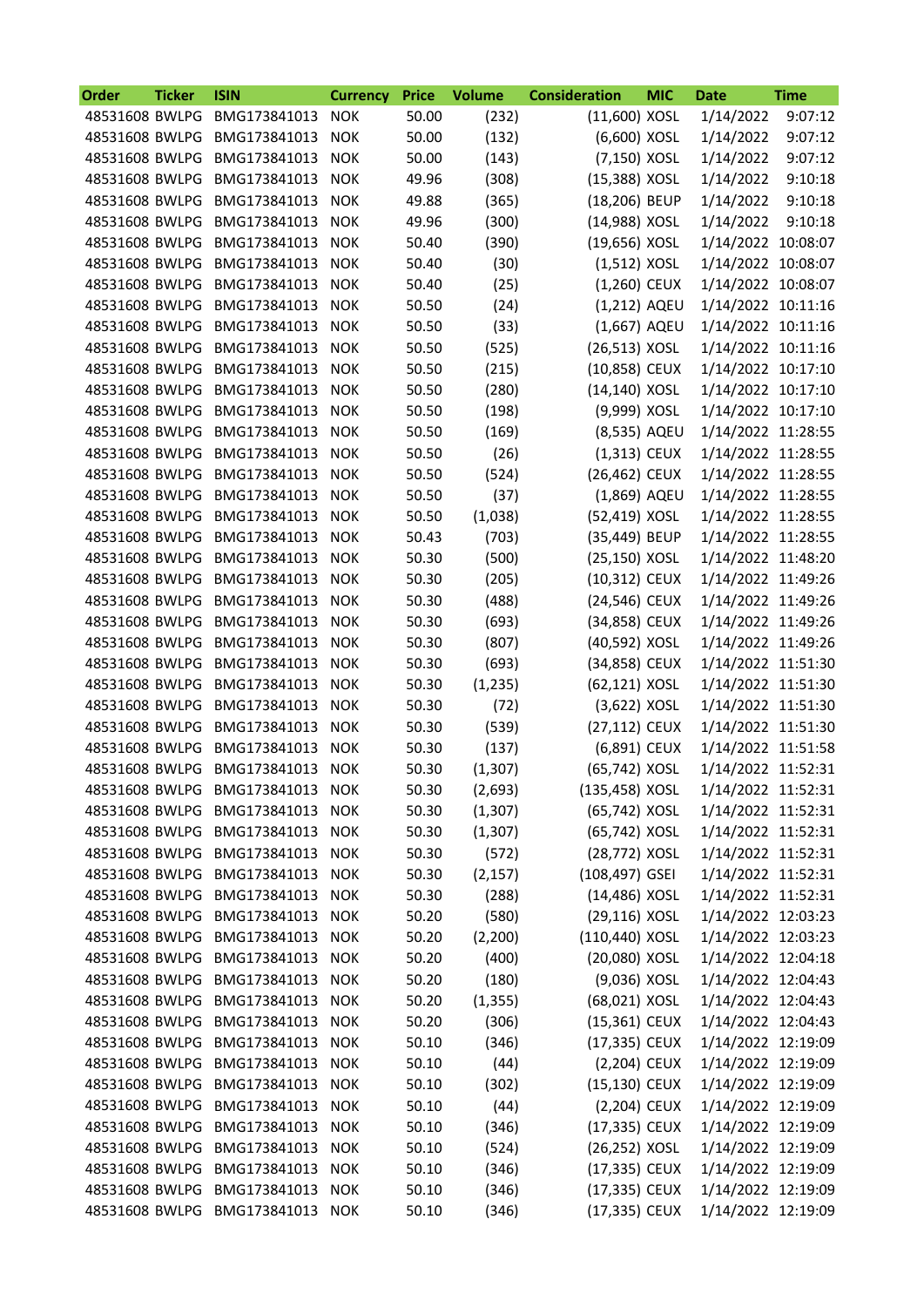| 48531608 BWLPG | BMG173841013     | <b>NOK</b> | 50.10 | (130)   | (6,513) XOSL   | 1/14/2022 12:19:09 |  |
|----------------|------------------|------------|-------|---------|----------------|--------------------|--|
| 48531608 BWLPG | BMG173841013     | <b>NOK</b> | 50.10 | (341)   | (17,084) XOSL  | 1/14/2022 12:19:09 |  |
| 48531608 BWLPG | BMG173841013     | <b>NOK</b> | 50.10 | (654)   | (32,765) XOSL  | 1/14/2022 12:19:09 |  |
| 48531608 BWLPG | BMG173841013     | <b>NOK</b> | 50.10 | (235)   | (11,774) XOSL  | 1/14/2022 12:19:09 |  |
| 48531608 BWLPG | BMG173841013     | <b>NOK</b> | 50.10 | (346)   | (17,335) CEUX  | 1/14/2022 12:19:09 |  |
| 48531608 BWLPG | BMG173841013     | <b>NOK</b> | 50.10 | (346)   | (17,335) CEUX  | 1/14/2022 12:28:59 |  |
| 48531608 BWLPG | BMG173841013     | <b>NOK</b> | 50.10 | (654)   | (32,765) XOSL  | 1/14/2022 12:28:59 |  |
| 48531608 BWLPG | BMG173841013     | <b>NOK</b> | 50.10 | (2,705) | (135,521) XOSL | 1/14/2022 12:28:59 |  |
| 48531608 BWLPG | BMG173841013     | <b>NOK</b> | 50.10 | (112)   | (5,611) XOSL   | 1/14/2022 12:28:59 |  |
| 48531608 BWLPG | BMG173841013     | <b>NOK</b> | 50.10 | (346)   | (17,335) CEUX  | 1/14/2022 12:54:03 |  |
| 48531608 BWLPG | BMG173841013     | <b>NOK</b> | 50.10 | (542)   | (27,154) XOSL  | 1/14/2022 12:54:03 |  |
| 48531608 BWLPG | BMG173841013     | <b>NOK</b> | 50.10 | (87)    | (4,359) XOSL   | 1/14/2022 12:54:03 |  |
| 48531608 BWLPG | BMG173841013     | <b>NOK</b> | 50.10 | (654)   | (32,765) XOSL  | 1/14/2022 13:04:04 |  |
| 48531608 BWLPG | BMG173841013     | <b>NOK</b> | 50.10 | (52)    | (2,605) XOSL   | 1/14/2022 13:36:59 |  |
| 48531608 BWLPG | BMG173841013     | <b>NOK</b> | 50.10 | (494)   | (24,749) XOSL  | 1/14/2022 13:36:59 |  |
| 48531608 BWLPG | BMG173841013     | <b>NOK</b> | 50.10 | (91)    | (4,559) CEUX   | 1/14/2022 13:36:59 |  |
| 48531608 BWLPG | BMG173841013     | <b>NOK</b> | 50.20 | (750)   | (37,650) AQEU  | 1/14/2022 13:37:01 |  |
| 48531608 BWLPG | BMG173841013     | <b>NOK</b> | 50.20 | (500)   | (25,100) XOSL  | 1/14/2022 13:37:01 |  |
| 48531608 BWLPG | BMG173841013     | <b>NOK</b> | 50.20 | (697)   | (34,989) XOSL  | 1/14/2022 13:37:01 |  |
| 48531608 BWLPG | BMG173841013     | <b>NOK</b> | 50.20 | (13)    | (653) EUCC     | 1/14/2022 13:37:01 |  |
| 48531608 BWLPG | BMG173841013     | <b>NOK</b> | 50.20 | (22)    | (1,104) CEUX   | 1/14/2022 13:39:35 |  |
| 48531608 BWLPG | BMG173841013     | <b>NOK</b> | 50.20 | (324)   | (16,265) CEUX  | 1/14/2022 13:39:35 |  |
| 48531608 BWLPG | BMG173841013     | <b>NOK</b> | 50.20 | (22)    | $(1,104)$ CEUX | 1/14/2022 13:39:35 |  |
| 48531608 BWLPG | BMG173841013     | <b>NOK</b> | 50.20 | (173)   | (8,685) CEUX   | 1/14/2022 13:39:35 |  |
| 48531608 BWLPG | BMG173841013     | <b>NOK</b> | 50.20 | (35)    | (1,757) CEUX   | 1/14/2022 13:39:35 |  |
| 48531608 BWLPG | BMG173841013     | <b>NOK</b> | 50.20 | (138)   | (6,928) CEUX   | 1/14/2022 13:39:35 |  |
| 48531608 BWLPG | BMG173841013     | <b>NOK</b> | 50.20 | (35)    | (1,757) CEUX   | 1/14/2022 13:39:35 |  |
| 48531608 BWLPG | BMG173841013     | <b>NOK</b> | 50.20 | (254)   | (12,751) CEUX  | 1/14/2022 13:39:35 |  |
| 48531608 BWLPG | BMG173841013     | <b>NOK</b> | 50.20 | (654)   | (32,831) XOSL  | 1/14/2022 13:39:35 |  |
| 48531608 BWLPG | BMG173841013     | <b>NOK</b> | 50.20 | (250)   | (12,550) XOSL  | 1/14/2022 13:39:35 |  |
| 48531608 BWLPG | BMG173841013     | <b>NOK</b> | 50.20 | (404)   | (20,281) XOSL  | 1/14/2022 13:39:35 |  |
| 48531608 BWLPG | BMG173841013     | <b>NOK</b> | 50.20 | (346)   | (17,369) XOSL  | 1/14/2022 13:39:35 |  |
| 48531608 BWLPG | BMG173841013     | <b>NOK</b> | 50.20 | (211)   | (10,592) XOSL  | 1/14/2022 13:39:35 |  |
| 48531608 BWLPG | BMG173841013     | <b>NOK</b> | 50.20 | (417)   | (20,933) XOSL  | 1/14/2022 13:39:35 |  |
| 48531608 BWLPG | BMG173841013     | <b>NOK</b> | 50.20 | (92)    | (4,618) CEUX   | 1/14/2022 13:39:35 |  |
| 48531608 BWLPG | BMG173841013     | <b>NOK</b> | 50.20 | (33)    | $(1,657)$ CEUX | 1/14/2022 13:39:35 |  |
| 48531608 BWLPG | BMG173841013     | <b>NOK</b> | 50.20 | (26)    | $(1,305)$ XOSL | 1/14/2022 13:39:35 |  |
| 48531608 BWLPG | BMG173841013     | <b>NOK</b> | 50.20 | (313)   | (15,713) CEUX  | 1/14/2022 13:39:36 |  |
| 48531608 BWLPG | BMG173841013     | <b>NOK</b> | 50.20 | (43)    | (2,159) CEUX   | 1/14/2022 13:39:36 |  |
| 48531608 BWLPG | BMG173841013     | <b>NOK</b> | 50.20 | (654)   | (32,831) XOSL  | 1/14/2022 13:39:36 |  |
| 48531608 BWLPG | BMG173841013     | <b>NOK</b> | 50.20 | (90)    | (4,518) XOSL   | 1/14/2022 13:39:36 |  |
| 48531608 BWLPG | BMG173841013     | <b>NOK</b> | 50.20 | (329)   | (16,516) CEUX  | 1/14/2022 13:39:36 |  |
| 48531608 BWLPG | BMG173841013     | <b>NOK</b> | 50.20 | (17)    | (853) CEUX     | 1/14/2022 13:39:36 |  |
| 48531608 BWLPG | BMG173841013     | <b>NOK</b> | 50.20 | (17)    | (853) CEUX     | 1/14/2022 13:39:36 |  |
| 48531608 BWLPG | BMG173841013     | <b>NOK</b> | 50.20 | (17)    | (853) CEUX     | 1/14/2022 13:39:36 |  |
| 48531608 BWLPG | BMG173841013     | <b>NOK</b> | 50.20 | (7)     | (351) CEUX     | 1/14/2022 13:39:36 |  |
| 48531608 BWLPG | BMG173841013     | <b>NOK</b> | 50.20 | (5)     | (251) CEUX     | 1/14/2022 13:39:36 |  |
| 48531608 BWLPG | BMG173841013     | <b>NOK</b> | 50.20 | (618)   | (31,024) XOSL  | 1/14/2022 13:39:36 |  |
| 48531608 BWLPG | BMG173841013     | <b>NOK</b> | 50.20 | (36)    | $(1,807)$ XOSL | 1/14/2022 13:39:36 |  |
| 48531608 BWLPG | BMG173841013     | <b>NOK</b> | 50.20 | (473)   | (23,745) XOSL  | 1/14/2022 13:39:36 |  |
| 48531608 BWLPG | BMG173841013     | <b>NOK</b> | 50.20 | (156)   | (7,831) CEUX   | 1/14/2022 13:39:36 |  |
| 48531608 BWLPG | BMG173841013     | <b>NOK</b> | 50.20 | (79)    | (3,966) CEUX   | 1/14/2022 13:39:36 |  |
| 48531608 BWLPG | BMG173841013     | <b>NOK</b> | 50.20 | (65)    | $(3,263)$ CEUX | 1/14/2022 13:39:36 |  |
| 48531608 BWLPG | BMG173841013 NOK |            | 50.20 | (46)    | (2,309) CEUX   | 1/14/2022 13:39:36 |  |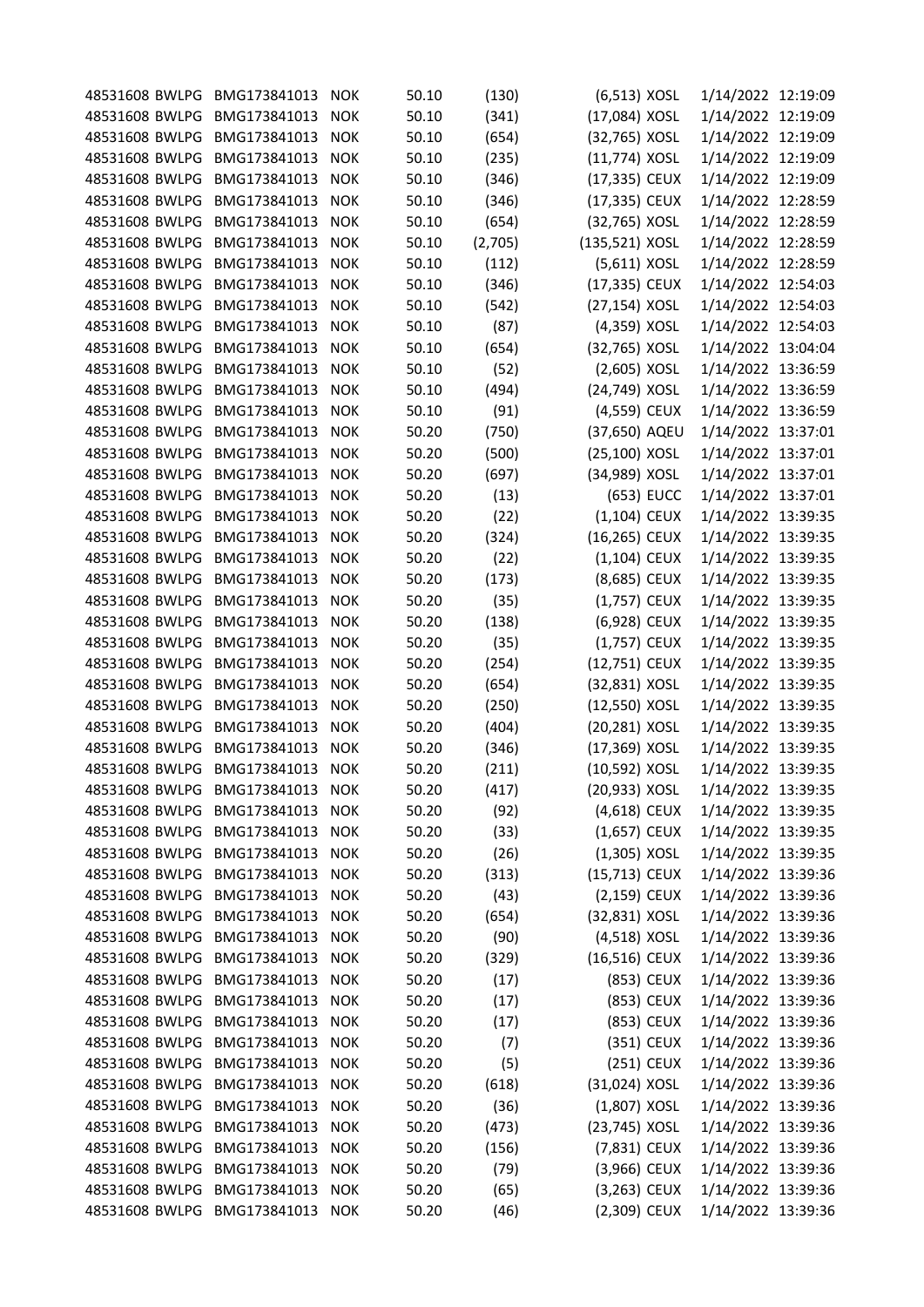| 48531608 BWLPG BMG173841013 |                  | <b>NOK</b> | 50.20 | (58)     | (2,912) CEUX   |            | 1/14/2022 13:39:36 |  |
|-----------------------------|------------------|------------|-------|----------|----------------|------------|--------------------|--|
| 48531608 BWLPG              | BMG173841013     | <b>NOK</b> | 50.20 | (60)     | (3,012) CEUX   |            | 1/14/2022 13:39:36 |  |
| 48531608 BWLPG              | BMG173841013     | <b>NOK</b> | 50.20 | (39)     | (1,958) CEUX   |            | 1/14/2022 13:39:36 |  |
| 48531608 BWLPG              | BMG173841013     | <b>NOK</b> | 50.20 | (16)     |                | (803) CEUX | 1/14/2022 13:39:36 |  |
| 48531608 BWLPG              | BMG173841013     | <b>NOK</b> | 50.20 | (180)    | (9,036) XOSL   |            | 1/14/2022 13:39:36 |  |
| 48531608 BWLPG              | BMG173841013     | <b>NOK</b> | 50.20 | (258)    | (12,952) XOSL  |            | 1/14/2022 13:39:36 |  |
| 48531608 BWLPG              | BMG173841013     | <b>NOK</b> | 50.20 | (216)    | (10,843) XOSL  |            | 1/14/2022 13:39:36 |  |
| 48531608 BWLPG              | BMG173841013     | <b>NOK</b> | 50.20 | (350)    | (17,570) XOSL  |            | 1/14/2022 13:39:36 |  |
| 48531608 BWLPG              | BMG173841013     | <b>NOK</b> | 50.20 | (173)    | (8,685) CEUX   |            | 1/14/2022 13:39:36 |  |
| 48531608 BWLPG              | BMG173841013     | <b>NOK</b> | 50.20 | (304)    | (15,261) XOSL  |            | 1/14/2022 13:39:36 |  |
| 48531608 BWLPG              | BMG173841013     | <b>NOK</b> | 50.20 | (138)    | (6,928) CEUX   |            | 1/14/2022 13:39:36 |  |
| 48531608 BWLPG              | BMG173841013     | <b>NOK</b> | 50.20 | (35)     | (1,757) CEUX   |            | 1/14/2022 13:39:36 |  |
| 48531608 BWLPG              | BMG173841013     | <b>NOK</b> | 50.20 | (630)    | (31,626) XOSL  |            | 1/14/2022 13:50:36 |  |
| 48531608 BWLPG              | BMG173841013     | <b>NOK</b> | 50.20 | (173)    | (8,685) CEUX   |            | 1/14/2022 13:50:36 |  |
| 48531608 BWLPG              | BMG173841013     | <b>NOK</b> | 50.20 | (118)    | (5,924) CEUX   |            | 1/14/2022 13:50:44 |  |
| 48531608 BWLPG              | BMG173841013     | <b>NOK</b> | 50.20 | (228)    | (11,446) CEUX  |            | 1/14/2022 13:51:36 |  |
| 48531608 BWLPG              | BMG173841013     | <b>NOK</b> | 50.20 | (346)    | (17,369) CEUX  |            | 1/14/2022 13:52:45 |  |
| 48531608 BWLPG              | BMG173841013     | <b>NOK</b> | 50.20 | (346)    | (17,369) CEUX  |            | 1/14/2022 13:52:45 |  |
| 48531608 BWLPG              | BMG173841013     | <b>NOK</b> | 50.20 | (346)    | (17,369) CEUX  |            | 1/14/2022 13:52:45 |  |
| 48531608 BWLPG              | BMG173841013     | <b>NOK</b> | 50.20 | (24)     | $(1,205)$ XOSL |            | 1/14/2022 13:52:45 |  |
| 48531608 BWLPG              | BMG173841013     | <b>NOK</b> | 50.20 | (342)    | (17,168) XOSL  |            | 1/14/2022 13:52:45 |  |
| 48531608 BWLPG              | BMG173841013     | <b>NOK</b> | 50.20 | (37)     | (1,857) XOSL   |            | 1/14/2022 13:52:45 |  |
| 48531608 BWLPG              | BMG173841013     | <b>NOK</b> | 50.20 | (617)    | (30,973) XOSL  |            | 1/14/2022 13:52:45 |  |
| 48531608 BWLPG              | BMG173841013     | <b>NOK</b> | 50.20 | (37)     | $(1,857)$ XOSL |            | 1/14/2022 13:52:45 |  |
| 48531608 BWLPG              | BMG173841013     | <b>NOK</b> | 50.20 | (617)    | (30,973) XOSL  |            | 1/14/2022 13:52:45 |  |
| 48531608 BWLPG              | BMG173841013     | <b>NOK</b> | 50.20 | (33)     | $(1,657)$ XOSL |            | 1/14/2022 13:52:45 |  |
| 48531608 BWLPG              | BMG173841013     | <b>NOK</b> | 50.20 | (65)     | (3,263) CEUX   |            | 1/14/2022 13:54:56 |  |
| 48531608 BWLPG              | BMG173841013     | <b>NOK</b> | 50.20 | (4)      | (201) XOSL     |            | 1/14/2022 13:54:56 |  |
| 48531608 BWLPG              | BMG173841013     | <b>NOK</b> | 50.20 | (49)     | (2,460) XOSL   |            | 1/14/2022 13:54:56 |  |
| 48531608 BWLPG              | BMG173841013     | <b>NOK</b> | 50.20 | (346)    | (17,369) XTXE  |            | 1/14/2022 13:54:56 |  |
| 48531608 BWLPG              | BMG173841013     | <b>NOK</b> | 50.10 | (2, 174) | (108,917) GSEI |            | 1/14/2022 14:00:54 |  |
| 48531608 BWLPG              | BMG173841013     | <b>NOK</b> | 50.10 | (2, 129) | (106,663) EUCC |            | 1/14/2022 14:00:54 |  |
| 48531608 BWLPG              | BMG173841013     | <b>NOK</b> | 50.00 | (346)    | (17,300) CEUX  |            | 1/14/2022 14:03:45 |  |
| 48531608 BWLPG              | BMG173841013     | <b>NOK</b> | 50.00 | (225)    | (11,250) CEUX  |            | 1/14/2022 14:03:45 |  |
| 48531608 BWLPG              | BMG173841013     | <b>NOK</b> | 50.00 | (51)     | (2,550) CEUX   |            | 1/14/2022 14:03:45 |  |
| 48531608 BWLPG              | BMG173841013     | <b>NOK</b> | 50.00 | (654)    | (32,700) XOSL  |            | 1/14/2022 14:03:45 |  |
| 48531608 BWLPG              | BMG173841013     | <b>NOK</b> | 50.00 | (654)    | (32,700) XOSL  |            | 1/14/2022 14:03:45 |  |
| 48531608 BWLPG              | BMG173841013     | <b>NOK</b> | 50.00 | (4, 382) | (219,100) XOSL |            | 1/14/2022 14:03:45 |  |
| 48531608 BWLPG              | BMG173841013     | <b>NOK</b> | 50.00 | (30)     | (1,500) CEUX   |            | 1/14/2022 14:03:45 |  |
| 48531608 BWLPG              | BMG173841013     | <b>NOK</b> | 50.00 | (365)    | (18,250) XOSL  |            | 1/14/2022 14:03:45 |  |
| 48531608 BWLPG              | BMG173841013     | <b>NOK</b> | 50.00 | (130)    | (6,500) XOSL   |            | 1/14/2022 14:03:45 |  |
| 48531608 BWLPG              | BMG173841013     | <b>NOK</b> | 50.00 | (159)    | (7,950) XOSL   |            | 1/14/2022 14:03:45 |  |
| 48531608 BWLPG              | BMG173841013     | <b>NOK</b> | 50.00 |          | (3,400) XOSL   |            | 1/14/2022 14:03:45 |  |
|                             |                  |            |       | (68)     |                |            |                    |  |
| 48531608 BWLPG              | BMG173841013     | <b>NOK</b> | 50.00 | (17)     | (850) CEUX     |            | 1/14/2022 14:03:47 |  |
| 48531608 BWLPG              | BMG173841013     | <b>NOK</b> | 50.00 | (23)     | (1,150) CEUX   |            | 1/14/2022 14:03:47 |  |
| 48531608 BWLPG              | BMG173841013     | <b>NOK</b> | 50.00 | (37)     | $(1,850)$ CEUX |            | 1/14/2022 14:03:47 |  |
| 48531608 BWLPG              | BMG173841013     | <b>NOK</b> | 50.00 | (121)    | (6,050) XOSL   |            | 1/14/2022 14:04:57 |  |
| 48531608 BWLPG              | BMG173841013     | <b>NOK</b> | 50.00 | (1,000)  | (50,000) XOSL  |            | 1/14/2022 14:05:01 |  |
| 48531608 BWLPG              | BMG173841013     | <b>NOK</b> | 50.00 | (338)    | (16,900) XOSL  |            | 1/14/2022 14:05:01 |  |
| 48531608 BWLPG              | BMG173841013     | <b>NOK</b> | 50.00 | (13)     | (650) XOSL     |            | 1/14/2022 14:05:01 |  |
| 48531608 BWLPG              | BMG173841013     | <b>NOK</b> | 50.00 | (987)    | (49,350) XOSL  |            | 1/14/2022 14:05:01 |  |
| 48531608 BWLPG              | BMG173841013     | <b>NOK</b> | 50.00 | (400)    | (20,000) XOSL  |            | 1/14/2022 14:05:01 |  |
| 48531608 BWLPG              | BMG173841013     | <b>NOK</b> | 50.00 | (346)    | (17,300) CEUX  |            | 1/14/2022 14:38:29 |  |
| 48531608 BWLPG              | BMG173841013 NOK |            | 50.00 | (346)    | (17,300) CEUX  |            | 1/14/2022 14:38:29 |  |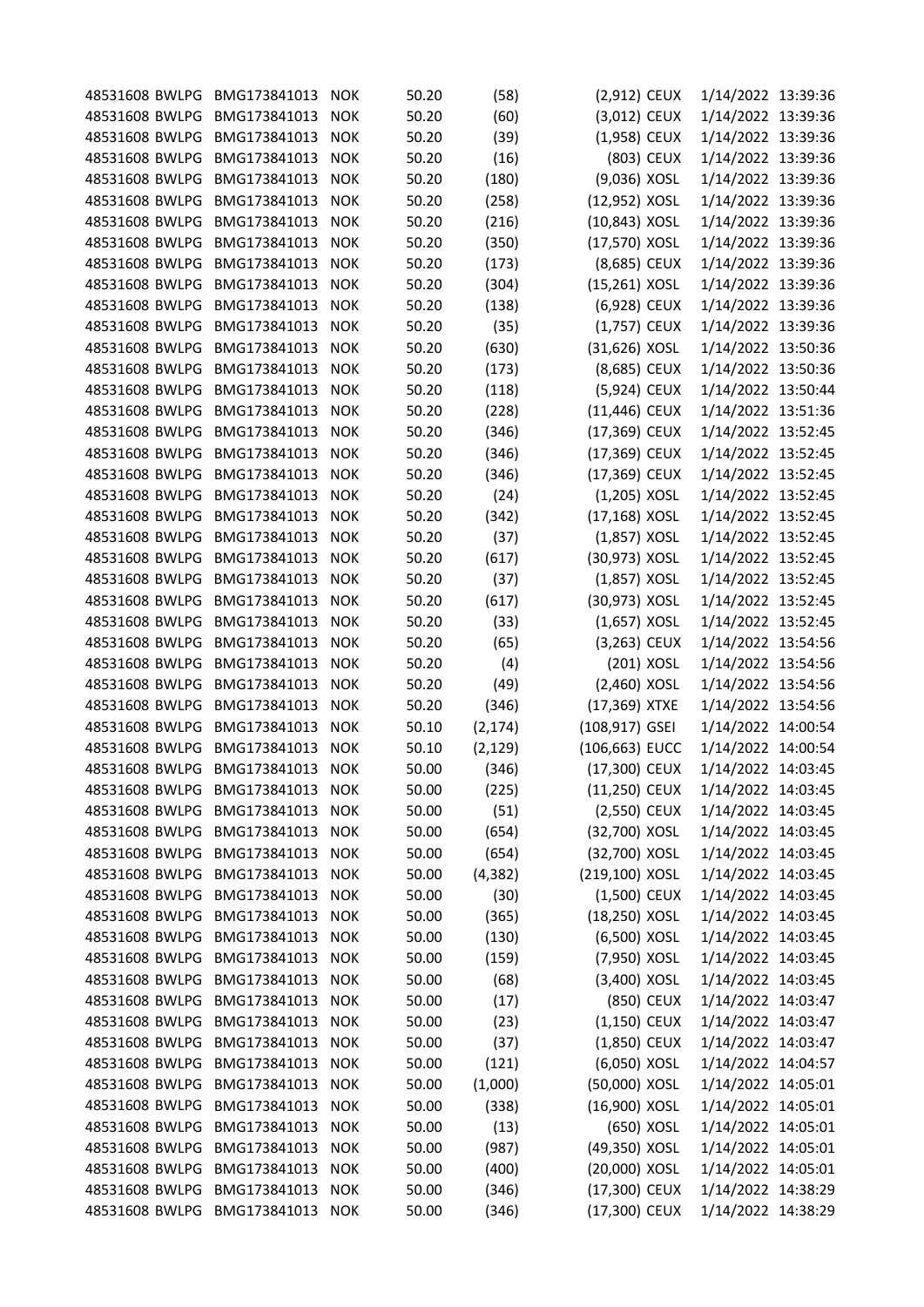| 48531608 BWLPG | BMG173841013 | <b>NOK</b> | 50.00 | (346)     | (17,300) CEUX  | 1/14/2022 14:38:29 |  |
|----------------|--------------|------------|-------|-----------|----------------|--------------------|--|
| 48531608 BWLPG | BMG173841013 | <b>NOK</b> | 50.00 | (250)     | (12,500) XOSL  | 1/14/2022 14:38:29 |  |
| 48531608 BWLPG | BMG173841013 | <b>NOK</b> | 50.00 | (250)     | (12,500) XOSL  | 1/14/2022 14:38:29 |  |
| 48531608 BWLPG | BMG173841013 | <b>NOK</b> | 50.00 | (154)     | (7,700) XOSL   | 1/14/2022 14:38:29 |  |
| 48531608 BWLPG | BMG173841013 | <b>NOK</b> | 50.00 | (500)     | (25,000) XOSL  | 1/14/2022 14:38:29 |  |
| 48531608 BWLPG | BMG173841013 | <b>NOK</b> | 50.00 | (404)     | (20,200) XOSL  | 1/14/2022 14:38:29 |  |
| 48531608 BWLPG | BMG173841013 | <b>NOK</b> | 50.15 | (2, 178)  | (109,227) GSEI | 1/14/2022 15:30:18 |  |
| 48531608 BWLPG | BMG173841013 | <b>NOK</b> | 50.15 | (750)     | (37,613) AQEU  | 1/14/2022 15:30:18 |  |
| 48531608 BWLPG | BMG173841013 | <b>NOK</b> | 50.15 | (176)     | (8,826) CEUX   | 1/14/2022 15:30:18 |  |
| 48531608 BWLPG | BMG173841013 | <b>NOK</b> | 50.15 | (55)      | (2,758) CEUX   | 1/14/2022 15:30:18 |  |
| 48531608 BWLPG | BMG173841013 | <b>NOK</b> | 50.15 | (22)      | $(1,103)$ TQEX | 1/14/2022 15:30:18 |  |
| 48531608 BWLPG | BMG173841013 | <b>NOK</b> | 50.15 | (1, 138)  | (57,071) XOSL  | 1/14/2022 15:30:18 |  |
| 48531608 BWLPG | BMG173841013 | <b>NOK</b> | 50.15 | (185)     | (9,278) XOSL   | 1/14/2022 15:30:18 |  |
| 48531608 BWLPG | BMG173841013 | <b>NOK</b> | 50.15 | (880)     | (44,132) XOSL  | 1/14/2022 15:30:18 |  |
| 48531608 BWLPG | BMG173841013 | <b>NOK</b> | 50.15 | (27)      | $(1,354)$ XOSL | 1/14/2022 15:30:18 |  |
| 48531608 BWLPG | BMG173841013 | <b>NOK</b> | 50.15 | (44)      | (2,207) XOSL   | 1/14/2022 15:30:18 |  |
| 48531608 BWLPG | BMG173841013 | <b>NOK</b> | 50.15 | (755)     | (37,863) XOSL  | 1/14/2022 15:30:18 |  |
| 48531608 BWLPG | BMG173841013 | <b>NOK</b> | 50.15 | (574)     | (28,786) XOSL  | 1/14/2022 15:30:18 |  |
| 48531608 BWLPG | BMG173841013 | <b>NOK</b> | 50.15 | (426)     | (21,364) XOSL  | 1/14/2022 15:30:18 |  |
| 48531608 BWLPG | BMG173841013 | <b>NOK</b> | 50.15 | (1,000)   | (50,150) XOSL  | 1/14/2022 15:30:18 |  |
| 48531608 BWLPG | BMG173841013 | <b>NOK</b> | 50.15 | (1,000)   | (50,150) XOSL  | 1/14/2022 15:30:18 |  |
| 48531608 BWLPG | BMG173841013 | <b>NOK</b> | 50.15 | (34)      | $(1,705)$ XOSL | 1/14/2022 15:30:18 |  |
| 48531608 BWLPG | BMG173841013 | <b>NOK</b> | 50.15 | (756)     | (37,913) XOSL  | 1/14/2022 15:30:18 |  |
|                |              |            |       | (77, 596) |                |                    |  |
|                |              |            |       |           |                |                    |  |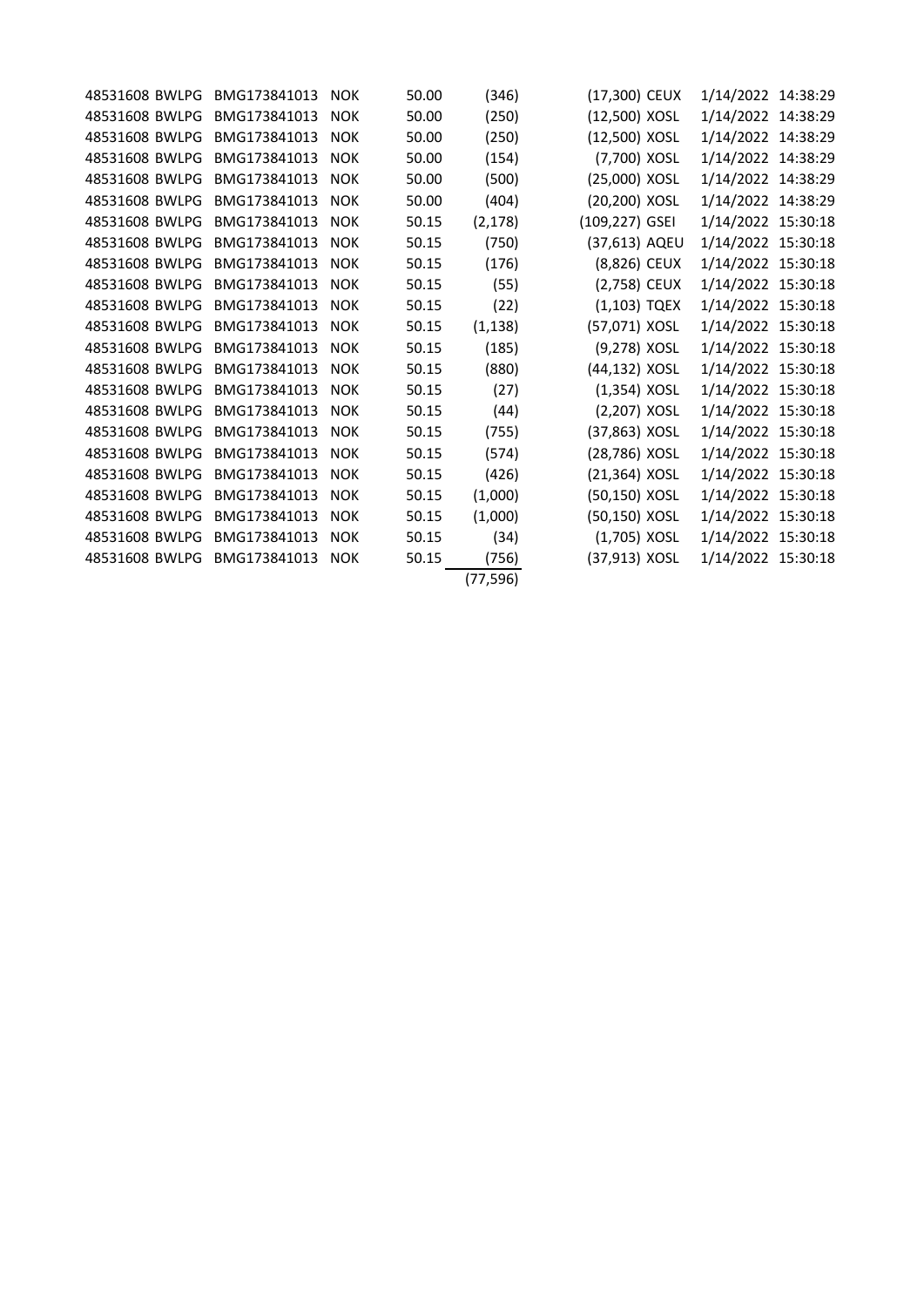| <b>Order</b>   | <b>Ticker</b> | <b>ISIN</b>                     | <b>Currency</b> | <b>Price</b> | <b>Volume</b> | <b>Consideration</b> | <b>MIC</b> | <b>Time</b> | <b>Date</b>        |
|----------------|---------------|---------------------------------|-----------------|--------------|---------------|----------------------|------------|-------------|--------------------|
| 48528941 BWLPG |               | BMG173841013                    | <b>NOK</b>      | 50.20        | (19)          |                      | (954) CEUD | 13:03:11    | 1/13/2022          |
| 48528941 BWLPG |               | BMG173841013                    | <b>NOK</b>      | 50.15        | (741)         | (37,161) EUCC        |            | 13:05:12    | 1/13/2022          |
| 48528941 BWLPG |               | BMG173841013                    | <b>NOK</b>      | 50.10        | (48)          | (2,405) XOSL         |            | 13:14:10    | 1/13/2022          |
| 48528941 BWLPG |               | BMG173841013                    | <b>NOK</b>      | 50.10        | (67)          | (3,357) XOSL         |            | 13:14:10    | 1/13/2022          |
| 48528941 BWLPG |               | BMG173841013                    | <b>NOK</b>      | 50.10        | (290)         | (14,529) XOSL        |            | 13:14:10    | 1/13/2022          |
| 48528941 BWLPG |               | BMG173841013                    | <b>NOK</b>      | 50.23        | (452)         | (22,702) BEUP        |            | 13:14:40    | 1/13/2022          |
| 48528941 BWLPG |               | BMG173841013                    | <b>NOK</b>      | 50.15        | (143)         | (7,171) CEUX         |            | 13:27:32    | 1/13/2022          |
| 48528941 BWLPG |               | BMG173841013                    | <b>NOK</b>      | 50.15        | (282)         | (14,142) XOSL        |            | 13:27:32    | 1/13/2022          |
| 48528941 BWLPG |               | BMG173841013                    | <b>NOK</b>      | 50.15        | (300)         | (15,045) CEUD        |            | 13:27:33    | 1/13/2022          |
| 48528941 BWLPG |               | BMG173841013                    | <b>NOK</b>      | 50.15        | (117)         | (5,868) XOSL         |            | 14:26:02    | 1/13/2022          |
| 48528941 BWLPG |               | BMG173841013                    | <b>NOK</b>      | 50.15        | (469)         | (23,520) XOSL        |            |             | 14:34:31 1/13/2022 |
| 48528941 BWLPG |               | BMG173841013                    | <b>NOK</b>      | 50.15        | (1,055)       | (52,908) XOSL        |            |             | 14:34:31 1/13/2022 |
| 48528941 BWLPG |               | BMG173841013                    | <b>NOK</b>      | 50.15        | (306)         | (15,346) CEUX        |            | 14:34:31    | 1/13/2022          |
| 48528941 BWLPG |               | BMG173841013                    | <b>NOK</b>      | 50.15        | (586)         | (29,388) XOSL        |            | 14:34:31    | 1/13/2022          |
| 48528941 BWLPG |               | BMG173841013                    | <b>NOK</b>      | 50.15        | (37)          | (1,856) CEUX         |            | 14:35:05    | 1/13/2022          |
| 48528941 BWLPG |               | BMG173841013                    | <b>NOK</b>      | 50.15        | (34)          | (1,705) CEUX         |            | 14:35:17    | 1/13/2022          |
| 48528941 BWLPG |               | BMG173841013                    | <b>NOK</b>      | 50.15        | (72)          | $(3,611)$ XOSL       |            | 14:35:31    | 1/13/2022          |
| 48528941 BWLPG |               | BMG173841013                    | <b>NOK</b>      | 50.15        | (72)          | $(3,611)$ XOSL       |            | 14:35:31    | 1/13/2022          |
| 48528941 BWLPG |               | BMG173841013                    | <b>NOK</b>      | 50.15        | (72)          | $(3,611)$ XOSL       |            | 14:35:31    | 1/13/2022          |
| 48528941 BWLPG |               | BMG173841013                    | <b>NOK</b>      | 50.15        | (13)          |                      | (652) AQEU | 14:35:31    | 1/13/2022          |
| 48528941 BWLPG |               | BMG173841013                    | <b>NOK</b>      | 50.15        | (3)           |                      | (150) CEUX | 14:35:31    | 1/13/2022          |
| 48528941 BWLPG |               | BMG173841013                    | <b>NOK</b>      | 50.15        | (37)          | (1,856) CEUX         |            |             | 14:35:31 1/13/2022 |
| 48528941 BWLPG |               | BMG173841013                    | <b>NOK</b>      | 50.15        | (72)          | $(3,611)$ XOSL       |            |             | 14:35:31 1/13/2022 |
| 48528941 BWLPG |               | BMG173841013                    | <b>NOK</b>      | 50.15        | (72)          | $(3,611)$ XOSL       |            | 14:35:31    | 1/13/2022          |
| 48528941 BWLPG |               | BMG173841013                    | <b>NOK</b>      | 50.15        | (13)          |                      | (652) AQEU | 14:35:31    | 1/13/2022          |
| 48528941 BWLPG |               | BMG173841013                    | <b>NOK</b>      | 50.15        | (85)          | (4,263) AQEU         |            |             | 14:35:31 1/13/2022 |
| 48528941 BWLPG |               | BMG173841013                    | <b>NOK</b>      | 50.15        | (37)          | (1,856) CEUX         |            | 14:35:31    | 1/13/2022          |
| 48528941 BWLPG |               | BMG173841013                    | <b>NOK</b>      | 50.15        | (37)          | (1,856) CEUX         |            | 14:35:31    | 1/13/2022          |
| 48528941 BWLPG |               | BMG173841013                    | <b>NOK</b>      | 50.15        | (37)          | (1,856) CEUX         |            | 14:35:31    | 1/13/2022          |
| 48528941 BWLPG |               | BMG173841013                    | <b>NOK</b>      | 50.15        | (37)          | (1,856) CEUX         |            |             | 14:35:31 1/13/2022 |
| 48528941 BWLPG |               | BMG173841013                    | <b>NOK</b>      | 50.15        | (37)          | (1,856) CEUX         |            | 14:35:31    | 1/13/2022          |
| 48528941 BWLPG |               | BMG173841013                    | <b>NOK</b>      | 50.15        | (37)          | (1,856) CEUX         |            |             | 14:35:31 1/13/2022 |
| 48528941 BWLPG |               | BMG173841013                    | <b>NOK</b>      | 50.15        | (37)          | (1,856) CEUX         |            |             | 14:35:31 1/13/2022 |
| 48528941 BWLPG |               | BMG173841013                    | <b>NOK</b>      | 50.15        | (23)          | $(1,153)$ CEUX       |            |             | 14:35:31 1/13/2022 |
| 48528941 BWLPG |               | BMG173841013                    | <b>NOK</b>      | 50.15        | (72)          | $(3,611)$ XOSL       |            |             | 14:35:31 1/13/2022 |
| 48528941 BWLPG |               | BMG173841013                    | <b>NOK</b>      | 50.15        | (473)         | (23,721) XOSL        |            |             | 14:35:31 1/13/2022 |
| 48528941 BWLPG |               | BMG173841013                    | <b>NOK</b>      | 50.15        | (72)          | $(3,611)$ XOSL       |            |             | 14:35:31 1/13/2022 |
| 48528941 BWLPG |               | BMG173841013                    | <b>NOK</b>      | 50.15        | (1,928)       | (96,689) XOSL        |            |             | 14:35:31 1/13/2022 |
| 48528941 BWLPG |               | BMG173841013                    | <b>NOK</b>      | 50.15        | (13)          |                      | (652) AQEU |             | 14:35:31 1/13/2022 |
| 48528941 BWLPG |               | BMG173841013                    | <b>NOK</b>      | 50.15        | (37)          | (1,856) CEUX         |            |             | 14:35:31 1/13/2022 |
| 48528941 BWLPG |               | BMG173841013                    | <b>NOK</b>      | 50.15        | (72)          | $(3,611)$ XOSL       |            |             | 14:35:31 1/13/2022 |
| 48528941 BWLPG |               | BMG173841013                    | <b>NOK</b>      | 50.15        | (72)          | $(3,611)$ XOSL       |            |             | 14:35:31 1/13/2022 |
| 48528941 BWLPG |               | BMG173841013                    | <b>NOK</b>      | 50.15        | (72)          | $(3,611)$ XOSL       |            |             | 14:35:31 1/13/2022 |
| 48528941 BWLPG |               | BMG173841013                    | <b>NOK</b>      | 50.15        | (72)          | $(3,611)$ XOSL       |            |             | 14:35:31 1/13/2022 |
| 48528941 BWLPG |               | BMG173841013                    | <b>NOK</b>      | 50.15        | (10)          |                      | (502) CEUX |             | 14:35:31 1/13/2022 |
| 48528941 BWLPG |               | BMG173841013                    | <b>NOK</b>      | 50.15        | (13)          |                      | (652) AQEU |             | 14:35:32 1/13/2022 |
| 48528941 BWLPG |               | BMG173841013                    | <b>NOK</b>      | 50.15        | (27)          | (1,354) CEUX         |            |             | 14:35:32 1/13/2022 |
| 48528941 BWLPG |               | BMG173841013                    | <b>NOK</b>      | 50.15        | (72)          | $(3,611)$ XOSL       |            |             | 14:35:32 1/13/2022 |
| 48528941 BWLPG |               | BMG173841013                    | <b>NOK</b>      | 50.15        | (72)          | $(3,611)$ XOSL       |            |             | 14:35:32 1/13/2022 |
| 48528941 BWLPG |               | BMG173841013                    | <b>NOK</b>      | 50.15        | (72)          | $(3,611)$ XOSL       |            |             | 14:35:32 1/13/2022 |
| 48528941 BWLPG |               | BMG173841013                    | <b>NOK</b>      | 50.15        | (37)          | (1,856) CEUX         |            |             | 14:35:32 1/13/2022 |
| 48528941 BWLPG |               | BMG173841013                    | <b>NOK</b>      | 50.15        | (34)          | $(1,705)$ CEUX       |            |             | 14:35:32 1/13/2022 |
|                |               | 48528941 BWLPG BMG173841013 NOK |                 | 50.15        | (13)          |                      | (652) AQEU |             | 14:35:32 1/13/2022 |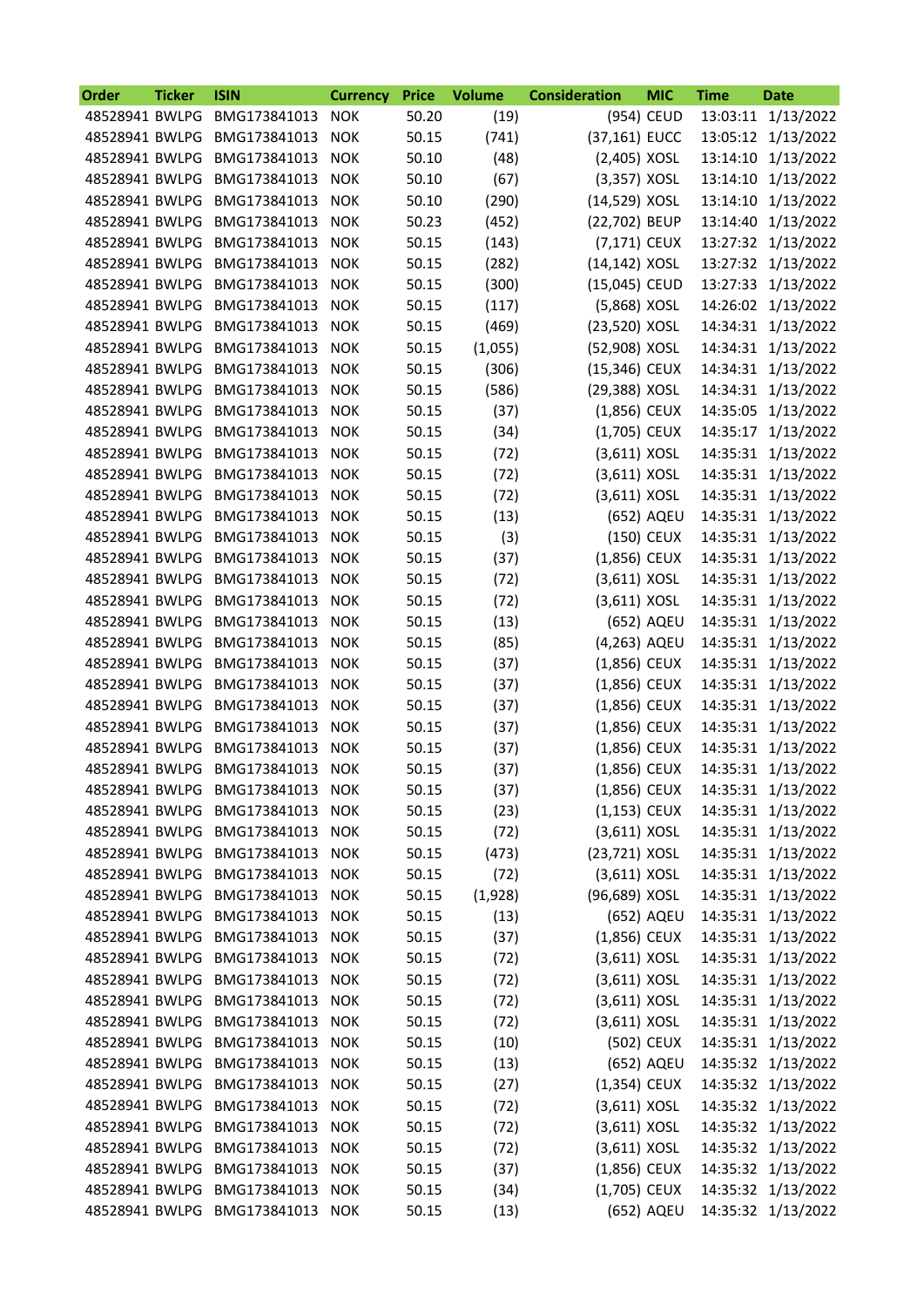| 48528941 BWLPG | BMG173841013     | <b>NOK</b> | 50.15 | (11)     | (552) AQEU     |          | 14:35:32 1/13/2022 |
|----------------|------------------|------------|-------|----------|----------------|----------|--------------------|
| 48528941 BWLPG | BMG173841013     | <b>NOK</b> | 50.15 | (72)     | $(3,611)$ XOSL | 14:35:32 | 1/13/2022          |
| 48528941 BWLPG | BMG173841013     | <b>NOK</b> | 50.15 | (72)     | $(3,611)$ XOSL |          | 14:35:32 1/13/2022 |
| 48528941 BWLPG | BMG173841013     | <b>NOK</b> | 50.15 | (64)     | (3,210) XOSL   |          | 14:35:32 1/13/2022 |
| 48528941 BWLPG | BMG173841013     | <b>NOK</b> | 50.15 | (13)     | (652) AQEU     |          | 14:35:32 1/13/2022 |
| 48528941 BWLPG | BMG173841013     | <b>NOK</b> | 50.15 | (3)      | (150) AQEU     |          | 14:35:32 1/13/2022 |
| 48528941 BWLPG | BMG173841013     | <b>NOK</b> | 50.15 | (37)     | (1,856) CEUX   |          | 14:35:32 1/13/2022 |
| 48528941 BWLPG | BMG173841013     | <b>NOK</b> | 50.15 | (11)     | (552) CEUX     |          | 14:35:32 1/13/2022 |
| 48528941 BWLPG | BMG173841013     | <b>NOK</b> | 50.15 | (72)     | $(3,611)$ XOSL | 14:35:32 | 1/13/2022          |
| 48528941 BWLPG | BMG173841013     | <b>NOK</b> | 50.15 | (72)     | $(3,611)$ XOSL | 14:35:32 | 1/13/2022          |
| 48528941 BWLPG | BMG173841013     | <b>NOK</b> | 50.15 | (19)     | (953) XOSL     |          | 14:35:32 1/13/2022 |
| 48528941 BWLPG | BMG173841013     | <b>NOK</b> | 50.15 | (72)     | $(3,611)$ XOSL |          | 14:35:32 1/13/2022 |
| 48528941 BWLPG | BMG173841013     | <b>NOK</b> | 50.15 | (526)    | (26,379) XOSL  |          | 14:35:32 1/13/2022 |
| 48528941 BWLPG | BMG173841013     | <b>NOK</b> | 50.15 | (61)     | (3,059) XOSL   |          | 14:35:32 1/13/2022 |
| 48528941 BWLPG | BMG173841013     | <b>NOK</b> | 50.15 | (11)     | (552) XOSL     |          | 14:35:32 1/13/2022 |
| 48528941 BWLPG | BMG173841013     | <b>NOK</b> | 50.15 | (8, 121) | (407,268) XOSL |          | 14:35:32 1/13/2022 |
| 48528941 BWLPG | BMG173841013     | <b>NOK</b> | 50.15 | (37)     | (1,856) CEUX   |          | 14:35:32 1/13/2022 |
| 48528941 BWLPG | BMG173841013     | <b>NOK</b> | 50.15 | (13)     | (652) AQEU     |          | 14:35:32 1/13/2022 |
| 48528941 BWLPG | BMG173841013     | <b>NOK</b> | 50.15 | (37)     | (1,856) CEUX   |          | 14:35:32 1/13/2022 |
| 48528941 BWLPG | BMG173841013     | <b>NOK</b> | 50.15 | (72)     | $(3,611)$ XOSL |          | 14:35:32 1/13/2022 |
| 48528941 BWLPG | BMG173841013     | <b>NOK</b> | 50.15 | (13)     | (652) AQEU     | 14:35:32 | 1/13/2022          |
| 48528941 BWLPG | BMG173841013     | <b>NOK</b> | 50.15 | (132)    | (6,620) AQEU   | 14:35:32 | 1/13/2022          |
| 48528941 BWLPG | BMG173841013     | <b>NOK</b> | 50.15 | (37)     | (1,856) CEUX   |          | 14:35:32 1/13/2022 |
| 48528941 BWLPG | BMG173841013     | <b>NOK</b> | 50.15 | (37)     | (1,856) CEUX   | 14:35:32 | 1/13/2022          |
| 48528941 BWLPG | BMG173841013     | <b>NOK</b> | 50.15 | (37)     | (1,856) CEUX   | 14:35:32 | 1/13/2022          |
| 48528941 BWLPG | BMG173841013     | <b>NOK</b> | 50.15 | (37)     | (1,856) CEUX   | 14:35:32 | 1/13/2022          |
| 48528941 BWLPG | BMG173841013     | <b>NOK</b> | 50.15 | (37)     | (1,856) CEUX   | 14:35:32 | 1/13/2022          |
| 48528941 BWLPG | BMG173841013     | <b>NOK</b> | 50.15 | (37)     | (1,856) CEUX   | 14:35:32 | 1/13/2022          |
| 48528941 BWLPG | BMG173841013     | <b>NOK</b> | 50.15 | (37)     | (1,856) CEUX   | 14:35:32 | 1/13/2022          |
| 48528941 BWLPG | BMG173841013     | <b>NOK</b> | 50.15 | (37)     | (1,856) CEUX   | 14:35:32 | 1/13/2022          |
| 48528941 BWLPG | BMG173841013     | <b>NOK</b> | 50.15 | (37)     | (1,856) CEUX   |          | 14:35:32 1/13/2022 |
| 48528941 BWLPG | BMG173841013     | <b>NOK</b> | 50.15 | (37)     | (1,856) CEUX   |          | 14:35:32 1/13/2022 |
| 48528941 BWLPG | BMG173841013     | <b>NOK</b> | 50.15 | (37)     | (1,856) CEUX   |          | 14:35:32 1/13/2022 |
| 48528941 BWLPG | BMG173841013     | <b>NOK</b> | 50.15 | (7)      | (351) CEUX     |          | 14:35:32 1/13/2022 |
| 48528941 BWLPG | BMG173841013     | <b>NOK</b> | 50.15 | (72)     | $(3,611)$ XOSL |          | 14:35:32 1/13/2022 |
| 48528941 BWLPG | BMG173841013     | <b>NOK</b> | 50.15 | (731)    | (36,660) XOSL  |          | 14:35:32 1/13/2022 |
| 48528941 BWLPG | BMG173841013     | <b>NOK</b> | 50.15 | (13)     | (652) AQEU     |          | 14:35:32 1/13/2022 |
| 48528941 BWLPG | BMG173841013     | <b>NOK</b> | 50.15 | (37)     | $(1,856)$ CEUX |          | 14:35:32 1/13/2022 |
| 48528941 BWLPG | BMG173841013     | <b>NOK</b> | 50.15 | (72)     | $(3,611)$ XOSL |          | 14:35:32 1/13/2022 |
| 48528941 BWLPG | BMG173841013     | <b>NOK</b> | 50.15 | (72)     | $(3,611)$ XOSL |          | 14:36:02 1/13/2022 |
| 48528941 BWLPG | BMG173841013     | <b>NOK</b> | 50.15 | (37)     | (1,856) CEUX   |          | 14:36:02 1/13/2022 |
| 48528941 BWLPG | BMG173841013     | <b>NOK</b> | 50.15 | (37)     | $(1,856)$ CEUX |          | 14:36:02 1/13/2022 |
| 48528941 BWLPG | BMG173841013     | <b>NOK</b> | 50.15 | (37)     | $(1,856)$ CEUX |          | 14:36:02 1/13/2022 |
| 48528941 BWLPG | BMG173841013     | <b>NOK</b> |       |          |                |          | 14:36:02 1/13/2022 |
|                |                  |            | 50.15 | (37)     | (1,856) CEUX   |          |                    |
| 48528941 BWLPG | BMG173841013     | <b>NOK</b> | 50.15 | (37)     | $(1,856)$ CEUX |          | 14:36:02 1/13/2022 |
| 48528941 BWLPG | BMG173841013     | <b>NOK</b> | 50.15 | (13)     | (652) AQEU     |          | 14:36:02 1/13/2022 |
| 48528941 BWLPG | BMG173841013     | <b>NOK</b> | 50.15 | (104)    | (5,216) AQEU   |          | 14:36:02 1/13/2022 |
| 48528941 BWLPG | BMG173841013     | <b>NOK</b> | 50.15 | (37)     | (1,856) CEUX   |          | 14:36:02 1/13/2022 |
| 48528941 BWLPG | BMG173841013     | <b>NOK</b> | 50.15 | (37)     | $(1,856)$ CEUX |          | 14:36:02 1/13/2022 |
| 48528941 BWLPG | BMG173841013     | <b>NOK</b> | 50.15 | (37)     | $(1,856)$ CEUX |          | 14:36:02 1/13/2022 |
| 48528941 BWLPG | BMG173841013     | <b>NOK</b> | 50.15 | (37)     | (1,856) CEUX   |          | 14:36:02 1/13/2022 |
| 48528941 BWLPG | BMG173841013     | <b>NOK</b> | 50.15 | (37)     | $(1,856)$ CEUX |          | 14:36:02 1/13/2022 |
| 48528941 BWLPG | BMG173841013     | <b>NOK</b> | 50.15 | (4)      | (201) CEUX     |          | 14:36:02 1/13/2022 |
| 48528941 BWLPG | BMG173841013 NOK |            | 50.15 | (72)     | $(3,611)$ XOSL |          | 14:36:02 1/13/2022 |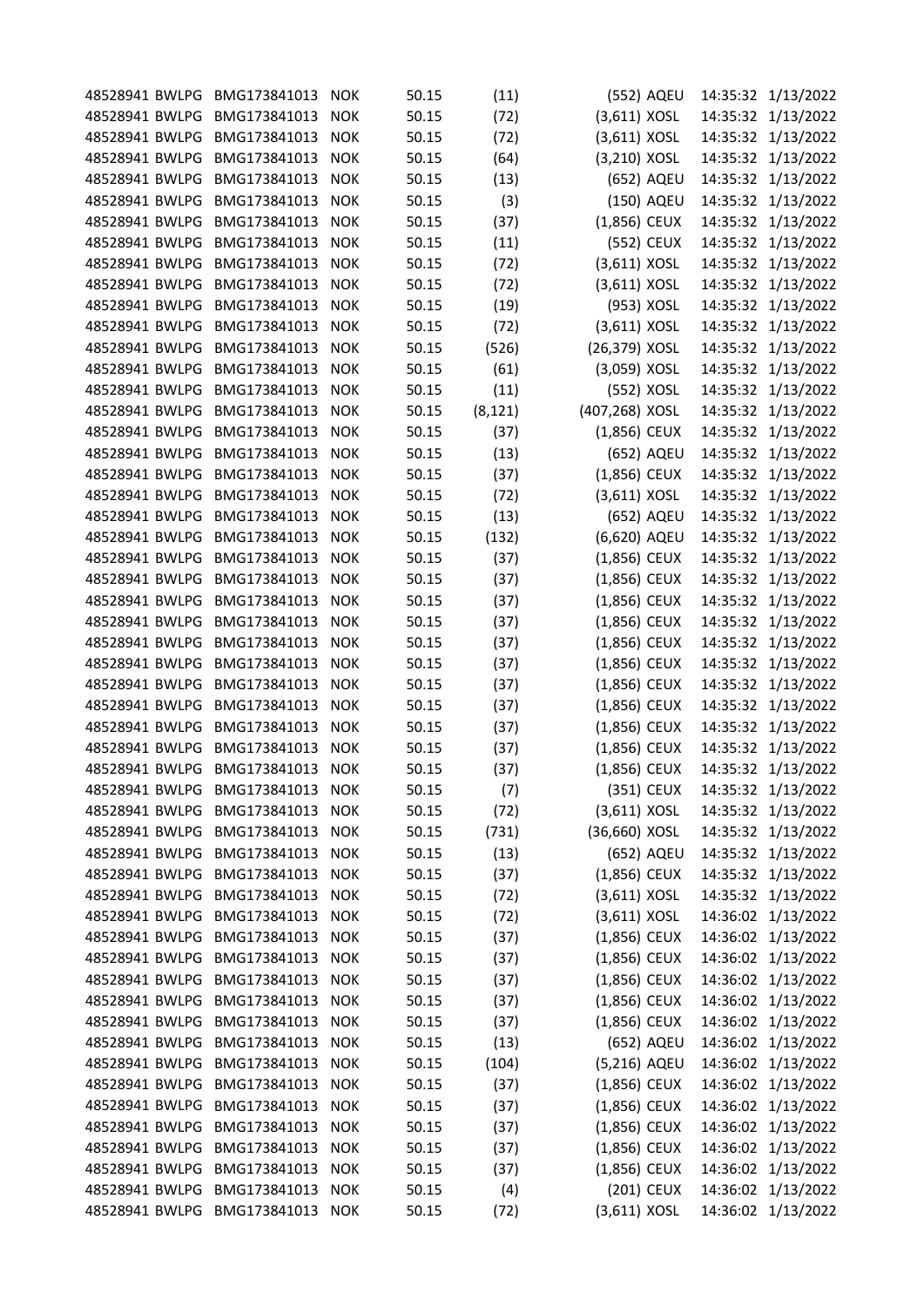| 48528941 BWLPG | BMG173841013     | <b>NOK</b> | 50.15 | (581)    | (29,137) XOSL  | 14:36:02 | 1/13/2022          |
|----------------|------------------|------------|-------|----------|----------------|----------|--------------------|
| 48528941 BWLPG | BMG173841013     | <b>NOK</b> | 50.30 | (37)     | (1,861) CEUX   | 14:53:15 | 1/13/2022          |
| 48528941 BWLPG | BMG173841013     | <b>NOK</b> | 50.30 | (37)     | (1,861) CEUX   | 14:53:15 | 1/13/2022          |
| 48528941 BWLPG | BMG173841013     | <b>NOK</b> | 50.30 | (37)     | (1,861) CEUX   | 14:53:15 | 1/13/2022          |
| 48528941 BWLPG | BMG173841013     | <b>NOK</b> | 50.30 | (37)     | (1,861) CEUX   | 14:53:15 | 1/13/2022          |
| 48528941 BWLPG | BMG173841013     | <b>NOK</b> | 50.30 | (37)     | (1,861) CEUX   | 14:53:15 | 1/13/2022          |
| 48528941 BWLPG | BMG173841013     | <b>NOK</b> | 50.30 | (37)     | (1,861) CEUX   | 14:53:15 | 1/13/2022          |
| 48528941 BWLPG | BMG173841013     | <b>NOK</b> | 50.30 | (37)     | (1,861) CEUX   | 14:53:15 | 1/13/2022          |
| 48528941 BWLPG | BMG173841013     | <b>NOK</b> | 50.30 | (37)     | (1,861) CEUX   | 14:53:15 | 1/13/2022          |
| 48528941 BWLPG | BMG173841013     | <b>NOK</b> | 50.30 | (37)     | (1,861) CEUX   | 14:53:15 | 1/13/2022          |
| 48528941 BWLPG | BMG173841013     | <b>NOK</b> | 50.30 | (37)     | (1,861) CEUX   | 14:53:15 | 1/13/2022          |
| 48528941 BWLPG | BMG173841013     | <b>NOK</b> | 50.30 | (37)     | (1,861) CEUX   | 14:53:15 | 1/13/2022          |
| 48528941 BWLPG | BMG173841013     | <b>NOK</b> | 50.30 | (37)     | (1,861) CEUX   | 14:53:15 | 1/13/2022          |
| 48528941 BWLPG | BMG173841013     | <b>NOK</b> | 50.30 | (37)     | (1,861) CEUX   | 14:53:15 | 1/13/2022          |
| 48528941 BWLPG | BMG173841013     | <b>NOK</b> | 50.30 | (37)     | (1,861) CEUX   | 14:53:15 | 1/13/2022          |
| 48528941 BWLPG | BMG173841013     | <b>NOK</b> | 50.30 | (37)     | (1,861) CEUX   | 14:53:15 | 1/13/2022          |
| 48528941 BWLPG | BMG173841013     | <b>NOK</b> | 50.30 | (37)     | (1,861) CEUX   | 14:53:15 | 1/13/2022          |
| 48528941 BWLPG | BMG173841013     | <b>NOK</b> | 50.30 | (37)     | (1,861) CEUX   | 14:53:15 | 1/13/2022          |
| 48528941 BWLPG | BMG173841013     | <b>NOK</b> | 50.30 | (37)     | (1,861) CEUX   | 14:53:15 | 1/13/2022          |
| 48528941 BWLPG | BMG173841013     | <b>NOK</b> | 50.30 | (37)     | (1,861) CEUX   | 14:53:15 | 1/13/2022          |
| 48528941 BWLPG | BMG173841013     | <b>NOK</b> | 50.30 | (37)     | (1,861) CEUX   | 14:53:15 | 1/13/2022          |
| 48528941 BWLPG | BMG173841013     | <b>NOK</b> | 50.30 | (37)     | (1,861) CEUX   | 14:53:15 | 1/13/2022          |
| 48528941 BWLPG | BMG173841013     | <b>NOK</b> | 50.30 | (37)     | (1,861) CEUX   | 14:53:15 | 1/13/2022          |
| 48528941 BWLPG | BMG173841013     | <b>NOK</b> | 50.30 | (37)     | $(1,861)$ CEUX | 14:53:15 | 1/13/2022          |
| 48528941 BWLPG | BMG173841013     | <b>NOK</b> | 50.30 | (37)     | (1,861) CEUX   | 14:53:15 | 1/13/2022          |
| 48528941 BWLPG | BMG173841013     | <b>NOK</b> | 50.30 | (37)     | (1,861) CEUX   | 14:53:15 | 1/13/2022          |
| 48528941 BWLPG | BMG173841013     | <b>NOK</b> | 50.30 | (37)     | (1,861) CEUX   | 14:53:15 | 1/13/2022          |
| 48528941 BWLPG | BMG173841013     | <b>NOK</b> | 50.30 | (37)     | (1,861) CEUX   | 14:53:15 | 1/13/2022          |
| 48528941 BWLPG | BMG173841013     | <b>NOK</b> | 50.30 | (23)     | (1,157) CEUX   | 14:53:15 | 1/13/2022          |
| 48528941 BWLPG | BMG173841013     | <b>NOK</b> | 50.30 | (72)     | (3,622) XOSL   | 14:53:15 | 1/13/2022          |
| 48528941 BWLPG | BMG173841013     | <b>NOK</b> | 50.30 | (1, 914) | (96,274) XOSL  |          | 14:53:15 1/13/2022 |
| 48528941 BWLPG | BMG173841013     | <b>NOK</b> | 50.40 | (19)     | (958) CEUX     |          | 15:05:41 1/13/2022 |
| 48528941 BWLPG | BMG173841013     | <b>NOK</b> | 50.38 | (418)    | (21,057) MOSE  |          | 15:05:41 1/13/2022 |
| 48528941 BWLPG | BMG173841013     | <b>NOK</b> | 50.35 | (284)    | (14,299) XOSL  |          | 15:11:53 1/13/2022 |
| 48528941 BWLPG | BMG173841013     | <b>NOK</b> | 50.35 | (99)     | (4,985) XOSL   |          | 15:11:53 1/13/2022 |
| 48528941 BWLPG | BMG173841013     | <b>NOK</b> | 50.40 | (853)    | (42,991) EUCC  |          | 15:21:28 1/13/2022 |
| 48528941 BWLPG | BMG173841013     | <b>NOK</b> | 50.30 | (60)     | (3,018) XOSL   |          | 15:23:16 1/13/2022 |
| 48528941 BWLPG | BMG173841013     | <b>NOK</b> | 50.30 | (10)     | (503) AQEU     |          | 15:26:19 1/13/2022 |
| 48528941 BWLPG | BMG173841013     | <b>NOK</b> | 50.30 | (30)     | (1,509) CEUX   |          | 15:31:08 1/13/2022 |
| 48528941 BWLPG | BMG173841013     | <b>NOK</b> | 50.30 | (10)     | (503) AQEU     |          | 15:31:08 1/13/2022 |
| 48528941 BWLPG | BMG173841013     | <b>NOK</b> | 50.30 | (18)     | (905) CEUX     |          | 15:31:08 1/13/2022 |
| 48528941 BWLPG | BMG173841013     | <b>NOK</b> | 50.30 | (5)      | (252) CEUX     |          | 15:31:08 1/13/2022 |
| 48528941 BWLPG | BMG173841013     | <b>NOK</b> | 50.30 | (10)     | (503) AQEU     |          | 15:31:10 1/13/2022 |
| 48528941 BWLPG | BMG173841013     | <b>NOK</b> | 50.30 | (40)     | (2,012) AQEU   |          | 15:31:10 1/13/2022 |
| 48528941 BWLPG | BMG173841013     | <b>NOK</b> | 50.30 | (7)      | (352) CEUX     |          | 15:31:10 1/13/2022 |
| 48528941 BWLPG | BMG173841013     | <b>NOK</b> | 50.30 | (2)      | (101) CEUX     |          | 15:31:10 1/13/2022 |
| 48528941 BWLPG | BMG173841013     | <b>NOK</b> | 50.30 | (7)      | (352) CEUX     |          | 15:31:10 1/13/2022 |
| 48528941 BWLPG | BMG173841013     | <b>NOK</b> | 50.30 | (23)     | $(1,157)$ CEUX |          | 15:31:10 1/13/2022 |
| 48528941 BWLPG | BMG173841013     | <b>NOK</b> | 50.30 | (60)     | $(3,018)$ XOSL |          | 15:31:10 1/13/2022 |
| 48528941 BWLPG | BMG173841013     | <b>NOK</b> | 50.30 | (60)     | $(3,018)$ XOSL |          | 15:31:10 1/13/2022 |
| 48528941 BWLPG | BMG173841013     | <b>NOK</b> | 50.30 | (60)     | (3,018) XOSL   |          | 15:31:10 1/13/2022 |
| 48528941 BWLPG | BMG173841013     | <b>NOK</b> | 50.30 | (1, 340) | (67,402) XOSL  |          | 15:31:10 1/13/2022 |
| 48528941 BWLPG | BMG173841013     | <b>NOK</b> | 50.30 | (30)     | (1,509) CEUX   |          | 15:31:10 1/13/2022 |
| 48528941 BWLPG | BMG173841013 NOK |            | 50.30 | (30)     | (1,509) CEUX   |          | 15:31:10 1/13/2022 |
|                |                  |            |       |          |                |          |                    |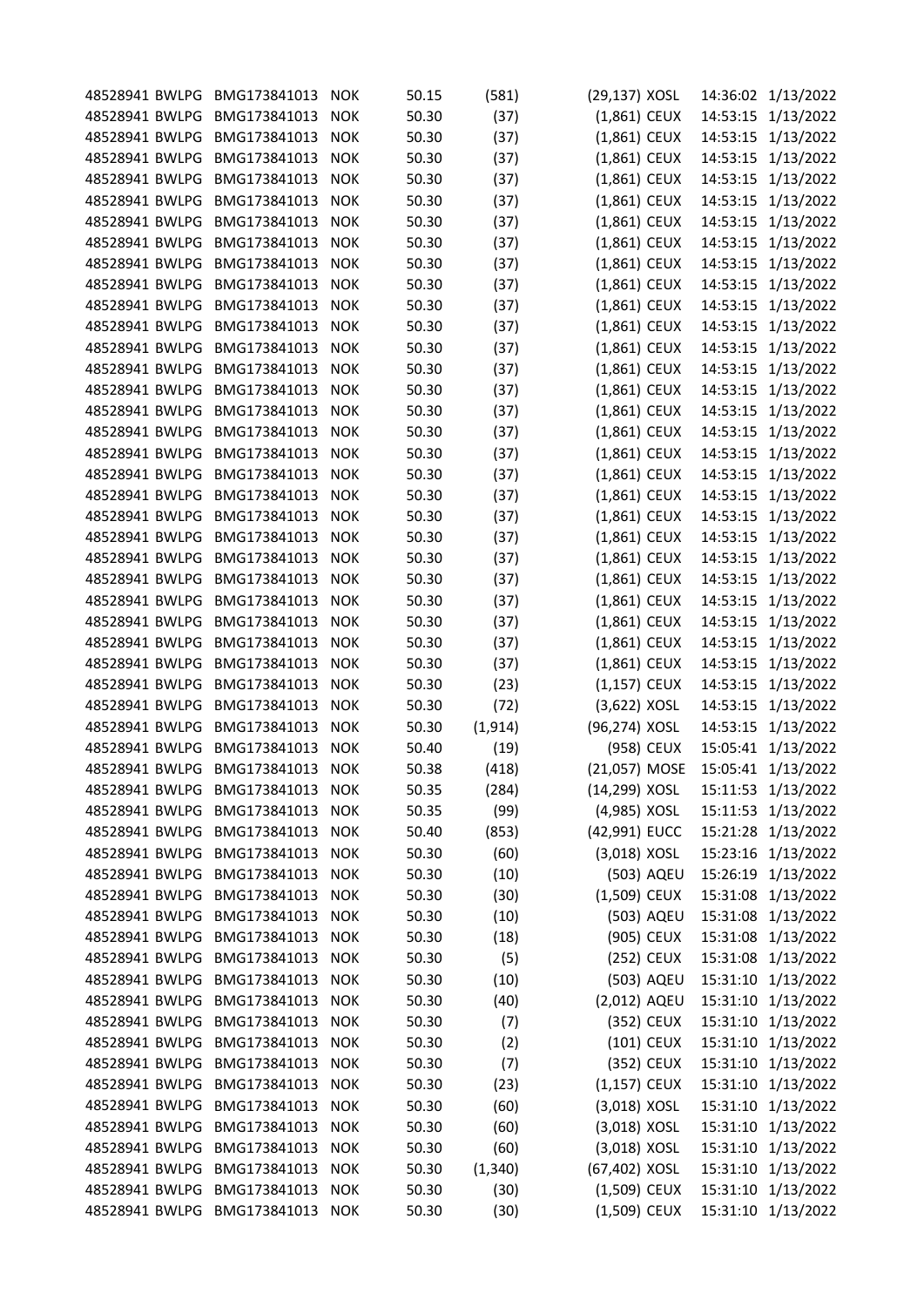| 48528941 BWLPG | BMG173841013     | <b>NOK</b> | 50.30 | (60)    | (3,018) XOSL   | 15:31:10 | 1/13/2022          |
|----------------|------------------|------------|-------|---------|----------------|----------|--------------------|
| 48528941 BWLPG | BMG173841013     | <b>NOK</b> | 50.30 | (588)   | (29,576) XOSL  | 15:31:10 | 1/13/2022          |
| 48528941 BWLPG | BMG173841013     | <b>NOK</b> | 50.30 | (15)    | (755) CEUX     | 15:31:10 | 1/13/2022          |
| 48528941 BWLPG | BMG173841013     | <b>NOK</b> | 50.30 | (15)    | (755) CEUX     | 15:31:10 | 1/13/2022          |
| 48528941 BWLPG | BMG173841013     | <b>NOK</b> | 50.30 | (15)    | (755) CEUX     | 15:31:10 | 1/13/2022          |
| 48528941 BWLPG | BMG173841013     | <b>NOK</b> | 50.30 | (15)    | (755) CEUX     | 15:31:10 | 1/13/2022          |
| 48528941 BWLPG | BMG173841013     | <b>NOK</b> | 50.30 | (15)    | (755) CEUX     | 15:31:10 | 1/13/2022          |
| 48528941 BWLPG | BMG173841013     | <b>NOK</b> | 50.30 | (15)    | (755) CEUX     | 15:31:10 | 1/13/2022          |
| 48528941 BWLPG | BMG173841013     | <b>NOK</b> | 50.30 | (15)    | (755) CEUX     | 15:31:10 | 1/13/2022          |
| 48528941 BWLPG | BMG173841013     | <b>NOK</b> | 50.30 | (30)    | (1,509) CEUX   | 15:31:10 | 1/13/2022          |
| 48528941 BWLPG | BMG173841013     | <b>NOK</b> | 50.30 | (10)    | (503) AQEU     | 15:31:10 | 1/13/2022          |
| 48528941 BWLPG | BMG173841013     | <b>NOK</b> | 50.30 | (3)     | (151) AQEU     | 15:31:10 | 1/13/2022          |
| 48528941 BWLPG | BMG173841013     | <b>NOK</b> | 50.30 | (30)    | (1,509) CEUX   | 15:31:10 | 1/13/2022          |
| 48528941 BWLPG | BMG173841013     | <b>NOK</b> | 50.30 | (11)    | (553) CEUX     | 15:31:10 | 1/13/2022          |
| 48528941 BWLPG | BMG173841013     | <b>NOK</b> | 50.30 | (30)    | (1,509) CEUX   | 15:31:10 | 1/13/2022          |
| 48528941 BWLPG | BMG173841013     | <b>NOK</b> | 50.30 | (30)    | (1,509) CEUX   | 15:31:10 | 1/13/2022          |
| 48528941 BWLPG | BMG173841013     | <b>NOK</b> | 50.30 | (30)    | (1,509) CEUX   | 15:31:10 | 1/13/2022          |
| 48528941 BWLPG | BMG173841013     | <b>NOK</b> | 50.30 | (60)    | (3,018) XOSL   | 15:31:10 | 1/13/2022          |
| 48528941 BWLPG | BMG173841013     | <b>NOK</b> | 50.30 | (8)     | (402) CEUX     | 15:31:10 | 1/13/2022          |
| 48528941 BWLPG | BMG173841013     | <b>NOK</b> | 50.30 | (60)    | (3,018) XOSL   | 15:31:10 | 1/13/2022          |
| 48528941 BWLPG | BMG173841013     | <b>NOK</b> | 50.30 | (21)    | $(1,056)$ XOSL | 15:31:10 | 1/13/2022          |
| 48528941 BWLPG | BMG173841013     | <b>NOK</b> | 50.30 | (25)    | $(1,258)$ XOSL | 15:31:10 | 1/13/2022          |
| 48528941 BWLPG | BMG173841013     | <b>NOK</b> | 50.30 | (22)    | $(1,107)$ CEUX | 15:33:06 | 1/13/2022          |
| 48528941 BWLPG | BMG173841013     | <b>NOK</b> | 50.30 | (30)    | (1,509) CEUX   | 15:33:06 | 1/13/2022          |
| 48528941 BWLPG | BMG173841013     | <b>NOK</b> | 50.30 | (25)    | (1,258) CEUX   | 15:33:06 | 1/13/2022          |
| 48528941 BWLPG | BMG173841013     | <b>NOK</b> | 50.30 | (5)     | (252) CEUX     | 15:33:06 | 1/13/2022          |
| 48528941 BWLPG | BMG173841013     | <b>NOK</b> | 50.30 |         | (1,509) CEUX   | 15:33:06 | 1/13/2022          |
|                |                  |            |       | (30)    | (1,509) CEUX   |          |                    |
| 48528941 BWLPG | BMG173841013     | <b>NOK</b> | 50.30 | (30)    |                | 15:33:06 | 1/13/2022          |
| 48528941 BWLPG | BMG173841013     | <b>NOK</b> | 50.30 | (10)    | (503) AQEU     | 15:34:07 | 1/13/2022          |
| 48528941 BWLPG | BMG173841013     | <b>NOK</b> | 50.30 | (6)     | (302) AQEU     | 15:34:07 | 1/13/2022          |
| 48528941 BWLPG | BMG173841013     | <b>NOK</b> | 50.30 | (30)    | (1,509) CEUX   | 15:34:07 | 1/13/2022          |
| 48528941 BWLPG | BMG173841013     | <b>NOK</b> | 50.30 | (30)    | (1,509) CEUX   | 15:34:07 | 1/13/2022          |
| 48528941 BWLPG | BMG173841013     | <b>NOK</b> | 50.30 | (30)    | (1,509) CEUX   | 15:34:07 | 1/13/2022          |
| 48528941 BWLPG | BMG173841013     | <b>NOK</b> | 50.30 | (30)    | (1,509) CEUX   | 15:34:07 | 1/13/2022          |
| 48528941 BWLPG | BMG173841013     | <b>NOK</b> | 50.30 | (30)    | (1,509) CEUX   |          | 15:34:07 1/13/2022 |
| 48528941 BWLPG | BMG173841013     | <b>NOK</b> | 50.30 | (30)    | (1,509) CEUX   | 15:34:07 | 1/13/2022          |
| 48528941 BWLPG | BMG173841013     | <b>NOK</b> | 50.30 | (30)    | (1,509) CEUX   | 15:34:07 | 1/13/2022          |
| 48528941 BWLPG | BMG173841013     | <b>NOK</b> | 50.30 | (30)    | $(1,509)$ CEUX | 15:34:07 | 1/13/2022          |
| 48528941 BWLPG | BMG173841013     | <b>NOK</b> | 50.30 | (30)    | (1,509) CEUX   | 15:34:07 | 1/13/2022          |
| 48528941 BWLPG | BMG173841013     | <b>NOK</b> | 50.30 | (23)    | $(1,157)$ CEUX | 15:34:07 | 1/13/2022          |
| 48528941 BWLPG | BMG173841013     | <b>NOK</b> | 50.30 | (60)    | (3,018) XOSL   | 15:34:07 | 1/13/2022          |
| 48528941 BWLPG | BMG173841013     | <b>NOK</b> | 50.30 | (72)    | $(3,622)$ XOSL | 15:34:07 | 1/13/2022          |
| 48528941 BWLPG | BMG173841013     | <b>NOK</b> | 50.30 | (30)    | (1,509) CEUX   | 15:34:07 | 1/13/2022          |
| 48528941 BWLPG | BMG173841013     | <b>NOK</b> | 50.30 | (22)    | $(1,107)$ CEUX | 15:34:07 | 1/13/2022          |
| 48528941 BWLPG | BMG173841013     | <b>NOK</b> | 50.30 | (10)    | (503) AQEU     | 15:34:07 | 1/13/2022          |
| 48528941 BWLPG | BMG173841013     | <b>NOK</b> | 50.30 | (6)     | (302) AQEU     |          | 15:34:07 1/13/2022 |
| 48528941 BWLPG | BMG173841013     | <b>NOK</b> | 50.30 | (14)    | (704) CEUX     | 15:34:07 | 1/13/2022          |
| 48528941 BWLPG | BMG173841013     | <b>NOK</b> | 50.30 | (16)    | (805) CEUX     | 15:34:07 | 1/13/2022          |
| 48528941 BWLPG | BMG173841013     | <b>NOK</b> | 50.30 | (60)    | (3,018) XOSL   | 15:34:07 | 1/13/2022          |
| 48528941 BWLPG | BMG173841013     | <b>NOK</b> | 50.30 | (40)    | (2,012) XOSL   |          | 15:34:07 1/13/2022 |
| 48528941 BWLPG | BMG173841013     | <b>NOK</b> | 50.30 | (25)    | (1,258) CEUX   | 15:34:07 | 1/13/2022          |
| 48528941 BWLPG | BMG173841013     | <b>NOK</b> | 50.25 | (235)   | (11,809) XOSL  |          | 15:50:14 1/13/2022 |
| 48528941 BWLPG | BMG173841013     | <b>NOK</b> | 50.25 | (1,004) | (50,451) XOSL  |          | 15:50:14 1/13/2022 |
| 48528941 BWLPG | BMG173841013 NOK |            | 50.35 | (60)    | (3,021) XOSL   |          | 16:10:24 1/13/2022 |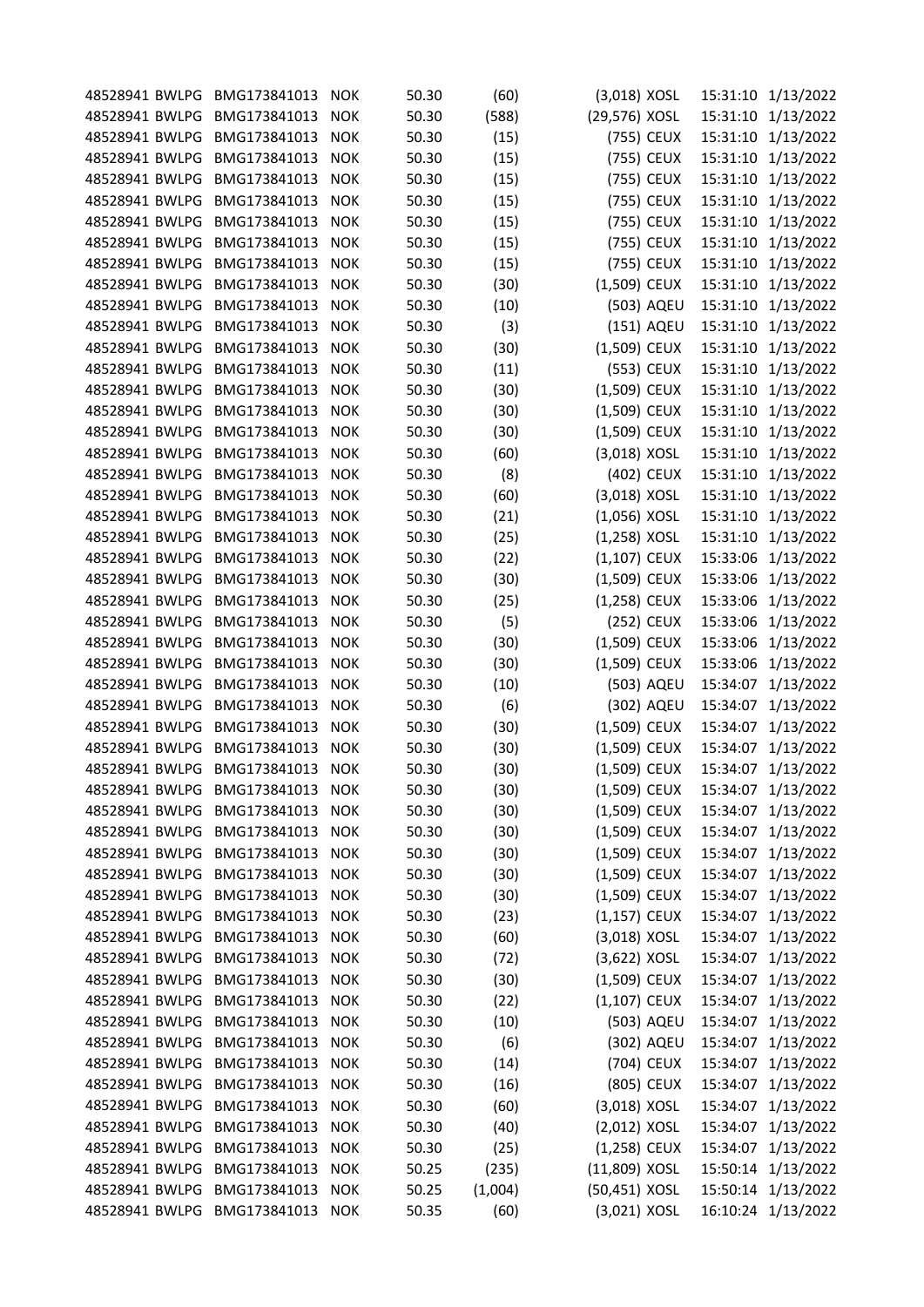| 48528941 BWLPG | BMG173841013     | <b>NOK</b> | 50.35 | (60) | (3,021) XOSL   | 16:12:56 | 1/13/2022          |
|----------------|------------------|------------|-------|------|----------------|----------|--------------------|
| 48528941 BWLPG | BMG173841013     | <b>NOK</b> | 50.35 | (30) | $(1,511)$ CEUX | 16:12:56 | 1/13/2022          |
| 48528941 BWLPG | BMG173841013     | <b>NOK</b> | 50.35 | (30) | $(1,511)$ CEUX | 16:12:56 | 1/13/2022          |
| 48528941 BWLPG | BMG173841013     | <b>NOK</b> | 50.35 | (20) | $(1,007)$ CEUX | 16:12:56 | 1/13/2022          |
| 48528941 BWLPG | BMG173841013     | <b>NOK</b> | 50.35 | (30) | (1,511) CEUX   | 16:12:56 | 1/13/2022          |
| 48528941 BWLPG | BMG173841013     | <b>NOK</b> | 50.35 | (60) | (3,021) XOSL   | 16:12:56 | 1/13/2022          |
| 48528941 BWLPG | BMG173841013     | <b>NOK</b> | 50.35 | (10) | (504) AQEU     | 16:12:56 | 1/13/2022          |
| 48528941 BWLPG | BMG173841013     | <b>NOK</b> | 50.35 | (30) | $(1,511)$ CEUX | 16:12:56 | 1/13/2022          |
| 48528941 BWLPG | BMG173841013     | <b>NOK</b> | 50.35 | (30) | (1,511) CEUX   | 16:12:56 | 1/13/2022          |
| 48528941 BWLPG | BMG173841013     | <b>NOK</b> | 50.35 | (30) | (1,511) CEUX   | 16:12:56 | 1/13/2022          |
| 48528941 BWLPG | BMG173841013     | <b>NOK</b> | 50.35 | (30) | $(1,511)$ CEUX | 16:12:56 | 1/13/2022          |
| 48528941 BWLPG | BMG173841013     | <b>NOK</b> | 50.35 | (30) | (1,511) CEUX   | 16:12:56 | 1/13/2022          |
| 48528941 BWLPG | BMG173841013     | <b>NOK</b> | 50.35 | (60) | (3,021) XOSL   | 16:12:56 | 1/13/2022          |
| 48528941 BWLPG | BMG173841013     | <b>NOK</b> | 50.35 | (30) | (1,511) CEUX   | 16:12:56 | 1/13/2022          |
| 48528941 BWLPG | BMG173841013     | <b>NOK</b> | 50.35 | (30) | $(1,511)$ CEUX | 16:12:56 | 1/13/2022          |
| 48528941 BWLPG | BMG173841013     | <b>NOK</b> | 50.35 | (30) | $(1,511)$ CEUX | 16:12:56 | 1/13/2022          |
| 48528941 BWLPG | BMG173841013     | <b>NOK</b> | 50.35 | (30) | (1,511) CEUX   | 16:12:56 | 1/13/2022          |
| 48528941 BWLPG | BMG173841013     | <b>NOK</b> | 50.35 | (30) | $(1,511)$ CEUX | 16:12:56 | 1/13/2022          |
| 48528941 BWLPG | BMG173841013     | <b>NOK</b> | 50.35 | (60) | (3,021) XOSL   | 16:12:56 | 1/13/2022          |
| 48528941 BWLPG | BMG173841013     | <b>NOK</b> | 50.35 | (30) | (1,511) CEUX   | 16:12:56 | 1/13/2022          |
| 48528941 BWLPG | BMG173841013     | <b>NOK</b> | 50.35 | (30) | (1,511) CEUX   | 16:12:56 | 1/13/2022          |
| 48528941 BWLPG | BMG173841013     | <b>NOK</b> | 50.35 | (30) | (1,511) CEUX   | 16:12:56 | 1/13/2022          |
| 48528941 BWLPG | BMG173841013     | <b>NOK</b> | 50.35 | (30) | $(1,511)$ CEUX | 16:12:56 | 1/13/2022          |
| 48528941 BWLPG | BMG173841013     | <b>NOK</b> | 50.35 | (30) | (1,511) CEUX   | 16:12:56 | 1/13/2022          |
| 48528941 BWLPG | BMG173841013     | <b>NOK</b> | 50.35 | (30) | (1,511) CEUX   | 16:12:56 | 1/13/2022          |
| 48528941 BWLPG | BMG173841013     | <b>NOK</b> | 50.35 | (60) | (3,021) XOSL   | 16:12:56 | 1/13/2022          |
| 48528941 BWLPG | BMG173841013     | <b>NOK</b> | 50.35 | (30) | (1,511) CEUX   | 16:12:56 | 1/13/2022          |
| 48528941 BWLPG | BMG173841013     | <b>NOK</b> | 50.35 | (30) | (1,511) CEUX   | 16:12:56 | 1/13/2022          |
| 48528941 BWLPG | BMG173841013     | <b>NOK</b> | 50.35 | (30) | (1,511) CEUX   | 16:12:56 | 1/13/2022          |
| 48528941 BWLPG | BMG173841013     | <b>NOK</b> | 50.35 | (30) | $(1,511)$ CEUX | 16:12:56 | 1/13/2022          |
| 48528941 BWLPG | BMG173841013     | <b>NOK</b> | 50.35 | (30) | $(1,511)$ CEUX |          | 16:12:56 1/13/2022 |
| 48528941 BWLPG | BMG173841013     | <b>NOK</b> | 50.35 | (60) | (3,021) XOSL   | 16:12:56 | 1/13/2022          |
| 48528941 BWLPG | BMG173841013     | <b>NOK</b> | 50.35 | (30) | (1,511) CEUX   |          | 16:12:56 1/13/2022 |
| 48528941 BWLPG | BMG173841013     | <b>NOK</b> | 50.35 | (30) | (1,511) CEUX   |          | 16:12:56 1/13/2022 |
| 48528941 BWLPG | BMG173841013     | <b>NOK</b> | 50.35 | (30) | $(1,511)$ CEUX |          | 16:12:56 1/13/2022 |
| 48528941 BWLPG | BMG173841013     | <b>NOK</b> | 50.35 | (30) | $(1,511)$ CEUX |          | 16:12:56 1/13/2022 |
| 48528941 BWLPG | BMG173841013     | <b>NOK</b> | 50.35 | (30) | $(1,511)$ CEUX |          | 16:12:56 1/13/2022 |
| 48528941 BWLPG | BMG173841013     | <b>NOK</b> | 50.35 | (30) | $(1,511)$ CEUX |          | 16:12:56 1/13/2022 |
| 48528941 BWLPG | BMG173841013     | <b>NOK</b> | 50.35 | (60) | (3,021) XOSL   |          | 16:12:56 1/13/2022 |
| 48528941 BWLPG | BMG173841013     | <b>NOK</b> | 50.35 | (30) | $(1,511)$ CEUX |          | 16:12:56 1/13/2022 |
| 48528941 BWLPG | BMG173841013     | <b>NOK</b> | 50.35 | (30) | $(1,511)$ CEUX |          | 16:12:56 1/13/2022 |
| 48528941 BWLPG | BMG173841013     | <b>NOK</b> | 50.35 | (30) | $(1,511)$ CEUX |          | 16:12:56 1/13/2022 |
| 48528941 BWLPG | BMG173841013     | <b>NOK</b> | 50.35 | (30) | $(1,511)$ CEUX |          | 16:12:56 1/13/2022 |
| 48528941 BWLPG | BMG173841013     | <b>NOK</b> | 50.35 | (30) | $(1,511)$ CEUX |          | 16:12:56 1/13/2022 |
| 48528941 BWLPG | BMG173841013     | <b>NOK</b> | 50.35 | (30) | $(1,511)$ CEUX |          | 16:12:56 1/13/2022 |
| 48528941 BWLPG | BMG173841013     | <b>NOK</b> | 50.35 | (30) | $(1,511)$ CEUX |          | 16:12:56 1/13/2022 |
| 48528941 BWLPG | BMG173841013     | <b>NOK</b> | 50.35 | (60) | $(3,021)$ XOSL |          | 16:12:56 1/13/2022 |
| 48528941 BWLPG | BMG173841013     | <b>NOK</b> | 50.35 | (30) | $(1,511)$ CEUX |          | 16:12:56 1/13/2022 |
| 48528941 BWLPG | BMG173841013     | <b>NOK</b> | 50.35 | (30) | $(1,511)$ CEUX |          | 16:12:56 1/13/2022 |
| 48528941 BWLPG | BMG173841013     | <b>NOK</b> | 50.35 | (30) | $(1,511)$ CEUX |          | 16:12:56 1/13/2022 |
| 48528941 BWLPG | BMG173841013     | <b>NOK</b> | 50.35 | (30) | $(1,511)$ CEUX |          | 16:12:56 1/13/2022 |
| 48528941 BWLPG | BMG173841013     | <b>NOK</b> | 50.35 | (30) | $(1,511)$ CEUX |          | 16:12:56 1/13/2022 |
| 48528941 BWLPG | BMG173841013     | <b>NOK</b> | 50.35 | (30) | $(1,511)$ CEUX |          | 16:12:56 1/13/2022 |
| 48528941 BWLPG | BMG173841013 NOK |            | 50.35 | (60) | (3,021) XOSL   |          | 16:12:56 1/13/2022 |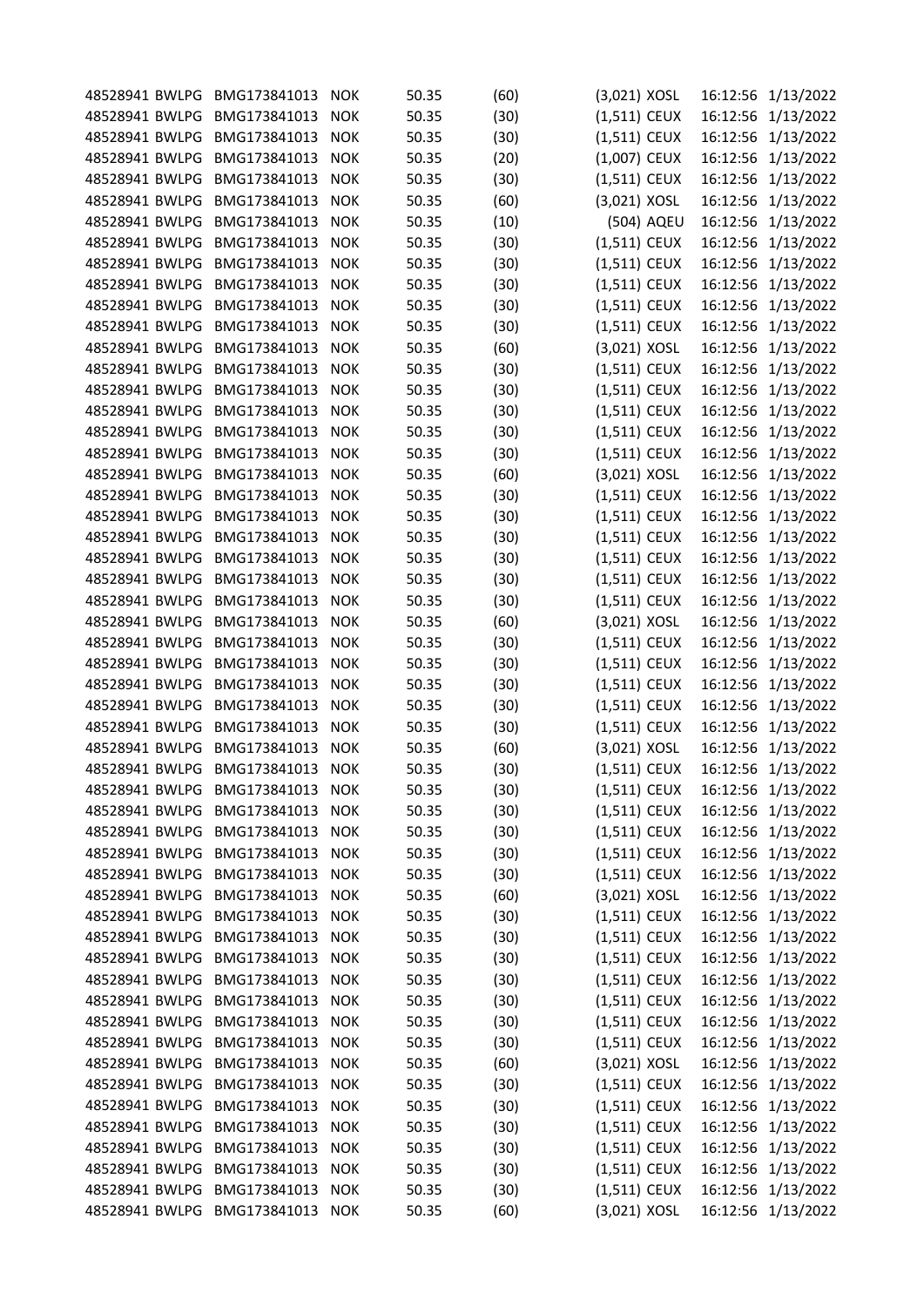| 48528941 BWLPG BMG173841013 |                  | <b>NOK</b> | 50.35 | (30)  | (1,511) CEUX   |            |          | 16:12:56 1/13/2022 |
|-----------------------------|------------------|------------|-------|-------|----------------|------------|----------|--------------------|
| 48528941 BWLPG              | BMG173841013     | <b>NOK</b> | 50.35 | (30)  | (1,511) CEUX   |            |          | 16:12:56 1/13/2022 |
| 48528941 BWLPG              | BMG173841013     | <b>NOK</b> | 50.35 | (30)  | (1,511) CEUX   |            | 16:12:56 | 1/13/2022          |
| 48528941 BWLPG              | BMG173841013     | <b>NOK</b> | 50.35 | (60)  | $(3,021)$ XOSL |            |          | 16:12:56 1/13/2022 |
| 48528941 BWLPG              | BMG173841013     | <b>NOK</b> | 50.35 | (30)  | (1,511) CEUX   |            | 16:12:56 | 1/13/2022          |
| 48528941 BWLPG              | BMG173841013     | <b>NOK</b> | 50.35 | (10)  |                | (504) AQEU | 16:13:06 | 1/13/2022          |
| 48528941 BWLPG              | BMG173841013     | <b>NOK</b> | 50.35 | (30)  | $(1,511)$ CEUX |            | 16:13:06 | 1/13/2022          |
| 48528941 BWLPG              | BMG173841013     | <b>NOK</b> | 50.35 | (4)   | (201) XOSL     |            |          | 16:13:06 1/13/2022 |
| 48528941 BWLPG              | BMG173841013     | <b>NOK</b> | 50.35 | (30)  | (1,511) CEUX   |            | 16:13:16 | 1/13/2022          |
| 48528941 BWLPG              | BMG173841013     | <b>NOK</b> | 50.35 | (23)  | (1,158) CEUX   |            | 16:13:16 | 1/13/2022          |
| 48528941 BWLPG              | BMG173841013     | <b>NOK</b> | 50.35 | (10)  |                | (504) AQEU | 16:13:16 | 1/13/2022          |
| 48528941 BWLPG              | BMG173841013     | <b>NOK</b> | 50.35 | (5)   |                | (252) AQEU |          | 16:13:16 1/13/2022 |
| 48528941 BWLPG              | BMG173841013     | <b>NOK</b> | 50.35 | (56)  | (2,820) XOSL   |            |          | 16:13:16 1/13/2022 |
| 48528941 BWLPG              | BMG173841013     | <b>NOK</b> | 50.35 | (34)  | (1,712) XOSL   |            | 16:13:16 | 1/13/2022          |
| 48528941 BWLPG              | BMG173841013     | <b>NOK</b> | 50.35 | (25)  | (1,259) CEUX   |            |          | 16:13:16 1/13/2022 |
| 48528941 BWLPG              | BMG173841013     | <b>NOK</b> | 50.35 | (10)  |                | (504) AQEU |          | 16:13:34 1/13/2022 |
| 48528941 BWLPG              | BMG173841013     | <b>NOK</b> | 50.35 | (5)   |                | (252) CEUX |          | 16:13:34 1/13/2022 |
| 48528941 BWLPG              | BMG173841013     | <b>NOK</b> | 50.35 | (30)  | (1,511) CEUX   |            |          | 16:13:34 1/13/2022 |
| 48528941 BWLPG              | BMG173841013     | <b>NOK</b> | 50.35 | (30)  | $(1,511)$ CEUX |            |          | 16:13:34 1/13/2022 |
| 48528941 BWLPG              | BMG173841013     | <b>NOK</b> | 50.35 | (30)  | $(1,511)$ CEUX |            |          | 16:13:34 1/13/2022 |
| 48528941 BWLPG              | BMG173841013     | <b>NOK</b> | 50.35 | (30)  | (1,511) CEUX   |            | 16:13:34 | 1/13/2022          |
| 48528941 BWLPG              | BMG173841013     | <b>NOK</b> | 50.35 | (30)  | (1,511) CEUX   |            | 16:13:34 | 1/13/2022          |
| 48528941 BWLPG              | BMG173841013     | <b>NOK</b> | 50.35 | (30)  | $(1,511)$ CEUX |            |          | 16:13:34 1/13/2022 |
| 48528941 BWLPG              | BMG173841013     | <b>NOK</b> | 50.35 | (30)  | $(1,511)$ CEUX |            |          | 16:13:34 1/13/2022 |
| 48528941 BWLPG              | BMG173841013     | <b>NOK</b> | 50.35 | (6)   | (302) CEUX     |            | 16:13:34 | 1/13/2022          |
| 48528941 BWLPG              | BMG173841013     |            | 50.35 |       |                |            |          | 16:13:34 1/13/2022 |
|                             |                  | <b>NOK</b> |       | (60)  | (3,021) XOSL   |            |          |                    |
| 48528941 BWLPG              | BMG173841013     | <b>NOK</b> | 50.35 | (25)  | (1,259) CEUX   |            |          | 16:13:34 1/13/2022 |
| 48528941 BWLPG              | BMG173841013     | <b>NOK</b> | 50.35 | (10)  |                | (504) AQEU | 16:13:35 | 1/13/2022          |
| 48528941 BWLPG              | BMG173841013     | <b>NOK</b> | 50.35 | (5)   |                | (252) CEUX | 16:13:35 | 1/13/2022          |
| 48528941 BWLPG              | BMG173841013     | <b>NOK</b> | 50.35 | (60)  | (3,021) XOSL   |            | 16:13:35 | 1/13/2022          |
| 48528941 BWLPG              | BMG173841013     | <b>NOK</b> | 50.35 | (25)  | (1,259) CEUX   |            |          | 16:13:35 1/13/2022 |
| 48528941 BWLPG              | BMG173841013     | <b>NOK</b> | 50.35 | (5)   |                | (252) CEUX | 16:13:47 | 1/13/2022          |
| 48528941 BWLPG              | BMG173841013     | <b>NOK</b> | 50.35 | (211) | (10,624) GSEI  |            |          | 16:14:42 1/13/2022 |
| 48528941 BWLPG              | BMG173841013     | <b>NOK</b> | 50.35 | (119) | (5,992) AQEU   |            |          | 16:17:25 1/13/2022 |
| 48528941 BWLPG              | BMG173841013     | <b>NOK</b> | 50.35 | (336) | (16,918) CEUX  |            |          | 16:17:25 1/13/2022 |
| 48528941 BWLPG              | BMG173841013     | <b>NOK</b> | 50.35 | (336) | (16,918) CEUX  |            |          | 16:17:25 1/13/2022 |
| 48528941 BWLPG              | BMG173841013     | <b>NOK</b> | 50.35 | (108) | (5,438) CEUX   |            |          | 16:17:25 1/13/2022 |
| 48528941 BWLPG              | BMG173841013     | <b>NOK</b> | 50.35 | (645) | (32,476) XOSL  |            |          | 16:17:25 1/13/2022 |
| 48528941 BWLPG              | BMG173841013     | <b>NOK</b> | 50.35 | (275) | (13,846) CEUX  |            |          | 16:17:25 1/13/2022 |
| 48528941 BWLPG              | BMG173841013     | <b>NOK</b> | 50.35 | (495) | (24,923) XOSL  |            |          | 16:17:25 1/13/2022 |
| 48528941 BWLPG              | BMG173841013     | <b>NOK</b> | 50.35 | (150) | (7,553) XOSL   |            |          | 16:17:25 1/13/2022 |
| 48528941 BWLPG              | BMG173841013     | <b>NOK</b> | 50.35 | (41)  | $(2,064)$ XOSL |            |          | 16:18:18 1/13/2022 |
| 48528941 BWLPG              | BMG173841013     | <b>NOK</b> | 50.35 | (61)  | (3,071) CEUX   |            |          | 16:18:18 1/13/2022 |
| 48528941 BWLPG              | BMG173841013     | <b>NOK</b> | 50.35 | (336) | (16,918) CEUX  |            |          | 16:18:18 1/13/2022 |
| 48528941 BWLPG              | BMG173841013     | <b>NOK</b> | 50.35 | (64)  | (3,222) CEUX   |            |          | 16:18:18 1/13/2022 |
| 48528941 BWLPG              | BMG173841013     | <b>NOK</b> | 50.35 | (604) | (30,411) XOSL  |            |          | 16:18:18 1/13/2022 |
| 48528941 BWLPG              | BMG173841013     | <b>NOK</b> | 50.35 | (5)   | (252) CEUX     |            |          | 16:18:18 1/13/2022 |
| 48528941 BWLPG              | BMG173841013     | <b>NOK</b> | 50.35 | (331) | (16,666) CEUX  |            |          | 16:18:18 1/13/2022 |
| 48528941 BWLPG              | BMG173841013     | <b>NOK</b> | 50.35 | (5)   | (252) CEUX     |            |          | 16:18:18 1/13/2022 |
| 48528941 BWLPG              | BMG173841013     | <b>NOK</b> | 50.35 | (173) | (8,711) CEUX   |            |          | 16:18:18 1/13/2022 |
| 48528941 BWLPG              | BMG173841013     | <b>NOK</b> | 50.35 | (5)   | (252) CEUX     |            |          | 16:18:18 1/13/2022 |
| 48528941 BWLPG              | BMG173841013     | <b>NOK</b> | 50.35 | (158) | (7,955) CEUX   |            |          | 16:18:18 1/13/2022 |
| 48528941 BWLPG              | BMG173841013     | <b>NOK</b> | 50.35 | (178) | (8,962) CEUX   |            |          | 16:18:18 1/13/2022 |
| 48528941 BWLPG              | BMG173841013 NOK |            | 50.35 | (604) | (30,411) XOSL  |            |          | 16:18:18 1/13/2022 |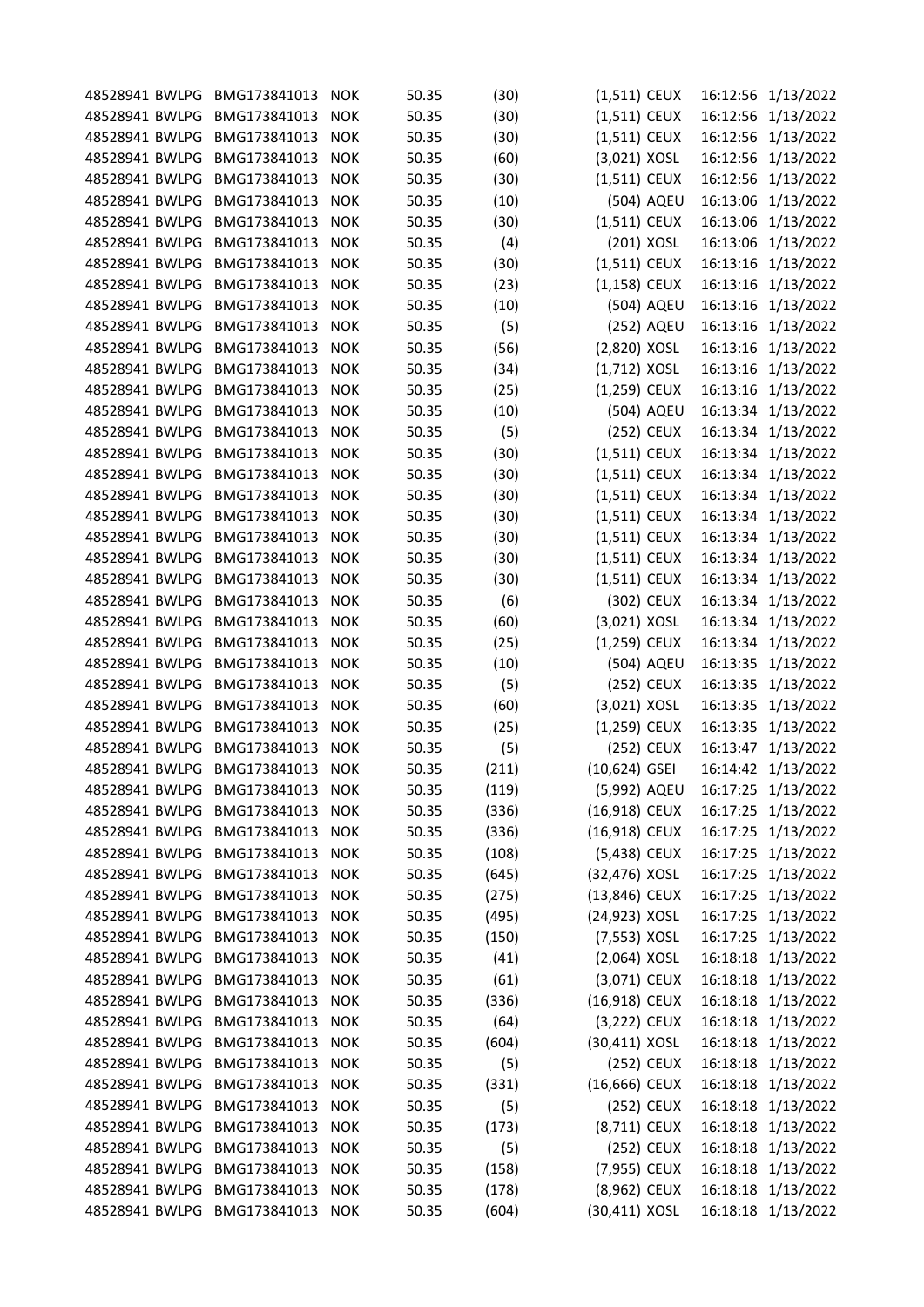| 48528941 BWLPG | BMG173841013 | <b>NOK</b> | 50.35 | (14)     |                 | (705) XOSL | 16:18:19 | 1/13/2022          |
|----------------|--------------|------------|-------|----------|-----------------|------------|----------|--------------------|
| 48528941 BWLPG | BMG173841013 | <b>NOK</b> | 50.35 | (27)     | $(1,359)$ XOSL  |            | 16:18:19 | 1/13/2022          |
| 48528941 BWLPG | BMG173841013 | <b>NOK</b> | 50.35 | (120)    | (6,042) CEUX    |            | 16:18:19 | 1/13/2022          |
| 48528941 BWLPG | BMG173841013 | <b>NOK</b> | 50.35 | (216)    | (10,876) CEUX   |            | 16:18:50 | 1/13/2022          |
| 48528941 BWLPG | BMG173841013 | <b>NOK</b> | 50.35 | (645)    | (32,476) XOSL   |            | 16:18:50 | 1/13/2022          |
| 48528941 BWLPG | BMG173841013 | <b>NOK</b> | 50.35 | (2,082)  | (104,829) XOSL  |            | 16:18:50 | 1/13/2022          |
| 48528941 BWLPG | BMG173841013 | <b>NOK</b> | 50.35 | (216)    | (10,876) CEUX   |            | 16:18:50 | 1/13/2022          |
| 48528941 BWLPG | BMG173841013 | <b>NOK</b> | 50.35 | (645)    | (32,476) XOSL   |            | 16:18:50 | 1/13/2022          |
| 48528941 BWLPG | BMG173841013 | <b>NOK</b> | 50.35 | (645)    | (32,476) XOSL   |            | 16:18:50 | 1/13/2022          |
| 48528941 BWLPG | BMG173841013 | <b>NOK</b> | 50.35 | (655)    | (32,979) XOSL   |            | 16:18:50 | 1/13/2022          |
| 48528941 BWLPG | BMG173841013 | <b>NOK</b> | 50.35 | (114)    | (5,740) CEUX    |            | 16:18:50 | 1/13/2022          |
| 48528941 BWLPG | BMG173841013 | <b>NOK</b> | 50.35 | (6)      |                 | (302) CEUX | 16:18:50 | 1/13/2022          |
| 48528941 BWLPG | BMG173841013 | <b>NOK</b> | 50.35 | (114)    | (5,740) CEUX    |            | 16:18:50 | 1/13/2022          |
| 48528941 BWLPG | BMG173841013 | <b>NOK</b> | 50.35 | (85)     | (4,280) CEUX    |            | 16:18:54 | 1/13/2022          |
| 48528941 BWLPG | BMG173841013 | <b>NOK</b> | 50.35 | (251)    | (12,638) CEUX   |            | 16:18:54 | 1/13/2022          |
| 48528941 BWLPG | BMG173841013 | <b>NOK</b> | 50.35 | (251)    | (12,638) CEUX   |            | 16:18:54 | 1/13/2022          |
| 48528941 BWLPG | BMG173841013 | <b>NOK</b> | 50.35 | (645)    | (32,476) XOSL   |            | 16:18:54 | 1/13/2022          |
| 48528941 BWLPG | BMG173841013 | <b>NOK</b> | 50.35 | (645)    | (32,476) XOSL   |            | 16:18:54 | 1/13/2022          |
| 48528941 BWLPG | BMG173841013 | <b>NOK</b> | 50.35 | (1, 455) | (73,259) XOSL   |            | 16:18:54 | 1/13/2022          |
| 48528941 BWLPG | BMG173841013 | <b>NOK</b> | 50.35 | (85)     | (4,280) AQEU    |            | 16:18:56 | 1/13/2022          |
| 48528941 BWLPG | BMG173841013 | <b>NOK</b> | 50.30 | (319)    | $(16,046)$ GSEI |            | 16:19:14 | 1/13/2022          |
| 48528941 BWLPG | BMG173841013 | <b>NOK</b> | 50.30 | (336)    | (16,901) CEUX   |            | 16:19:40 | 1/13/2022          |
| 48528941 BWLPG | BMG173841013 | <b>NOK</b> | 50.30 | (336)    | (16,901) CEUX   |            | 16:19:40 | 1/13/2022          |
| 48528941 BWLPG | BMG173841013 | <b>NOK</b> | 50.30 | (336)    | (16,901) CEUX   |            | 16:19:40 | 1/13/2022          |
| 48528941 BWLPG | BMG173841013 | <b>NOK</b> | 50.30 | (336)    | (16,901) CEUX   |            | 16:19:40 | 1/13/2022          |
| 48528941 BWLPG | BMG173841013 | <b>NOK</b> | 50.30 | (336)    | (16,901) CEUX   |            | 16:19:40 | 1/13/2022          |
| 48528941 BWLPG | BMG173841013 | <b>NOK</b> | 50.30 | (113)    | (5,684) CEUX    |            | 16:19:40 | 1/13/2022          |
| 48528941 BWLPG | BMG173841013 | <b>NOK</b> | 50.30 | (645)    | (32,444) XOSL   |            | 16:19:40 | 1/13/2022          |
| 48528941 BWLPG | BMG173841013 | <b>NOK</b> | 50.30 | (645)    | (32,444) XOSL   |            | 16:19:40 | 1/13/2022          |
| 48528941 BWLPG | BMG173841013 | <b>NOK</b> | 50.30 | (867)    | (43,610) XOSL   |            | 16:19:40 | 1/13/2022          |
| 48528941 BWLPG | BMG173841013 | <b>NOK</b> | 50.30 | (47)     | (2,364) CEUX    |            | 16:19:40 | 1/13/2022          |
| 48528941 BWLPG | BMG173841013 | <b>NOK</b> | 50.30 | (35)     | (1,761) CEUX    |            | 16:19:44 | 1/13/2022          |
| 48528941 BWLPG | BMG173841013 | <b>NOK</b> | 50.30 | (254)    | (12,776) CEUX   |            |          | 16:19:44 1/13/2022 |
| 48528941 BWLPG | BMG173841013 | <b>NOK</b> | 50.30 | (645)    | (32,444) XOSL   |            |          | 16:19:44 1/13/2022 |
| 48528941 BWLPG | BMG173841013 | <b>NOK</b> | 50.30 | (26)     | (1,308) CEUX    |            |          | 16:19:44 1/13/2022 |
| 48528941 BWLPG | BMG173841013 | <b>NOK</b> | 50.30 | (20)     | $(1,006)$ CEUX  |            |          | 16:19:44 1/13/2022 |
| 48528941 BWLPG | BMG173841013 | <b>NOK</b> | 50.30 | (118)    | (5,935) CEUX    |            | 16:19:50 | 1/13/2022          |
| 48528941 BWLPG | BMG173841013 | <b>NOK</b> | 50.30 | (172)    | (8,652) CEUX    |            | 16:19:50 | 1/13/2022          |
| 48528941 BWLPG | BMG173841013 | <b>NOK</b> | 50.30 | (645)    | (32,444) XOSL   |            | 16:19:50 | 1/13/2022          |
| 48528941 BWLPG | BMG173841013 | <b>NOK</b> | 50.30 | (494)    | (24,848) GSEI   |            | 16:19:52 | 1/13/2022          |
| 48528941 BWLPG | BMG173841013 | <b>NOK</b> | 50.30 | (133)    | (6,690) GSEI    |            | 16:19:57 | 1/13/2022          |
| 48528941 BWLPG | BMG173841013 | <b>NOK</b> | 50.45 | (499)    | (25,175) XOSL   |            |          | 16:27:00 1/13/2022 |
| 48528941 BWLPG | BMG173841013 | <b>NOK</b> | 50.45 | (866)    | (43,690) XOSL   |            |          | 16:27:00 1/13/2022 |
| 48528941 BWLPG | BMG173841013 | <b>NOK</b> | 50.45 | (183)    | (9,232) XOSL    |            |          | 16:27:00 1/13/2022 |
|                |              |            |       | (56,007) |                 |            |          |                    |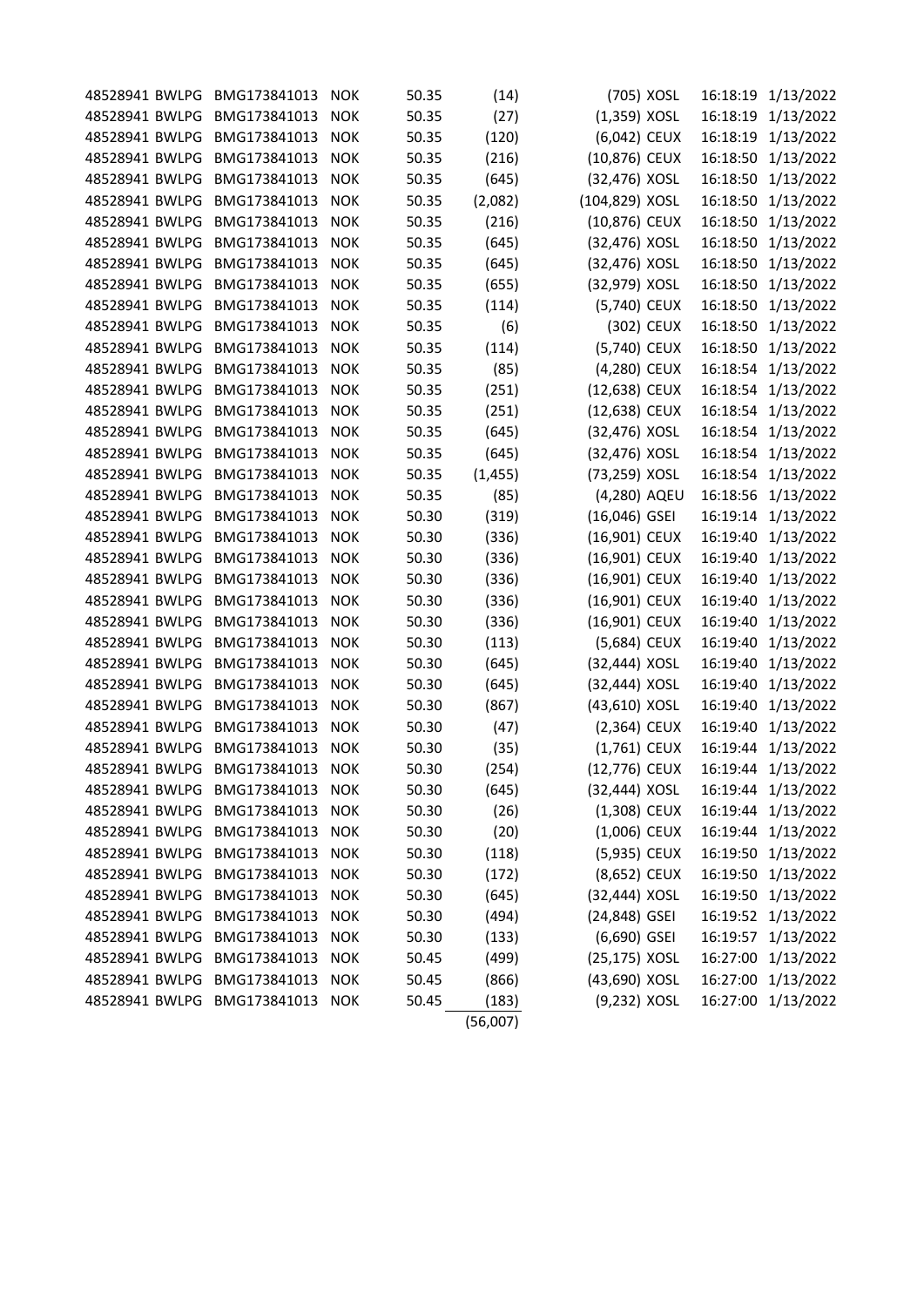| <b>Order</b> | <b>Ticker</b> | <b>ISIN</b>                     |       | <b>Currency Price Volume</b> | <b>Consideration MIC Date</b> |                                 | <b>Time</b> |
|--------------|---------------|---------------------------------|-------|------------------------------|-------------------------------|---------------------------------|-------------|
|              |               | 48524361 BWLPG BMG173841013 NOK | 49.90 | (4)                          |                               | (200) XOSL 1/12/2022 9:00:27    |             |
|              |               | 48524361 BWLPG BMG173841013 NOK | 49.90 | (46)                         |                               | (2,295) XOSL 1/12/2022 9:00:27  |             |
|              |               | 48524361 BWLPG BMG173841013 NOK | 49.90 | (18)                         |                               | (898) XOSL 1/12/2022 9:00:27    |             |
|              |               | 48524361 BWLPG BMG173841013 NOK | 49.90 | (28)                         |                               | (1,397) XOSL 1/12/2022 9:00:27  |             |
|              |               | 48524361 BWLPG BMG173841013 NOK | 49.90 | (200)                        |                               | (9,980) XOSL 1/12/2022 9:00:27  |             |
|              |               | 48524361 BWLPG BMG173841013 NOK | 49.90 | (1)                          |                               | (50) XOSL 1/12/2022 9:00:27     |             |
|              |               | 48524361 BWLPG BMG173841013 NOK | 50.00 | (48)                         |                               | (2,400) XOSL 1/12/2022 9:01:04  |             |
|              |               | 48524361 BWLPG BMG173841013 NOK | 50.00 | (688)                        |                               | (34,400) XOSL 1/12/2022 9:01:04 |             |
|              |               |                                 |       | (1,033)                      |                               |                                 |             |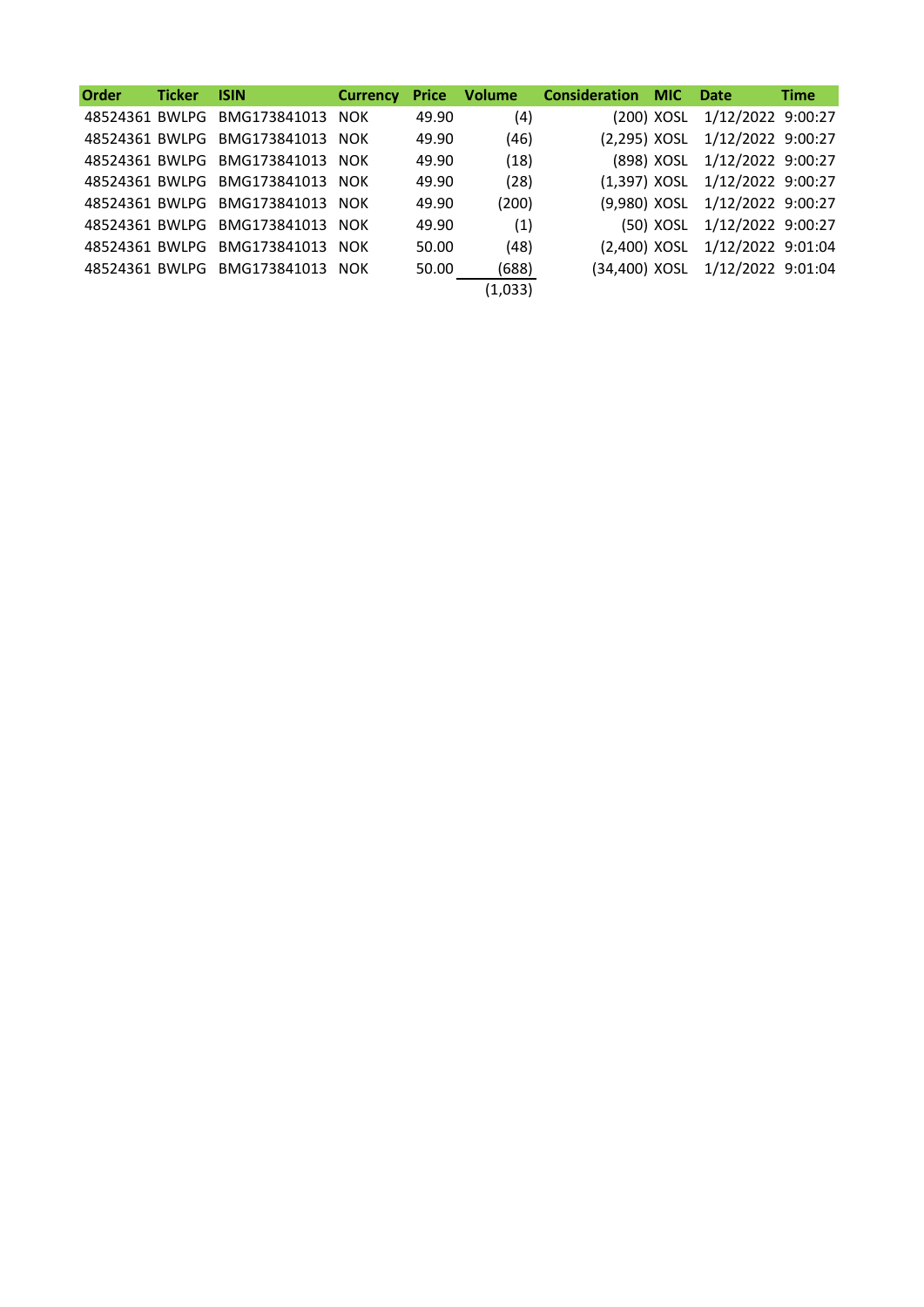| <b>Order</b>   | <b>Ticker</b> | <b>ISIN</b>      | <b>Currency</b> | <b>Price</b> | <b>Volume</b> | <b>Consideration</b> | <b>MIC</b>  | <b>Date</b>        | <b>Time</b> |
|----------------|---------------|------------------|-----------------|--------------|---------------|----------------------|-------------|--------------------|-------------|
| 48521458 BWLPG |               | BMG173841013     | <b>NOK</b>      | 49.46        | (19)          |                      | (940) AQEU  | 1/11/2022          | 9:13:11     |
| 48521458 BWLPG |               | BMG173841013     | <b>NOK</b>      | 49.38        | (408)         | (20,147) XOSL        |             | 1/11/2022          | 9:13:11     |
| 48521458 BWLPG |               | BMG173841013     | <b>NOK</b>      | 49.40        | (146)         | (7,212) CEUX         |             | 1/11/2022          | 9:13:39     |
| 48521458 BWLPG |               | BMG173841013     | <b>NOK</b>      | 49.40        | (283)         | (13,980) XOSL        |             | 1/11/2022          | 9:13:39     |
| 48521458 BWLPG |               | BMG173841013     | <b>NOK</b>      | 49.39        | (300)         | (14,817) BEUP        |             | 1/11/2022          | 9:17:13     |
| 48521458 BWLPG |               | BMG173841013     | <b>NOK</b>      | 49.26        | (95)          | (4,680) CEUX         |             | 1/11/2022          | 9:34:19     |
| 48521458 BWLPG |               | BMG173841013     | <b>NOK</b>      | 49.26        | (13)          |                      | (640) CEUX  | 1/11/2022          | 9:34:19     |
| 48521458 BWLPG |               | BMG173841013     | <b>NOK</b>      | 49.26        | (38)          | (1,872) CEUX         |             | 1/11/2022          | 9:34:19     |
| 48521458 BWLPG |               | BMG173841013     | <b>NOK</b>      | 49.26        | (212)         | (10,443) XOSL        |             | 1/11/2022          | 9:34:19     |
| 48521458 BWLPG |               | BMG173841013     | <b>NOK</b>      | 49.26        | (215)         | (10,591) XOSL        |             | 1/11/2022          | 9:34:19     |
| 48521458 BWLPG |               | BMG173841013     | <b>NOK</b>      | 49.14        | (45)          | $(2,211)$ XOSL       |             | 1/11/2022          | 9:35:31     |
| 48521458 BWLPG |               | BMG173841013     | <b>NOK</b>      | 49.14        | (390)         | (19,165) XOSL        |             | 1/11/2022          | 9:35:31     |
| 48521458 BWLPG |               | BMG173841013     | <b>NOK</b>      | 49.14        | (122)         | (5,995) CEUX         |             | 1/11/2022          | 9:35:31     |
| 48521458 BWLPG |               | BMG173841013     | <b>NOK</b>      | 49.00        | (3, 293)      | (161,357) XOSL       |             | 1/11/2022          | 9:36:45     |
| 48521458 BWLPG |               | BMG173841013     | <b>NOK</b>      | 49.00        | (1, 253)      | (61,397) XOSL        |             | 1/11/2022          | 9:36:45     |
| 48521458 BWLPG |               | BMG173841013     | <b>NOK</b>      | 49.09        | (480)         | (23,563) BEUP        |             | 1/11/2022          | 9:36:45     |
| 48521458 BWLPG |               | BMG173841013     | <b>NOK</b>      | 49.08        | (146)         | (7,166) CEUX         |             | 1/11/2022          | 9:42:03     |
| 48521458 BWLPG |               | BMG173841013     | <b>NOK</b>      | 49.08        | (493)         | (24,196) XOSL        |             | 1/11/2022          | 9:42:03     |
| 48521458 BWLPG |               | BMG173841013     | <b>NOK</b>      | 49.06        | (463)         | (22,715) BEUP        |             | 1/11/2022          | 9:42:03     |
| 48521458 BWLPG |               | BMG173841013     | <b>NOK</b>      | 49.00        | (1, 371)      | (67,179) CEUX        |             | 1/11/2022          | 9:42:05     |
| 48521458 BWLPG |               | BMG173841013     | <b>NOK</b>      | 49.00        | (336)         | (16,464) CEUX        |             | 1/11/2022          | 9:42:05     |
| 48521458 BWLPG |               | BMG173841013     | <b>NOK</b>      | 49.00        | (250)         | (12,250) XOSL        |             | 1/11/2022          | 9:42:05     |
| 48521458 BWLPG |               | BMG173841013     | <b>NOK</b>      | 49.00        | (250)         | (12,250) XOSL        |             | 1/11/2022          | 9:42:05     |
| 48521458 BWLPG |               | BMG173841013     | <b>NOK</b>      | 49.00        | (250)         | (12,250) XOSL        |             | 1/11/2022          | 9:42:05     |
| 48521458 BWLPG |               | BMG173841013     | <b>NOK</b>      | 49.00        | (1, 290)      | (63,210) XOSL        |             | 1/11/2022          | 9:42:05     |
| 48521458 BWLPG |               | BMG173841013     | <b>NOK</b>      | 49.13        | (370)         | (18,178) BEUP        |             | 1/11/2022          | 9:43:16     |
| 48521458 BWLPG |               | BMG173841013     | <b>NOK</b>      | 49.28        | (146)         | (7,195) CEUX         |             | 1/11/2022 10:02:26 |             |
| 48521458 BWLPG |               | BMG173841013     | <b>NOK</b>      | 49.28        | (341)         | (16,804) XOSL        |             | 1/11/2022 10:02:26 |             |
| 48521458 BWLPG |               | BMG173841013     | <b>NOK</b>      | 49.22        | (146)         | (7,186) CEUX         |             | 1/11/2022 10:34:02 |             |
| 48521458 BWLPG |               | BMG173841013     | <b>NOK</b>      | 49.22        | (322)         | (15,849) XOSL        |             | 1/11/2022 10:34:02 |             |
| 48521458 BWLPG |               | BMG173841013     | <b>NOK</b>      | 49.13        | (184)         | (9,040) BEUP         |             | 1/11/2022 10:37:35 |             |
| 48521458 BWLPG |               | BMG173841013     | <b>NOK</b>      | 49.11        | (287)         | (14,095) BEUP        |             | 1/11/2022 10:39:26 |             |
| 48521458 BWLPG |               | BMG173841013     | <b>NOK</b>      | 49.08        | (500)         | (24,540) XOSL        |             | 1/11/2022 10:44:25 |             |
| 48521458 BWLPG |               | BMG173841013     | <b>NOK</b>      | 49.08        | (219)         | (10,749) CEUX        |             | 1/11/2022 10:44:25 |             |
| 48521458 BWLPG |               | BMG173841013 NOK |                 | 49.04        | (85)          | (4,168) CEUX         |             | 1/11/2022 10:59:43 |             |
| 48521458 BWLPG |               | BMG173841013     | <b>NOK</b>      | 49.04        | (61)          | (2,991) CEUX         |             | 1/11/2022 10:59:43 |             |
| 48521458 BWLPG |               | BMG173841013     | <b>NOK</b>      | 49.04        | (321)         | (15,742) XOSL        |             | 1/11/2022 10:59:43 |             |
| 48521458 BWLPG |               | BMG173841013 NOK |                 | 49.02        | (1)           |                      | $(49)$ GSEI | 1/11/2022 10:59:45 |             |
| 48521458 BWLPG |               | BMG173841013     | <b>NOK</b>      | 49.12        | (834)         | (40,966) XOSL        |             | 1/11/2022 11:34:44 |             |
| 48521458 BWLPG |               | BMG173841013     | <b>NOK</b>      | 49.50        | (926)         | (45,837) EUCC        |             | 1/11/2022 12:06:27 |             |
| 48521458 BWLPG |               | BMG173841013     | <b>NOK</b>      | 49.46        | (198)         | (9,793) BEUP         |             | 1/11/2022 12:06:27 |             |
| 48521458 BWLPG |               | BMG173841013     | <b>NOK</b>      | 49.50        | (17)          |                      | (842) CEUX  | 1/11/2022 12:11:03 |             |
| 48521458 BWLPG |               | BMG173841013     | <b>NOK</b>      | 49.50        | (209)         | (10,346) CEUX        |             | 1/11/2022 12:11:03 |             |
| 48521458 BWLPG |               | BMG173841013     | <b>NOK</b>      | 49.50        | (411)         | (20,345) CEUX        |             | 1/11/2022 12:11:03 |             |
| 48521458 BWLPG |               | BMG173841013     | <b>NOK</b>      | 49.50        | (154)         | (7,623) AQEU         |             | 1/11/2022 12:11:03 |             |
| 48521458 BWLPG |               | BMG173841013     | <b>NOK</b>      | 49.50        | (1, 230)      | (60,885) XOSL        |             | 1/11/2022 12:11:03 |             |
| 48521458 BWLPG |               | BMG173841013     | <b>NOK</b>      | 49.50        | (68)          | $(3,366)$ XOSL       |             | 1/11/2022 12:11:03 |             |
| 48521458 BWLPG |               | BMG173841013     | <b>NOK</b>      | 49.48        | (722)         | (35,725) BEUP        |             | 1/11/2022 12:11:03 |             |
| 48521458 BWLPG |               | BMG173841013     | <b>NOK</b>      | 49.38        | (146)         | (7,209) CEUX         |             | 1/11/2022 12:50:06 |             |
| 48521458 BWLPG |               | BMG173841013     | <b>NOK</b>      | 49.38        | (440)         | (21,727) XOSL        |             | 1/11/2022 12:50:06 |             |
| 48521458 BWLPG |               | BMG173841013     | <b>NOK</b>      | 49.46        | (219)         | (10,832) CEUX        |             | 1/11/2022 13:22:55 |             |
| 48521458 BWLPG |               | BMG173841013     | <b>NOK</b>      | 49.46        | (434)         | (21,466) XOSL        |             | 1/11/2022 13:22:55 |             |
| 48521458 BWLPG |               | BMG173841013 NOK |                 | 49.38        | (146)         | (7,209) CEUX         |             | 1/11/2022 13:37:02 |             |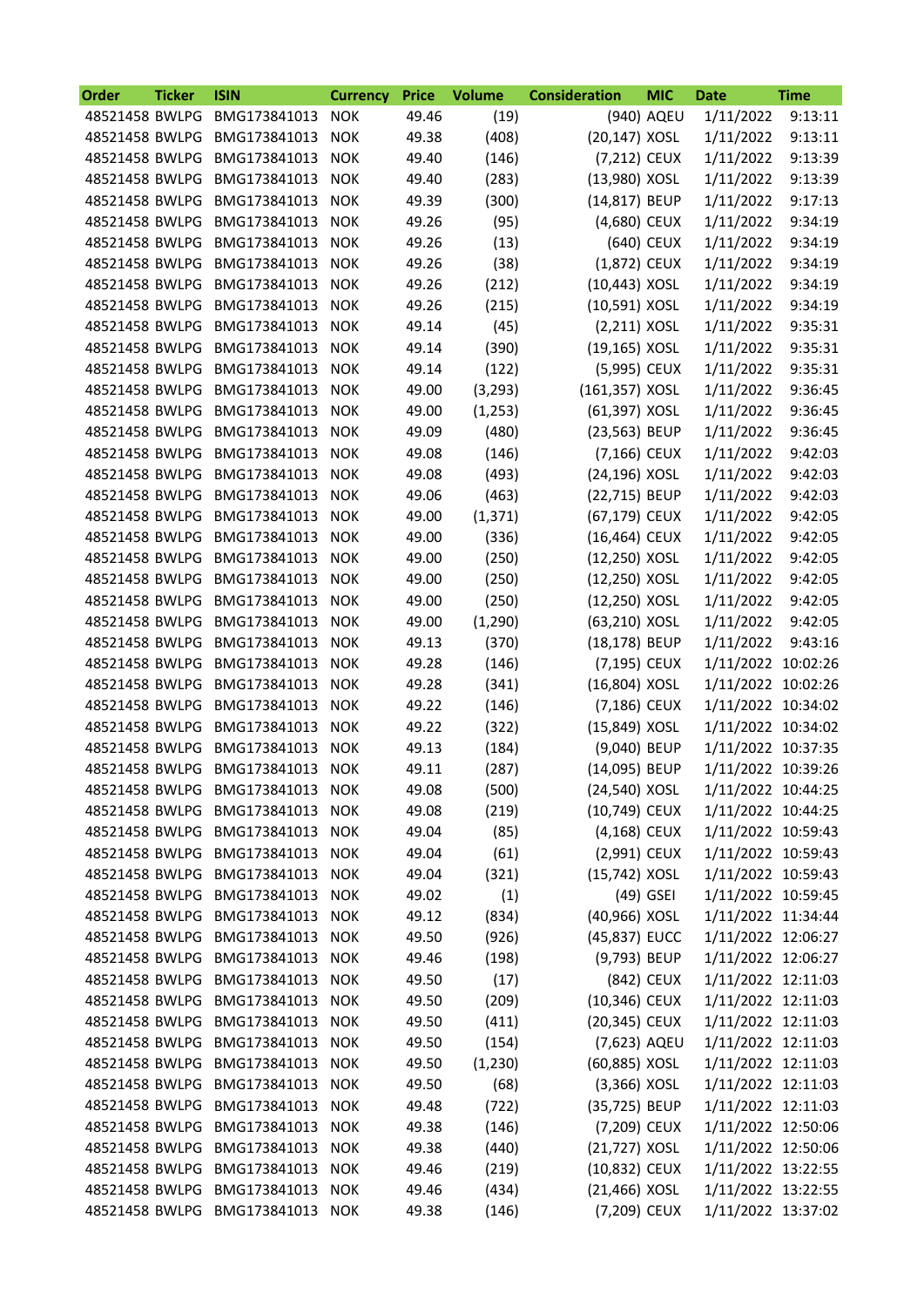| 48521458 BWLPG                   | BMG173841013                     | <b>NOK</b>               | 49.38          | (347) | (17,135) XOSL                |            | 1/11/2022 13:37:02                       |  |
|----------------------------------|----------------------------------|--------------------------|----------------|-------|------------------------------|------------|------------------------------------------|--|
| 48521458 BWLPG                   | BMG173841013                     | <b>NOK</b>               | 49.46          | (165) | (8,161) CEUX                 |            | 1/11/2022 13:47:00                       |  |
| 48521458 BWLPG                   | BMG173841013                     | <b>NOK</b>               | 49.46          | (54)  | (2,671) CEUX                 |            | 1/11/2022 13:47:00                       |  |
| 48521458 BWLPG                   | BMG173841013                     | <b>NOK</b>               | 49.46          | (493) | (24,384) XOSL                |            | 1/11/2022 13:47:00                       |  |
| 48521458 BWLPG                   | BMG173841013                     | <b>NOK</b>               | 49.42          | (120) | (5,930) CEUX                 |            | 1/11/2022 13:58:53                       |  |
| 48521458 BWLPG                   | BMG173841013                     | <b>NOK</b>               | 49.50          | (630) | (31,185) XOSL                |            | 1/11/2022 14:09:25                       |  |
| 48521458 BWLPG                   | BMG173841013                     | <b>NOK</b>               | 49.50          | (325) | (16,088) CEUX                |            | 1/11/2022 14:09:25                       |  |
| 48521458 BWLPG                   | BMG173841013                     | <b>NOK</b>               | 49.50          | (113) | (5,594) AQEU                 |            | 1/11/2022 14:09:25                       |  |
| 48521458 BWLPG                   | BMG173841013                     | <b>NOK</b>               | 49.40          | (41)  | (2,025) CEUX                 |            | 1/11/2022 14:35:16                       |  |
| 48521458 BWLPG                   | BMG173841013                     | <b>NOK</b>               | 49.40          | (30)  | (1,482) CEUX                 |            | 1/11/2022 14:35:16                       |  |
| 48521458 BWLPG                   | BMG173841013                     | <b>NOK</b>               | 49.40          | (41)  | (2,025) CEUX                 |            | 1/11/2022 14:35:16                       |  |
| 48521458 BWLPG                   | BMG173841013                     | <b>NOK</b>               | 49.40          | (41)  | (2,025) CEUX                 |            | 1/11/2022 14:35:16                       |  |
| 48521458 BWLPG                   | BMG173841013                     | <b>NOK</b>               | 49.40          | (41)  | (2,025) CEUX                 |            | 1/11/2022 14:35:16                       |  |
| 48521458 BWLPG                   | BMG173841013                     | <b>NOK</b>               | 49.40          | (81)  | (4,001) XOSL                 |            | 1/11/2022 14:35:16                       |  |
| 48521458 BWLPG                   | BMG173841013                     | <b>NOK</b>               | 49.40          | (81)  | (4,001) XOSL                 |            | 1/11/2022 14:35:16                       |  |
| 48521458 BWLPG                   | BMG173841013                     | <b>NOK</b>               | 49.40          | (81)  | (4,001) XOSL                 |            | 1/11/2022 14:35:16                       |  |
| 48521458 BWLPG                   | BMG173841013                     | <b>NOK</b>               | 49.40          | (81)  | (4,001) XOSL                 |            | 1/11/2022 14:35:16                       |  |
| 48521458 BWLPG                   | BMG173841013                     | <b>NOK</b>               | 49.40          | (57)  | (2,816) XOSL                 |            | 1/11/2022 14:35:16                       |  |
| 48521458 BWLPG                   | BMG173841013                     | <b>NOK</b>               | 49.40          | (7)   |                              | (346) CEUX | 1/11/2022 14:35:16                       |  |
| 48521458 BWLPG                   | BMG173841013                     | <b>NOK</b>               | 49.40          | (34)  | (1,680) CEUX                 |            | 1/11/2022 14:35:17                       |  |
| 48521458 BWLPG                   | BMG173841013                     | <b>NOK</b>               | 49.40          | (58)  | (2,865) XOSL                 |            | 1/11/2022 14:35:17                       |  |
| 48521458 BWLPG                   | BMG173841013                     | <b>NOK</b>               | 49.40          | (41)  | (2,025) CEUX                 |            | 1/11/2022 14:36:06                       |  |
| 48521458 BWLPG                   | BMG173841013                     | <b>NOK</b>               | 49.40          | (23)  | $(1, 136)$ XOSL              |            | 1/11/2022 14:36:06                       |  |
| 48521458 BWLPG                   | BMG173841013                     | <b>NOK</b>               | 49.46          | (219) | (10,832) CEUX                |            | 1/11/2022 14:40:06                       |  |
| 48521458 BWLPG                   | BMG173841013                     | <b>NOK</b>               | 49.46          | (250) | (12,365) XOSL                |            | 1/11/2022 14:40:06                       |  |
| 48521458 BWLPG                   | BMG173841013                     | <b>NOK</b>               | 49.46          | (272) | (13,453) XOSL                |            | 1/11/2022 14:40:06                       |  |
| 48521458 BWLPG                   | BMG173841013                     | <b>NOK</b>               | 49.40          | (41)  | (2,025) CEUX                 |            | 1/11/2022 14:44:06                       |  |
| 48521458 BWLPG                   | BMG173841013                     | <b>NOK</b>               | 49.40          | (41)  | (2,025) CEUX                 |            | 1/11/2022 14:44:06                       |  |
| 48521458 BWLPG                   | BMG173841013                     | <b>NOK</b>               | 49.40          |       | (1,284) CEUX                 |            | 1/11/2022 14:44:06                       |  |
| 48521458 BWLPG                   | BMG173841013                     | <b>NOK</b>               | 49.40          | (26)  |                              |            |                                          |  |
| 48521458 BWLPG                   | BMG173841013                     | <b>NOK</b>               | 49.40          | (41)  | (2,025) CEUX<br>(4,001) XOSL |            | 1/11/2022 14:44:06<br>1/11/2022 14:44:06 |  |
| 48521458 BWLPG                   | BMG173841013                     |                          | 49.40          | (81)  | (4,001) XOSL                 |            | 1/11/2022 14:44:06                       |  |
| 48521458 BWLPG                   | BMG173841013                     | <b>NOK</b>               |                | (81)  | (4,001) XOSL                 |            | 1/11/2022 14:44:06                       |  |
| 48521458 BWLPG                   | BMG173841013                     | <b>NOK</b><br><b>NOK</b> | 49.40<br>49.40 | (81)  | (4,001) XOSL                 |            |                                          |  |
|                                  |                                  |                          |                | (81)  |                              |            | 1/11/2022 14:44:06                       |  |
| 48521458 BWLPG                   | BMG173841013                     | <b>NOK</b>               | 49.40          | (81)  | (4,001) XOSL                 |            | 1/11/2022 14:44:06                       |  |
| 48521458 BWLPG<br>48521458 BWLPG | BMG173841013 NOK                 |                          | 49.40          | (81)  | (4,001) XOSL                 |            | 1/11/2022 14:44:06                       |  |
|                                  | BMG173841013                     | <b>NOK</b>               | 49.40          | (81)  | (4,001) XOSL                 |            | 1/11/2022 14:44:06                       |  |
| 48521458 BWLPG                   | BMG173841013 NOK                 |                          | 49.40          | (2)   |                              | (99) XOSL  | 1/11/2022 14:44:06                       |  |
| 48521458 BWLPG                   | BMG173841013 NOK                 |                          | 49.40          | (1)   |                              | (49) CEUX  | 1/11/2022 14:58:55                       |  |
| 48521458 BWLPG                   | BMG173841013 NOK<br>BMG173841013 |                          | 49.40          | (40)  | (1,976) CEUX                 |            | 1/11/2022 14:58:55                       |  |
| 48521458 BWLPG<br>48521458 BWLPG |                                  | <b>NOK</b>               | 49.40          | (41)  | (2,025) CEUX                 |            | 1/11/2022 14:58:55                       |  |
|                                  | BMG173841013<br>BMG173841013 NOK | <b>NOK</b>               | 49.40          | (41)  | (2,025) CEUX                 |            | 1/11/2022 14:58:55                       |  |
| 48521458 BWLPG                   |                                  |                          | 49.40          | (41)  | (2,025) CEUX                 |            | 1/11/2022 14:58:55                       |  |
| 48521458 BWLPG                   | BMG173841013 NOK                 |                          | 49.40          | (10)  |                              | (494) CEUX | 1/11/2022 14:58:55                       |  |
| 48521458 BWLPG                   | BMG173841013                     | <b>NOK</b>               | 49.40          | (41)  | (2,025) CEUX                 |            | 1/11/2022 14:58:55                       |  |
| 48521458 BWLPG                   | BMG173841013 NOK                 |                          | 49.40          | (41)  | (2,025) CEUX                 |            | 1/11/2022 14:58:55                       |  |
| 48521458 BWLPG                   | BMG173841013 NOK                 |                          | 49.40          | (4)   |                              | (198) CEUX | 1/11/2022 14:58:55                       |  |
| 48521458 BWLPG                   | BMG173841013                     | <b>NOK</b>               | 49.40          | (79)  | $(3,903)$ XOSL               |            | 1/11/2022 14:58:55                       |  |
| 48521458 BWLPG                   | BMG173841013                     | <b>NOK</b>               | 49.40          | (41)  | (2,025) CEUX                 |            | 1/11/2022 14:58:55                       |  |
| 48521458 BWLPG                   | BMG173841013                     | <b>NOK</b>               | 49.40          | (81)  | (4,001) XOSL                 |            | 1/11/2022 14:58:55                       |  |
| 48521458 BWLPG                   | BMG173841013                     | <b>NOK</b>               | 49.40          | (83)  | (4,100) XOSL                 |            | 1/11/2022 14:58:55                       |  |
| 48521458 BWLPG                   | BMG173841013                     | <b>NOK</b>               | 49.40          | (81)  | (4,001) XOSL                 |            | 1/11/2022 14:58:55                       |  |
| 48521458 BWLPG                   | BMG173841013                     | <b>NOK</b>               | 49.40          | (41)  | (2,025) CEUX                 |            | 1/11/2022 14:58:55                       |  |
| 48521458 BWLPG                   | BMG173841013 NOK                 |                          | 49.40          | (81)  | (4,001) XOSL                 |            | 1/11/2022 14:58:55                       |  |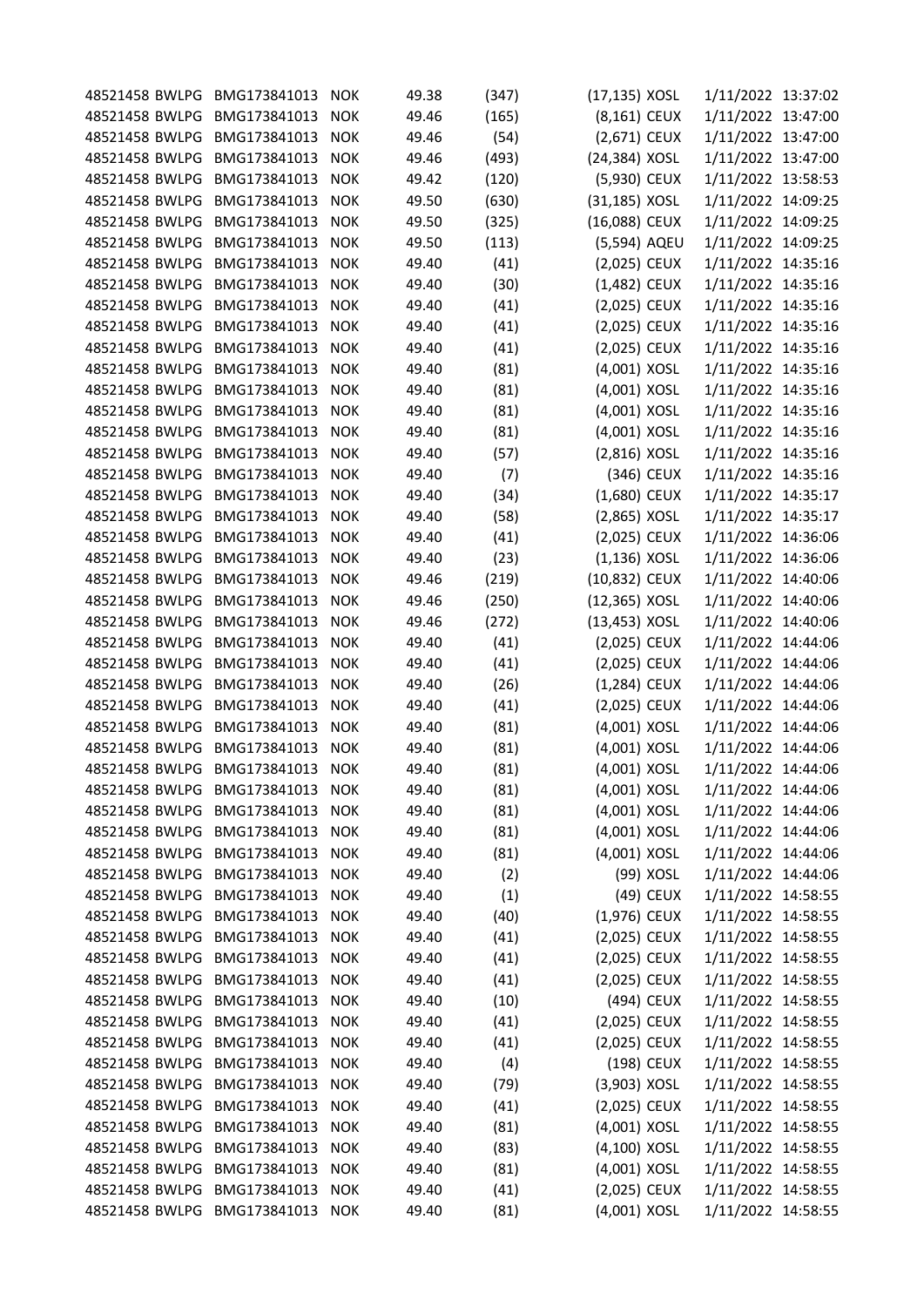| 48521458 BWLPG                   | BMG173841013                 | <b>NOK</b> | 49.40 | (326)    | (16,104) XOSL                 |            | 1/11/2022 14:58:55                       |  |
|----------------------------------|------------------------------|------------|-------|----------|-------------------------------|------------|------------------------------------------|--|
| 48521458 BWLPG                   | BMG173841013                 | <b>NOK</b> | 49.40 | (81)     | (4,001) XOSL                  |            | 1/11/2022 14:58:55                       |  |
| 48521458 BWLPG                   | BMG173841013                 | <b>NOK</b> | 49.40 | (101)    | (4,989) CEUX                  |            | 1/11/2022 14:58:55                       |  |
| 48521458 BWLPG                   | BMG173841013                 | <b>NOK</b> | 49.40 |          | (2,223) CEUX                  |            | 1/11/2022 14:58:55                       |  |
|                                  |                              | <b>NOK</b> |       | (45)     |                               |            |                                          |  |
| 48521458 BWLPG<br>48521458 BWLPG | BMG173841013<br>BMG173841013 |            | 49.40 | (328)    | (16,203) XOSL<br>(4,001) XOSL |            | 1/11/2022 14:58:55<br>1/11/2022 14:59:11 |  |
|                                  |                              | <b>NOK</b> | 49.40 | (81)     |                               |            |                                          |  |
| 48521458 BWLPG                   | BMG173841013                 | <b>NOK</b> | 49.40 | (81)     | (4,001) XOSL                  |            | 1/11/2022 14:59:11                       |  |
| 48521458 BWLPG                   | BMG173841013                 | <b>NOK</b> | 49.40 | (14)     |                               | (692) XOSL | 1/11/2022 14:59:11                       |  |
| 48521458 BWLPG                   | BMG173841013                 | <b>NOK</b> | 49.40 | (505)    | (24,947) XOSL                 |            | 1/11/2022 14:59:11                       |  |
| 48521458 BWLPG                   | BMG173841013                 | <b>NOK</b> | 49.40 | (41)     | (2,025) CEUX                  |            | 1/11/2022 15:00:02                       |  |
| 48521458 BWLPG                   | BMG173841013                 | <b>NOK</b> | 49.40 | (32)     | $(1,581)$ XOSL                |            | 1/11/2022 15:00:02                       |  |
| 48521458 BWLPG                   | BMG173841013                 | <b>NOK</b> | 49.34 | (146)    | (7,204) CEUX                  |            | 1/11/2022 15:10:01                       |  |
| 48521458 BWLPG                   | BMG173841013                 | <b>NOK</b> | 49.34 | (328)    | (16,184) XOSL                 |            | 1/11/2022 15:10:01                       |  |
| 48521458 BWLPG                   | BMG173841013                 | <b>NOK</b> | 49.34 | (112)    | (5,526) CEUX                  |            | 1/11/2022 15:12:22                       |  |
| 48521458 BWLPG                   | BMG173841013                 | <b>NOK</b> | 49.34 | (34)     | (1,678) CEUX                  |            | 1/11/2022 15:12:22                       |  |
| 48521458 BWLPG                   | BMG173841013                 | <b>NOK</b> | 49.34 | (78)     | (3,849) CEUX                  |            | 1/11/2022 15:12:44                       |  |
| 48521458 BWLPG                   | BMG173841013                 | <b>NOK</b> | 49.34 | (250)    | (12,335) CEUX                 |            | 1/11/2022 15:12:44                       |  |
| 48521458 BWLPG                   | BMG173841013                 | <b>NOK</b> | 49.30 | (90)     | (4,437) CEUX                  |            | 1/11/2022 15:47:03                       |  |
| 48521458 BWLPG                   | BMG173841013                 | <b>NOK</b> | 49.30 | (176)    | (8,677) XOSL                  |            | 1/11/2022 15:47:03                       |  |
| 48521458 BWLPG                   | BMG173841013                 | <b>NOK</b> | 49.30 | (90)     | (4,437) CEUX                  |            | 1/11/2022 15:54:45                       |  |
| 48521458 BWLPG                   | BMG173841013                 | <b>NOK</b> | 49.30 | (176)    | (8,677) XOSL                  |            | 1/11/2022 15:54:45                       |  |
| 48521458 BWLPG                   | BMG173841013                 | <b>NOK</b> | 49.30 | (176)    | (8,677) XOSL                  |            | 1/11/2022 15:54:45                       |  |
| 48521458 BWLPG                   | BMG173841013                 | <b>NOK</b> | 49.30 | (585)    | (28,841) XOSL                 |            | 1/11/2022 15:54:45                       |  |
| 48521458 BWLPG                   | BMG173841013                 | <b>NOK</b> | 49.30 | (90)     | (4,437) CEUX                  |            | 1/11/2022 15:54:45                       |  |
| 48521458 BWLPG                   | BMG173841013                 | <b>NOK</b> | 49.30 | (90)     | (4,437) CEUX                  |            | 1/11/2022 15:54:45                       |  |
| 48521458 BWLPG                   | BMG173841013                 | <b>NOK</b> | 49.30 | (42)     | (2,071) CEUX                  |            | 1/11/2022 15:54:45                       |  |
| 48521458 BWLPG                   | BMG173841013                 | <b>NOK</b> | 49.30 | (176)    | (8,677) XOSL                  |            | 1/11/2022 15:54:45                       |  |
| 48521458 BWLPG                   | BMG173841013                 | <b>NOK</b> | 49.30 | (199)    | (9,811) XOSL                  |            | 1/11/2022 15:54:45                       |  |
| 48521458 BWLPG                   | BMG173841013                 | <b>NOK</b> | 49.30 | (176)    | (8,677) XOSL                  |            | 1/11/2022 15:54:45                       |  |
| 48521458 BWLPG                   | BMG173841013                 | <b>NOK</b> | 49.30 | (90)     | (4,437) CEUX                  |            | 1/11/2022 15:54:45                       |  |
| 48521458 BWLPG                   | BMG173841013                 | <b>NOK</b> | 49.30 | (68)     | $(3,352)$ XOSL                |            | 1/11/2022 15:54:45                       |  |
| 48521458 BWLPG                   | BMG173841013                 | <b>NOK</b> | 49.30 | (90)     | (4,437) CEUX                  |            | 1/11/2022 15:55:50                       |  |
| 48521458 BWLPG                   | BMG173841013                 | <b>NOK</b> | 49.30 | (108)    | (5,324) XOSL                  |            | 1/11/2022 15:55:50                       |  |
| 48521458 BWLPG                   | BMG173841013                 | <b>NOK</b> | 49.30 | (28)     | (1,380) AQEU                  |            | 1/11/2022 16:01:03                       |  |
| 48521458 BWLPG                   | BMG173841013                 | <b>NOK</b> | 49.30 | (81)     | (3,993) CEUX                  |            | 1/11/2022 16:01:03                       |  |
| 48521458 BWLPG                   | BMG173841013 NOK             |            | 49.30 | (157)    | (7,740) XOSL                  |            | 1/11/2022 16:01:03                       |  |
| 48521458 BWLPG                   | BMG173841013                 | <b>NOK</b> | 49.30 | (535)    | (26,376) XOSL                 |            | 1/11/2022 16:01:03                       |  |
| 48521458 BWLPG                   | BMG173841013 NOK             |            | 49.32 | (146)    | (7,201) CEUX                  |            | 1/11/2022 16:01:03                       |  |
| 48521458 BWLPG                   | BMG173841013 NOK             |            | 49.32 | (325)    | (16,029) XOSL                 |            | 1/11/2022 16:01:03                       |  |
| 48521458 BWLPG                   | BMG173841013 NOK             |            | 49.30 | (24)     | (1,183) AQEU                  |            | 1/11/2022 16:01:05                       |  |
| 48521458 BWLPG                   | BMG173841013                 | <b>NOK</b> | 49.30 | (157)    | (7,740) XOSL                  |            | 1/11/2022 16:01:05                       |  |
| 48521458 BWLPG                   | BMG173841013                 | <b>NOK</b> | 49.30 | (304)    | (14,987) GSEI                 |            | 1/11/2022 16:04:42                       |  |
| 48521458 BWLPG                   | BMG173841013 NOK             |            | 49.50 | (71)     | $(3,515)$ XOSL                |            | 1/11/2022 16:25:04                       |  |
| 48521458 BWLPG                   | BMG173841013 NOK             |            | 49.50 | (411)    | (20,345) XOSL                 |            | 1/11/2022 16:25:04                       |  |
| 48521458 BWLPG                   | BMG173841013                 | <b>NOK</b> | 49.50 | (224)    | (11,088) XOSL                 |            | 1/11/2022 16:25:04                       |  |
| 48521458 BWLPG                   | BMG173841013 NOK             |            | 49.50 | (112)    | (5,544) XOSL                  |            | 1/11/2022 16:25:04                       |  |
| 48521458 BWLPG                   | BMG173841013                 | <b>NOK</b> | 49.50 | (425)    | (21,038) XOSL                 |            | 1/11/2022 16:25:04                       |  |
| 48521458 BWLPG                   | BMG173841013                 | <b>NOK</b> | 49.50 | (505)    | (24,998) XOSL                 |            | 1/11/2022 16:25:04                       |  |
| 48521458 BWLPG                   | BMG173841013                 | <b>NOK</b> | 49.50 |          |                               | (50) XOSL  | 1/11/2022 16:25:04                       |  |
|                                  |                              |            |       | (1)      |                               |            |                                          |  |
|                                  |                              |            |       | (35,000) |                               |            |                                          |  |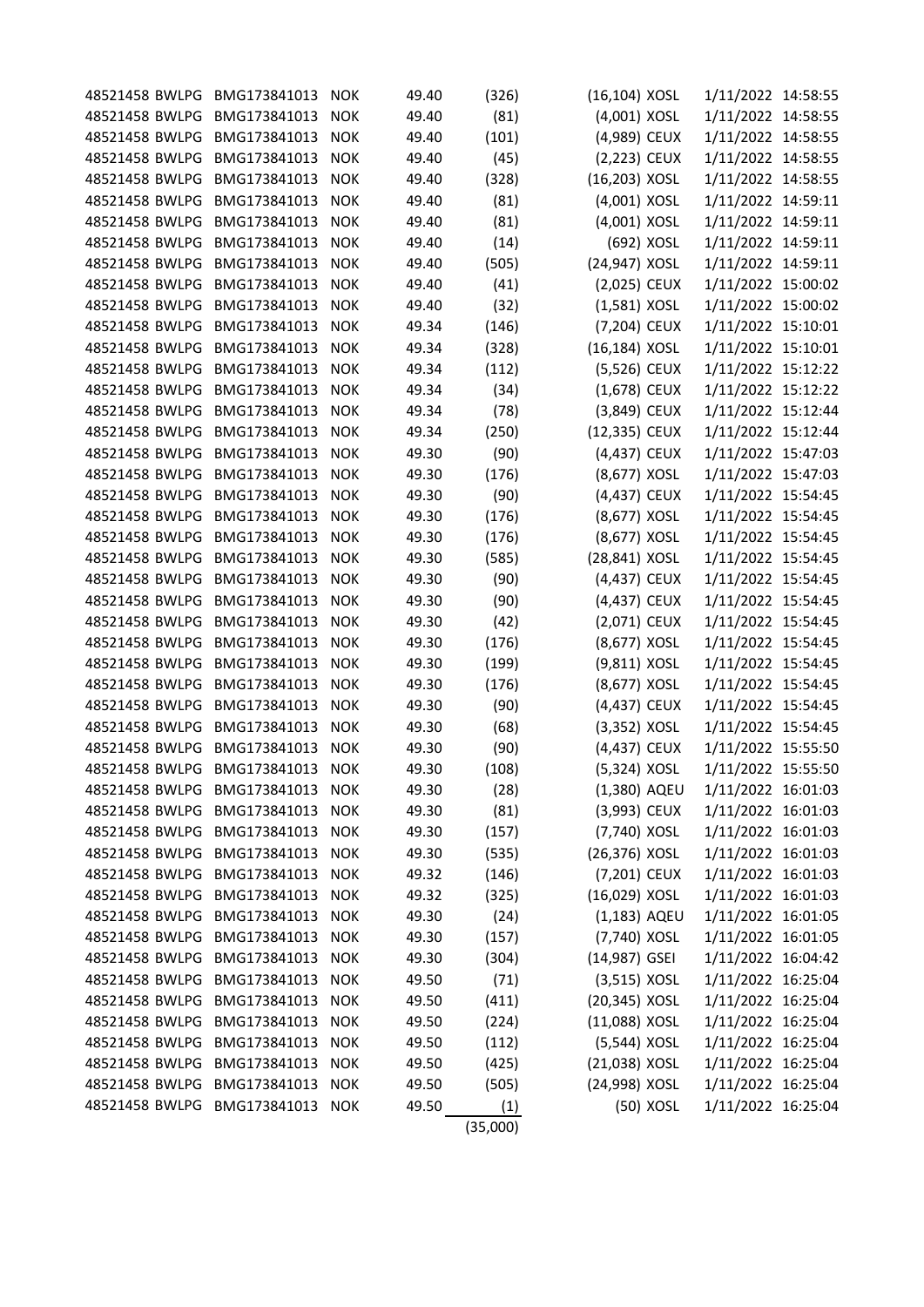| Order          | <b>Ticker</b> | <b>ISIN</b>                     | <b>Currency</b> | <b>Price</b> | <b>Volume</b> | <b>Consideration</b> | <b>MIC</b> | Date               | <b>Time</b> |
|----------------|---------------|---------------------------------|-----------------|--------------|---------------|----------------------|------------|--------------------|-------------|
| 48518951 BWLPG |               | BMG173841013                    | <b>NOK</b>      | 49.44        | (19)          |                      | (939) XOSL | 1/10/2022          | 9:09:22     |
| 48518951 BWLPG |               | BMG173841013                    | <b>NOK</b>      | 49.50        | (378)         | (18,711) XOSL        |            | 1/10/2022          | 9:10:17     |
| 48518951 BWLPG |               | BMG173841013                    | <b>NOK</b>      | 49.44        | (3)           |                      | (148) XOSL | 1/10/2022          | 9:10:28     |
| 48518951 BWLPG |               | BMG173841013                    | <b>NOK</b>      | 49.44        | (144)         | (7,119) CEUX         |            | 1/10/2022          | 9:14:05     |
| 48518951 BWLPG |               | BMG173841013                    | <b>NOK</b>      | 49.44        | (332)         | $(16, 414)$ XOSL     |            | 1/10/2022          | 9:14:05     |
| 48518951 BWLPG |               | BMG173841013                    | <b>NOK</b>      | 49.50        | (58)          | (2,871) CEUX         |            | 1/10/2022          | 9:44:10     |
| 48518951 BWLPG |               | BMG173841013                    | <b>NOK</b>      | 49.50        | (86)          | (4,257) CEUX         |            | 1/10/2022          | 9:44:10     |
| 48518951 BWLPG |               | BMG173841013                    | <b>NOK</b>      | 49.50        | (438)         | (21,681) XOSL        |            | 1/10/2022          | 9:44:10     |
| 48518951 BWLPG |               | BMG173841013                    | <b>NOK</b>      | 49.22        | (81)          | (3,987) CEUX         |            | 1/10/2022          | 9:44:23     |
| 48518951 BWLPG |               | BMG173841013                    | <b>NOK</b>      | 49.22        | (135)         | (6,645) CEUX         |            | 1/10/2022          | 9:44:23     |
| 48518951 BWLPG |               | BMG173841013                    | <b>NOK</b>      | 49.22        | (173)         | (8,515) CEUX         |            | 1/10/2022          | 9:44:23     |
| 48518951 BWLPG |               | BMG173841013                    | <b>NOK</b>      | 49.22        | (8)           |                      | (394) CEUX | 1/10/2022          | 9:44:23     |
| 48518951 BWLPG |               | BMG173841013                    | <b>NOK</b>      | 49.22        | (20)          |                      | (984) CEUX | 1/10/2022          | 9:44:23     |
| 48518951 BWLPG |               | BMG173841013                    | <b>NOK</b>      | 49.22        | (281)         | (13,831) XOSL        |            | 1/10/2022          | 9:44:23     |
| 48518951 BWLPG |               | BMG173841013                    | <b>NOK</b>      | 49.50        | (71)          | (3,515) CEUX         |            | 1/10/2022 10:00:53 |             |
| 48518951 BWLPG |               | BMG173841013                    | <b>NOK</b>      | 49.50        | (110)         | (5,445) AQEU         |            | 1/10/2022 10:00:53 |             |
| 48518951 BWLPG |               | BMG173841013                    | <b>NOK</b>      | 49.50        | (245)         | (12,128) CEUX        |            | 1/10/2022 10:00:53 |             |
| 48518951 BWLPG |               | BMG173841013                    | <b>NOK</b>      | 49.50        | (340)         | (16,830) CEUX        |            | 1/10/2022 10:00:53 |             |
| 48518951 BWLPG |               | BMG173841013                    | <b>NOK</b>      | 49.50        | (250)         | (12,375) XOSL        |            | 1/10/2022 10:00:53 |             |
| 48518951 BWLPG |               | BMG173841013                    | <b>NOK</b>      | 49.50        | (31)          | (1,535) CEUX         |            | 1/10/2022 10:00:53 |             |
| 48518951 BWLPG |               | BMG173841013                    | <b>NOK</b>      | 49.44        | (353)         | (17,452) XOSL        |            | 1/10/2022 10:04:20 |             |
| 48518951 BWLPG |               | BMG173841013                    | <b>NOK</b>      | 49.44        | (144)         | (7,119) CEUX         |            | 1/10/2022 10:04:20 |             |
| 48518951 BWLPG |               | BMG173841013                    | <b>NOK</b>      | 49.44        | (9)           |                      | (445) CEUX | 1/10/2022 10:04:20 |             |
| 48518951 BWLPG |               | BMG173841013                    | <b>NOK</b>      | 49.30        | (662)         | (32,637) XOSL        |            | 1/10/2022 10:06:03 |             |
| 48518951 BWLPG |               | BMG173841013                    | <b>NOK</b>      | 49.30        | (439)         | (21,643) XOSL        |            | 1/10/2022 10:06:03 |             |
| 48518951 BWLPG |               | BMG173841013                    | <b>NOK</b>      | 49.30        | (399)         | (19,671) XOSL        |            | 1/10/2022 10:06:03 |             |
| 48518951 BWLPG |               | BMG173841013                    | <b>NOK</b>      | 49.36        | (144)         | (7,108) CEUX         |            | 1/10/2022 10:08:29 |             |
| 48518951 BWLPG |               | BMG173841013                    | <b>NOK</b>      | 49.36        | (350)         | (17,276) XOSL        |            | 1/10/2022 10:08:29 |             |
| 48518951 BWLPG |               | BMG173841013                    | <b>NOK</b>      | 49.30        | (13)          |                      | (641) CEUX | 1/10/2022 10:08:41 |             |
| 48518951 BWLPG |               | BMG173841013                    | <b>NOK</b>      | 49.30        | (136)         | (6,705) CEUX         |            | 1/10/2022 10:08:41 |             |
| 48518951 BWLPG |               | BMG173841013                    | <b>NOK</b>      | 49.30        | (189)         | (9,318) CEUX         |            | 1/10/2022 10:08:48 |             |
| 48518951 BWLPG |               | BMG173841013                    | <b>NOK</b>      | 49.30        | (662)         | (32,637) XOSL        |            | 1/10/2022 10:08:48 |             |
| 48518951 BWLPG |               | BMG173841013                    | <b>NOK</b>      | 49.30        | (24)          | $(1,183)$ CEUX       |            | 1/10/2022 10:08:48 |             |
| 48518951 BWLPG |               | BMG173841013                    | <b>NOK</b>      | 49.30        | (8)           |                      | (394) CEUX | 1/10/2022 10:08:48 |             |
| 48518951 BWLPG |               | BMG173841013                    | <b>NOK</b>      | 49.30        | (159)         | (7,839) CEUX         |            | 1/10/2022 10:10:00 |             |
| 48518951 BWLPG |               | BMG173841013                    | <b>NOK</b>      | 49.30        | (147)         | (7,247) CEUX         |            | 1/10/2022 10:10:00 |             |
| 48518951 BWLPG |               | BMG173841013                    | <b>NOK</b>      | 49.30        | (333)         | (16,417) CEUX        |            | 1/10/2022 10:10:00 |             |
| 48518951 BWLPG |               | BMG173841013 NOK                |                 | 49.30        | (5)           |                      | (247) CEUX | 1/10/2022 10:10:00 |             |
| 48518951 BWLPG |               | BMG173841013                    | <b>NOK</b>      | 49.30        | (272)         | (13,410) CEUX        |            | 1/10/2022 10:10:00 |             |
| 48518951 BWLPG |               | BMG173841013                    | <b>NOK</b>      | 49.30        | (662)         | (32,637) XOSL        |            | 1/10/2022 10:10:00 |             |
| 48518951 BWLPG |               | BMG173841013                    | <b>NOK</b>      | 49.30        | (662)         | (32,637) XOSL        |            | 1/10/2022 10:10:00 |             |
|                |               | 48518951 BWLPG BMG173841013 NOK |                 | 49.30        | (662)         | (32,637) XOSL        |            | 1/10/2022 10:10:00 |             |
| 48518951 BWLPG |               | BMG173841013 NOK                |                 | 49.30        | (662)         | (32,637) XOSL        |            | 1/10/2022 10:10:00 |             |
| 48518951 BWLPG |               | BMG173841013                    | <b>NOK</b>      | 49.30        | (2, 205)      | (108,707) XOSL       |            | 1/10/2022 10:10:00 |             |
| 48518951 BWLPG |               | BMG173841013 NOK                |                 | 49.30        | (662)         | (32,637) XOSL        |            | 1/10/2022 10:10:00 |             |
| 48518951 BWLPG |               | BMG173841013 NOK                |                 | 49.30        | (662)         | (32,637) XOSL        |            | 1/10/2022 10:10:00 |             |
| 48518951 BWLPG |               | BMG173841013                    | <b>NOK</b>      | 49.30        | (216)         | (10,649) CEUX        |            | 1/10/2022 10:10:00 |             |
| 48518951 BWLPG |               | BMG173841013                    | <b>NOK</b>      | 49.30        | (558)         | (27,509) XOSL        |            | 1/10/2022 10:10:00 |             |
| 48518951 BWLPG |               | BMG173841013                    | <b>NOK</b>      | 49.30        | (304)         | (14,987) CEUX        |            | 1/10/2022 10:10:00 |             |
| 48518951 BWLPG |               | BMG173841013 NOK                |                 | 49.30        | (250)         | (12,325) XOSL        |            | 1/10/2022 10:10:00 |             |
| 48518951 BWLPG |               | BMG173841013                    | <b>NOK</b>      | 49.30        | (250)         | (12,325) XOSL        |            | 1/10/2022 10:10:00 |             |
| 48518951 BWLPG |               | BMG173841013                    | <b>NOK</b>      | 49.30        | (97)          | (4,782) XOSL         |            | 1/10/2022 10:10:00 |             |
|                |               | 48518951 BWLPG BMG173841013 NOK |                 | 49.30        | (33)          | $(1,627)$ XOSL       |            | 1/10/2022 10:10:00 |             |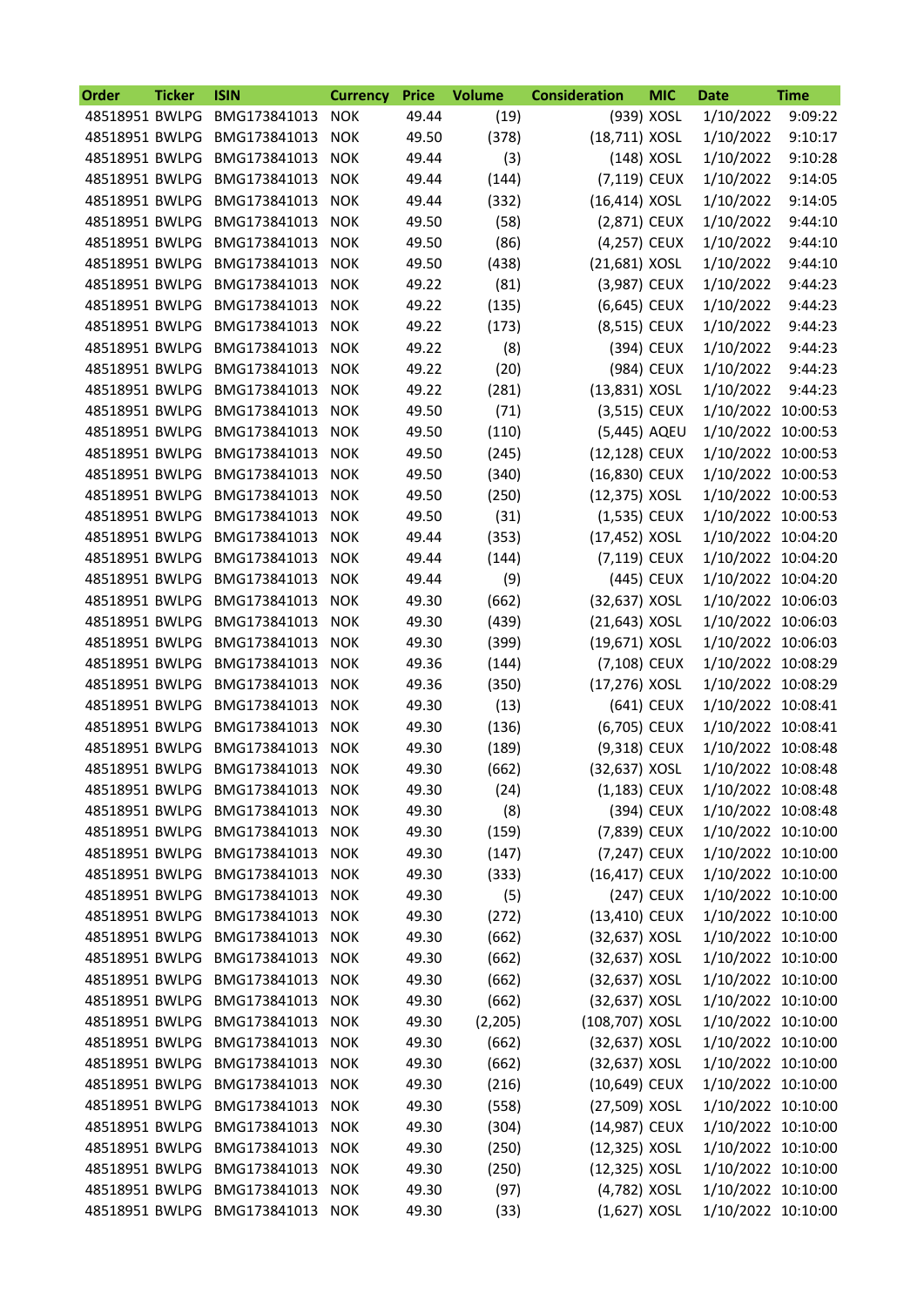| 48518951 BWLPG | BMG173841013     | <b>NOK</b> | 49.50 | (424) | (20,988) CEUX  | 1/10/2022 10:44:43 |  |
|----------------|------------------|------------|-------|-------|----------------|--------------------|--|
| 48518951 BWLPG | BMG173841013     | <b>NOK</b> | 49.50 | (76)  | (3,762) AQEU   | 1/10/2022 10:44:43 |  |
| 48518951 BWLPG | BMG173841013     | <b>NOK</b> | 49.50 | (829) | (41,036) XOSL  | 1/10/2022 10:44:43 |  |
| 48518951 BWLPG | BMG173841013     | <b>NOK</b> | 49.50 | (2)   | (99) XOSL      | 1/10/2022 10:44:43 |  |
| 48518951 BWLPG | BMG173841013     | <b>NOK</b> | 49.50 | (72)  | (3,564) XOSL   | 1/10/2022 10:44:43 |  |
| 48518951 BWLPG | BMG173841013     | <b>NOK</b> | 49.36 | (216) | (10,662) CEUX  | 1/10/2022 10:57:22 |  |
| 48518951 BWLPG | BMG173841013     | <b>NOK</b> | 49.36 | (479) | (23,643) XOSL  | 1/10/2022 10:57:22 |  |
| 48518951 BWLPG | BMG173841013     | <b>NOK</b> | 49.36 | (79)  | (3,899) XOSL   | 1/10/2022 10:57:22 |  |
| 48518951 BWLPG | BMG173841013     | <b>NOK</b> | 49.30 | (39)  | (1,923) CEUX   | 1/10/2022 11:05:57 |  |
| 48518951 BWLPG | BMG173841013     | <b>NOK</b> | 49.30 | (69)  | (3,402) CEUX   | 1/10/2022 11:05:57 |  |
| 48518951 BWLPG | BMG173841013     | <b>NOK</b> | 49.30 | (230) | (11,339) CEUX  | 1/10/2022 11:05:57 |  |
| 48518951 BWLPG | BMG173841013     | <b>NOK</b> | 49.30 | (338) | (16,663) CEUX  | 1/10/2022 11:05:57 |  |
| 48518951 BWLPG | BMG173841013     | <b>NOK</b> | 49.30 | (69)  | (3,402) CEUX   | 1/10/2022 11:05:57 |  |
| 48518951 BWLPG | BMG173841013     | <b>NOK</b> | 49.30 | (338) | (16,663) CEUX  | 1/10/2022 11:05:57 |  |
| 48518951 BWLPG | BMG173841013     | <b>NOK</b> | 49.30 | (162) | (7,987) CEUX   | 1/10/2022 11:05:57 |  |
| 48518951 BWLPG | BMG173841013     | <b>NOK</b> | 49.30 | (172) | (8,480) CEUX   | 1/10/2022 11:05:57 |  |
| 48518951 BWLPG | BMG173841013     | <b>NOK</b> | 49.30 | (4)   | (197) CEUX     | 1/10/2022 11:05:57 |  |
| 48518951 BWLPG | BMG173841013     | <b>NOK</b> | 49.30 | (214) | (10,550) CEUX  | 1/10/2022 11:05:57 |  |
| 48518951 BWLPG | BMG173841013     | <b>NOK</b> | 49.30 | (107) | (5,275) CEUX   | 1/10/2022 11:05:57 |  |
| 48518951 BWLPG | BMG173841013     |            | 49.30 |       | (838) CEUX     |                    |  |
|                | BMG173841013     | <b>NOK</b> |       | (17)  |                | 1/10/2022 11:05:57 |  |
| 48518951 BWLPG | BMG173841013     | <b>NOK</b> | 49.30 | (338) | (16,663) CEUX  | 1/10/2022 11:05:57 |  |
| 48518951 BWLPG |                  | <b>NOK</b> | 49.30 | (248) | (12,226) CEUX  | 1/10/2022 11:05:57 |  |
| 48518951 BWLPG | BMG173841013     | <b>NOK</b> | 49.30 | (662) | (32,637) XOSL  | 1/10/2022 11:05:57 |  |
| 48518951 BWLPG | BMG173841013     | <b>NOK</b> | 49.30 | (662) | (32,637) XOSL  | 1/10/2022 11:05:57 |  |
| 48518951 BWLPG | BMG173841013     | <b>NOK</b> | 49.30 | (78)  | (3,845) XOSL   | 1/10/2022 11:05:57 |  |
| 48518951 BWLPG | BMG173841013     | <b>NOK</b> | 49.30 | (584) | (28,791) XOSL  | 1/10/2022 11:05:57 |  |
| 48518951 BWLPG | BMG173841013     | <b>NOK</b> | 49.30 | (416) | (20,509) XOSL  | 1/10/2022 11:05:57 |  |
| 48518951 BWLPG | BMG173841013     | <b>NOK</b> | 49.30 | (4)   | (197) XOSL     | 1/10/2022 11:05:57 |  |
| 48518951 BWLPG | BMG173841013     | <b>NOK</b> | 49.30 | (246) | (12,128) XOSL  | 1/10/2022 11:05:57 |  |
| 48518951 BWLPG | BMG173841013     | <b>NOK</b> | 49.30 | (250) | (12,325) XOSL  | 1/10/2022 11:05:57 |  |
| 48518951 BWLPG | BMG173841013     | <b>NOK</b> | 49.30 | (250) | (12,325) XOSL  | 1/10/2022 11:05:57 |  |
| 48518951 BWLPG | BMG173841013     | <b>NOK</b> | 49.30 | (61)  | (3,007) XOSL   | 1/10/2022 11:05:57 |  |
| 48518951 BWLPG | BMG173841013     | <b>NOK</b> | 49.30 | (446) | (21,988) XOSL  | 1/10/2022 11:05:57 |  |
| 48518951 BWLPG | BMG173841013     | <b>NOK</b> | 49.30 | (158) | (7,789) XOSL   | 1/10/2022 11:05:57 |  |
| 48518951 BWLPG | BMG173841013     | <b>NOK</b> | 49.30 | (155) | (7,642) XOSL   | 1/10/2022 11:05:57 |  |
| 48518951 BWLPG | BMG173841013 NOK |            | 49.30 | (3)   | (148) XOSL     | 1/10/2022 11:05:57 |  |
| 48518951 BWLPG | BMG173841013     | <b>NOK</b> | 49.30 | (662) | (32,637) XOSL  | 1/10/2022 11:05:57 |  |
| 48518951 BWLPG | BMG173841013     | <b>NOK</b> | 49.48 | (182) | (9,005) AQEU   | 1/10/2022 11:15:39 |  |
| 48518951 BWLPG | BMG173841013 NOK |            | 49.50 | (200) | (9,900) XOSL   | 1/10/2022 11:33:09 |  |
| 48518951 BWLPG | BMG173841013     | <b>NOK</b> | 49.50 | (68)  | $(3,366)$ XOSL | 1/10/2022 11:33:09 |  |
| 48518951 BWLPG | BMG173841013     | <b>NOK</b> | 49.50 | (28)  | $(1,386)$ CEUX | 1/10/2022 11:33:09 |  |
| 48518951 BWLPG | BMG173841013     | <b>NOK</b> | 49.50 | (100) | (4,950) XOSL   | 1/10/2022 11:37:18 |  |
| 48518951 BWLPG | BMG173841013     | <b>NOK</b> | 49.50 | (331) | (16,385) XOSL  | 1/10/2022 12:01:22 |  |
| 48518951 BWLPG | BMG173841013     | <b>NOK</b> | 49.50 | (144) | (7,128) XOSL   | 1/10/2022 12:01:22 |  |
| 48518951 BWLPG | BMG173841013     | <b>NOK</b> | 49.50 | (86)  | (4,257) AQEU   | 1/10/2022 12:06:29 |  |
| 48518951 BWLPG | BMG173841013 NOK |            | 49.50 | (384) | (19,008) CEUX  | 1/10/2022 12:06:29 |  |
| 48518951 BWLPG | BMG173841013     | NOK        | 49.50 | (500) | (24,750) XOSL  | 1/10/2022 12:06:29 |  |
| 48518951 BWLPG | BMG173841013     | <b>NOK</b> | 49.50 | (254) | (12,573) XOSL  | 1/10/2022 12:06:29 |  |
| 48518951 BWLPG | BMG173841013     | <b>NOK</b> | 49.50 | (48)  | $(2,376)$ XOSL | 1/10/2022 12:06:29 |  |
| 48518951 BWLPG | BMG173841013     | <b>NOK</b> | 49.46 | (216) | (10,683) CEUX  | 1/10/2022 12:06:29 |  |
| 48518951 BWLPG | BMG173841013     | <b>NOK</b> | 49.46 | (493) | (24,384) XOSL  | 1/10/2022 12:06:29 |  |
| 48518951 BWLPG | BMG173841013     | <b>NOK</b> | 49.36 | (480) | (23,693) BEUP  | 1/10/2022 12:07:32 |  |
| 48518951 BWLPG | BMG173841013     | <b>NOK</b> | 49.34 | (174) | (8,585) CEUX   | 1/10/2022 12:08:10 |  |
| 48518951 BWLPG | BMG173841013 NOK |            | 49.34 | (42)  | (2,072) CEUX   | 1/10/2022 12:08:10 |  |
|                |                  |            |       |       |                |                    |  |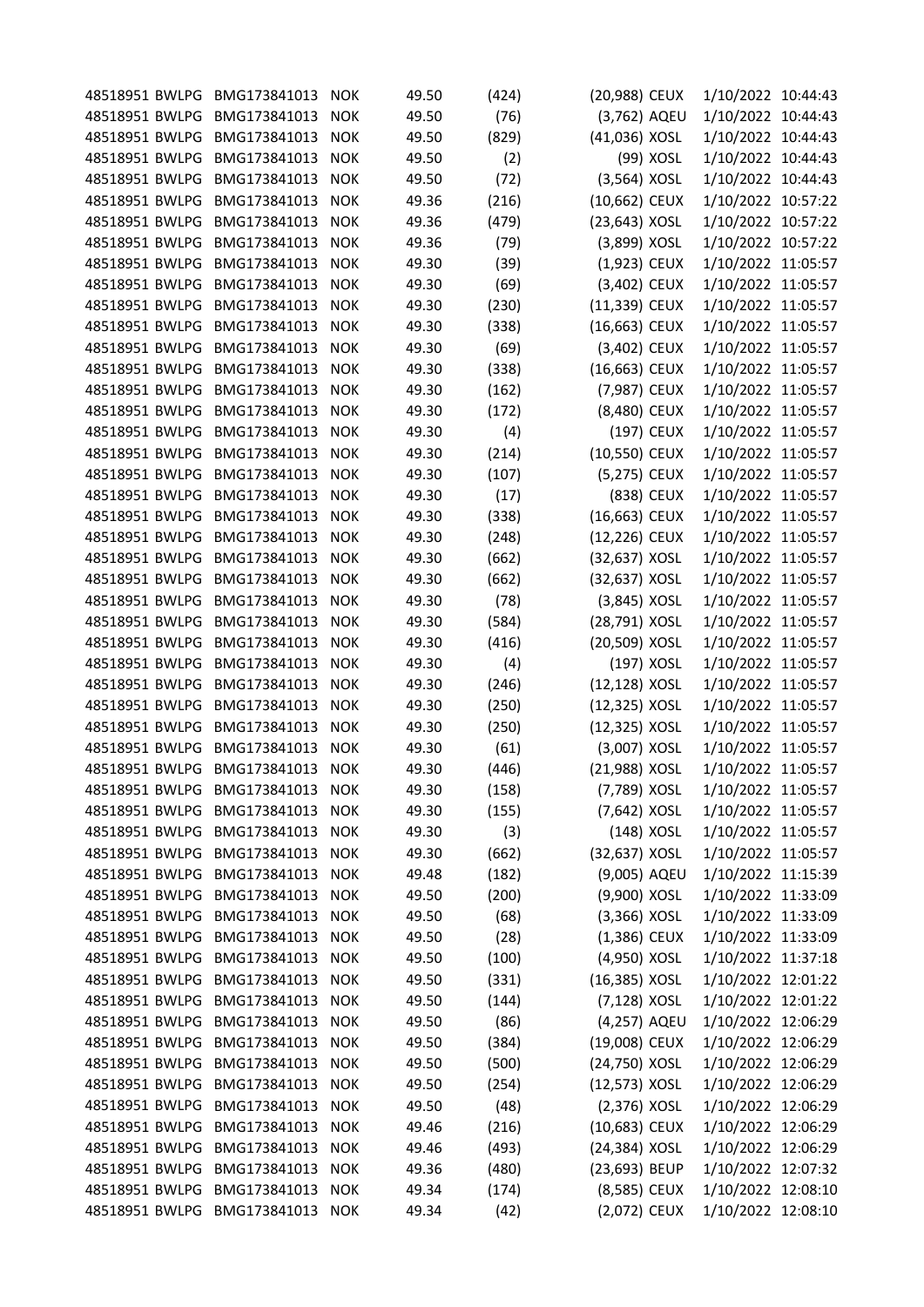| 48518951 BWLPG |                                                                                                                                                                                                                                                                                                                                                                                                                                                                                                                                                                                                                | <b>NOK</b>                                                                                                                                                                                                                                                                                                                                                                                                                                                                                                                                                                                                                                                                   |                                                                                                                                                                                                                                                                                                                                                                                                                                                                                                                                                                                                                                                                                                                                        |                                                                                                                                                                                                                                                                                                                                                    |                                                                                                                                                                                                                                                                                                                                       |                                                                                                                                                                                                                                                                                                                                                                                                                                                                                                                                                                                                                                                                                                                                                                                                                                                                                                                        |                                                                                                                                                                                                                                                                                                                                                                                                                                                                                                                                                                                                                                                                                                                                                                                                                                                                                                              |
|----------------|----------------------------------------------------------------------------------------------------------------------------------------------------------------------------------------------------------------------------------------------------------------------------------------------------------------------------------------------------------------------------------------------------------------------------------------------------------------------------------------------------------------------------------------------------------------------------------------------------------------|------------------------------------------------------------------------------------------------------------------------------------------------------------------------------------------------------------------------------------------------------------------------------------------------------------------------------------------------------------------------------------------------------------------------------------------------------------------------------------------------------------------------------------------------------------------------------------------------------------------------------------------------------------------------------|----------------------------------------------------------------------------------------------------------------------------------------------------------------------------------------------------------------------------------------------------------------------------------------------------------------------------------------------------------------------------------------------------------------------------------------------------------------------------------------------------------------------------------------------------------------------------------------------------------------------------------------------------------------------------------------------------------------------------------------|----------------------------------------------------------------------------------------------------------------------------------------------------------------------------------------------------------------------------------------------------------------------------------------------------------------------------------------------------|---------------------------------------------------------------------------------------------------------------------------------------------------------------------------------------------------------------------------------------------------------------------------------------------------------------------------------------|------------------------------------------------------------------------------------------------------------------------------------------------------------------------------------------------------------------------------------------------------------------------------------------------------------------------------------------------------------------------------------------------------------------------------------------------------------------------------------------------------------------------------------------------------------------------------------------------------------------------------------------------------------------------------------------------------------------------------------------------------------------------------------------------------------------------------------------------------------------------------------------------------------------------|--------------------------------------------------------------------------------------------------------------------------------------------------------------------------------------------------------------------------------------------------------------------------------------------------------------------------------------------------------------------------------------------------------------------------------------------------------------------------------------------------------------------------------------------------------------------------------------------------------------------------------------------------------------------------------------------------------------------------------------------------------------------------------------------------------------------------------------------------------------------------------------------------------------|
| 48518951 BWLPG |                                                                                                                                                                                                                                                                                                                                                                                                                                                                                                                                                                                                                | <b>NOK</b>                                                                                                                                                                                                                                                                                                                                                                                                                                                                                                                                                                                                                                                                   |                                                                                                                                                                                                                                                                                                                                                                                                                                                                                                                                                                                                                                                                                                                                        |                                                                                                                                                                                                                                                                                                                                                    |                                                                                                                                                                                                                                                                                                                                       |                                                                                                                                                                                                                                                                                                                                                                                                                                                                                                                                                                                                                                                                                                                                                                                                                                                                                                                        |                                                                                                                                                                                                                                                                                                                                                                                                                                                                                                                                                                                                                                                                                                                                                                                                                                                                                                              |
| 48518951 BWLPG |                                                                                                                                                                                                                                                                                                                                                                                                                                                                                                                                                                                                                |                                                                                                                                                                                                                                                                                                                                                                                                                                                                                                                                                                                                                                                                              |                                                                                                                                                                                                                                                                                                                                                                                                                                                                                                                                                                                                                                                                                                                                        |                                                                                                                                                                                                                                                                                                                                                    |                                                                                                                                                                                                                                                                                                                                       |                                                                                                                                                                                                                                                                                                                                                                                                                                                                                                                                                                                                                                                                                                                                                                                                                                                                                                                        |                                                                                                                                                                                                                                                                                                                                                                                                                                                                                                                                                                                                                                                                                                                                                                                                                                                                                                              |
|                |                                                                                                                                                                                                                                                                                                                                                                                                                                                                                                                                                                                                                |                                                                                                                                                                                                                                                                                                                                                                                                                                                                                                                                                                                                                                                                              |                                                                                                                                                                                                                                                                                                                                                                                                                                                                                                                                                                                                                                                                                                                                        |                                                                                                                                                                                                                                                                                                                                                    |                                                                                                                                                                                                                                                                                                                                       |                                                                                                                                                                                                                                                                                                                                                                                                                                                                                                                                                                                                                                                                                                                                                                                                                                                                                                                        |                                                                                                                                                                                                                                                                                                                                                                                                                                                                                                                                                                                                                                                                                                                                                                                                                                                                                                              |
|                |                                                                                                                                                                                                                                                                                                                                                                                                                                                                                                                                                                                                                |                                                                                                                                                                                                                                                                                                                                                                                                                                                                                                                                                                                                                                                                              |                                                                                                                                                                                                                                                                                                                                                                                                                                                                                                                                                                                                                                                                                                                                        |                                                                                                                                                                                                                                                                                                                                                    |                                                                                                                                                                                                                                                                                                                                       |                                                                                                                                                                                                                                                                                                                                                                                                                                                                                                                                                                                                                                                                                                                                                                                                                                                                                                                        |                                                                                                                                                                                                                                                                                                                                                                                                                                                                                                                                                                                                                                                                                                                                                                                                                                                                                                              |
|                |                                                                                                                                                                                                                                                                                                                                                                                                                                                                                                                                                                                                                |                                                                                                                                                                                                                                                                                                                                                                                                                                                                                                                                                                                                                                                                              |                                                                                                                                                                                                                                                                                                                                                                                                                                                                                                                                                                                                                                                                                                                                        |                                                                                                                                                                                                                                                                                                                                                    |                                                                                                                                                                                                                                                                                                                                       |                                                                                                                                                                                                                                                                                                                                                                                                                                                                                                                                                                                                                                                                                                                                                                                                                                                                                                                        |                                                                                                                                                                                                                                                                                                                                                                                                                                                                                                                                                                                                                                                                                                                                                                                                                                                                                                              |
|                |                                                                                                                                                                                                                                                                                                                                                                                                                                                                                                                                                                                                                |                                                                                                                                                                                                                                                                                                                                                                                                                                                                                                                                                                                                                                                                              |                                                                                                                                                                                                                                                                                                                                                                                                                                                                                                                                                                                                                                                                                                                                        |                                                                                                                                                                                                                                                                                                                                                    |                                                                                                                                                                                                                                                                                                                                       |                                                                                                                                                                                                                                                                                                                                                                                                                                                                                                                                                                                                                                                                                                                                                                                                                                                                                                                        |                                                                                                                                                                                                                                                                                                                                                                                                                                                                                                                                                                                                                                                                                                                                                                                                                                                                                                              |
|                |                                                                                                                                                                                                                                                                                                                                                                                                                                                                                                                                                                                                                |                                                                                                                                                                                                                                                                                                                                                                                                                                                                                                                                                                                                                                                                              |                                                                                                                                                                                                                                                                                                                                                                                                                                                                                                                                                                                                                                                                                                                                        |                                                                                                                                                                                                                                                                                                                                                    |                                                                                                                                                                                                                                                                                                                                       |                                                                                                                                                                                                                                                                                                                                                                                                                                                                                                                                                                                                                                                                                                                                                                                                                                                                                                                        |                                                                                                                                                                                                                                                                                                                                                                                                                                                                                                                                                                                                                                                                                                                                                                                                                                                                                                              |
|                |                                                                                                                                                                                                                                                                                                                                                                                                                                                                                                                                                                                                                |                                                                                                                                                                                                                                                                                                                                                                                                                                                                                                                                                                                                                                                                              |                                                                                                                                                                                                                                                                                                                                                                                                                                                                                                                                                                                                                                                                                                                                        |                                                                                                                                                                                                                                                                                                                                                    |                                                                                                                                                                                                                                                                                                                                       |                                                                                                                                                                                                                                                                                                                                                                                                                                                                                                                                                                                                                                                                                                                                                                                                                                                                                                                        |                                                                                                                                                                                                                                                                                                                                                                                                                                                                                                                                                                                                                                                                                                                                                                                                                                                                                                              |
|                |                                                                                                                                                                                                                                                                                                                                                                                                                                                                                                                                                                                                                |                                                                                                                                                                                                                                                                                                                                                                                                                                                                                                                                                                                                                                                                              |                                                                                                                                                                                                                                                                                                                                                                                                                                                                                                                                                                                                                                                                                                                                        |                                                                                                                                                                                                                                                                                                                                                    |                                                                                                                                                                                                                                                                                                                                       |                                                                                                                                                                                                                                                                                                                                                                                                                                                                                                                                                                                                                                                                                                                                                                                                                                                                                                                        |                                                                                                                                                                                                                                                                                                                                                                                                                                                                                                                                                                                                                                                                                                                                                                                                                                                                                                              |
|                |                                                                                                                                                                                                                                                                                                                                                                                                                                                                                                                                                                                                                |                                                                                                                                                                                                                                                                                                                                                                                                                                                                                                                                                                                                                                                                              |                                                                                                                                                                                                                                                                                                                                                                                                                                                                                                                                                                                                                                                                                                                                        |                                                                                                                                                                                                                                                                                                                                                    |                                                                                                                                                                                                                                                                                                                                       |                                                                                                                                                                                                                                                                                                                                                                                                                                                                                                                                                                                                                                                                                                                                                                                                                                                                                                                        |                                                                                                                                                                                                                                                                                                                                                                                                                                                                                                                                                                                                                                                                                                                                                                                                                                                                                                              |
|                |                                                                                                                                                                                                                                                                                                                                                                                                                                                                                                                                                                                                                |                                                                                                                                                                                                                                                                                                                                                                                                                                                                                                                                                                                                                                                                              |                                                                                                                                                                                                                                                                                                                                                                                                                                                                                                                                                                                                                                                                                                                                        |                                                                                                                                                                                                                                                                                                                                                    |                                                                                                                                                                                                                                                                                                                                       |                                                                                                                                                                                                                                                                                                                                                                                                                                                                                                                                                                                                                                                                                                                                                                                                                                                                                                                        |                                                                                                                                                                                                                                                                                                                                                                                                                                                                                                                                                                                                                                                                                                                                                                                                                                                                                                              |
|                |                                                                                                                                                                                                                                                                                                                                                                                                                                                                                                                                                                                                                |                                                                                                                                                                                                                                                                                                                                                                                                                                                                                                                                                                                                                                                                              |                                                                                                                                                                                                                                                                                                                                                                                                                                                                                                                                                                                                                                                                                                                                        |                                                                                                                                                                                                                                                                                                                                                    |                                                                                                                                                                                                                                                                                                                                       |                                                                                                                                                                                                                                                                                                                                                                                                                                                                                                                                                                                                                                                                                                                                                                                                                                                                                                                        |                                                                                                                                                                                                                                                                                                                                                                                                                                                                                                                                                                                                                                                                                                                                                                                                                                                                                                              |
|                |                                                                                                                                                                                                                                                                                                                                                                                                                                                                                                                                                                                                                |                                                                                                                                                                                                                                                                                                                                                                                                                                                                                                                                                                                                                                                                              |                                                                                                                                                                                                                                                                                                                                                                                                                                                                                                                                                                                                                                                                                                                                        |                                                                                                                                                                                                                                                                                                                                                    |                                                                                                                                                                                                                                                                                                                                       |                                                                                                                                                                                                                                                                                                                                                                                                                                                                                                                                                                                                                                                                                                                                                                                                                                                                                                                        |                                                                                                                                                                                                                                                                                                                                                                                                                                                                                                                                                                                                                                                                                                                                                                                                                                                                                                              |
|                |                                                                                                                                                                                                                                                                                                                                                                                                                                                                                                                                                                                                                |                                                                                                                                                                                                                                                                                                                                                                                                                                                                                                                                                                                                                                                                              |                                                                                                                                                                                                                                                                                                                                                                                                                                                                                                                                                                                                                                                                                                                                        |                                                                                                                                                                                                                                                                                                                                                    |                                                                                                                                                                                                                                                                                                                                       |                                                                                                                                                                                                                                                                                                                                                                                                                                                                                                                                                                                                                                                                                                                                                                                                                                                                                                                        |                                                                                                                                                                                                                                                                                                                                                                                                                                                                                                                                                                                                                                                                                                                                                                                                                                                                                                              |
|                |                                                                                                                                                                                                                                                                                                                                                                                                                                                                                                                                                                                                                |                                                                                                                                                                                                                                                                                                                                                                                                                                                                                                                                                                                                                                                                              |                                                                                                                                                                                                                                                                                                                                                                                                                                                                                                                                                                                                                                                                                                                                        |                                                                                                                                                                                                                                                                                                                                                    |                                                                                                                                                                                                                                                                                                                                       |                                                                                                                                                                                                                                                                                                                                                                                                                                                                                                                                                                                                                                                                                                                                                                                                                                                                                                                        |                                                                                                                                                                                                                                                                                                                                                                                                                                                                                                                                                                                                                                                                                                                                                                                                                                                                                                              |
|                |                                                                                                                                                                                                                                                                                                                                                                                                                                                                                                                                                                                                                |                                                                                                                                                                                                                                                                                                                                                                                                                                                                                                                                                                                                                                                                              |                                                                                                                                                                                                                                                                                                                                                                                                                                                                                                                                                                                                                                                                                                                                        |                                                                                                                                                                                                                                                                                                                                                    |                                                                                                                                                                                                                                                                                                                                       |                                                                                                                                                                                                                                                                                                                                                                                                                                                                                                                                                                                                                                                                                                                                                                                                                                                                                                                        |                                                                                                                                                                                                                                                                                                                                                                                                                                                                                                                                                                                                                                                                                                                                                                                                                                                                                                              |
|                |                                                                                                                                                                                                                                                                                                                                                                                                                                                                                                                                                                                                                |                                                                                                                                                                                                                                                                                                                                                                                                                                                                                                                                                                                                                                                                              |                                                                                                                                                                                                                                                                                                                                                                                                                                                                                                                                                                                                                                                                                                                                        |                                                                                                                                                                                                                                                                                                                                                    |                                                                                                                                                                                                                                                                                                                                       |                                                                                                                                                                                                                                                                                                                                                                                                                                                                                                                                                                                                                                                                                                                                                                                                                                                                                                                        |                                                                                                                                                                                                                                                                                                                                                                                                                                                                                                                                                                                                                                                                                                                                                                                                                                                                                                              |
|                |                                                                                                                                                                                                                                                                                                                                                                                                                                                                                                                                                                                                                |                                                                                                                                                                                                                                                                                                                                                                                                                                                                                                                                                                                                                                                                              |                                                                                                                                                                                                                                                                                                                                                                                                                                                                                                                                                                                                                                                                                                                                        |                                                                                                                                                                                                                                                                                                                                                    |                                                                                                                                                                                                                                                                                                                                       |                                                                                                                                                                                                                                                                                                                                                                                                                                                                                                                                                                                                                                                                                                                                                                                                                                                                                                                        |                                                                                                                                                                                                                                                                                                                                                                                                                                                                                                                                                                                                                                                                                                                                                                                                                                                                                                              |
|                |                                                                                                                                                                                                                                                                                                                                                                                                                                                                                                                                                                                                                |                                                                                                                                                                                                                                                                                                                                                                                                                                                                                                                                                                                                                                                                              |                                                                                                                                                                                                                                                                                                                                                                                                                                                                                                                                                                                                                                                                                                                                        |                                                                                                                                                                                                                                                                                                                                                    |                                                                                                                                                                                                                                                                                                                                       |                                                                                                                                                                                                                                                                                                                                                                                                                                                                                                                                                                                                                                                                                                                                                                                                                                                                                                                        |                                                                                                                                                                                                                                                                                                                                                                                                                                                                                                                                                                                                                                                                                                                                                                                                                                                                                                              |
|                |                                                                                                                                                                                                                                                                                                                                                                                                                                                                                                                                                                                                                |                                                                                                                                                                                                                                                                                                                                                                                                                                                                                                                                                                                                                                                                              |                                                                                                                                                                                                                                                                                                                                                                                                                                                                                                                                                                                                                                                                                                                                        |                                                                                                                                                                                                                                                                                                                                                    |                                                                                                                                                                                                                                                                                                                                       |                                                                                                                                                                                                                                                                                                                                                                                                                                                                                                                                                                                                                                                                                                                                                                                                                                                                                                                        |                                                                                                                                                                                                                                                                                                                                                                                                                                                                                                                                                                                                                                                                                                                                                                                                                                                                                                              |
|                |                                                                                                                                                                                                                                                                                                                                                                                                                                                                                                                                                                                                                |                                                                                                                                                                                                                                                                                                                                                                                                                                                                                                                                                                                                                                                                              |                                                                                                                                                                                                                                                                                                                                                                                                                                                                                                                                                                                                                                                                                                                                        |                                                                                                                                                                                                                                                                                                                                                    |                                                                                                                                                                                                                                                                                                                                       |                                                                                                                                                                                                                                                                                                                                                                                                                                                                                                                                                                                                                                                                                                                                                                                                                                                                                                                        |                                                                                                                                                                                                                                                                                                                                                                                                                                                                                                                                                                                                                                                                                                                                                                                                                                                                                                              |
|                |                                                                                                                                                                                                                                                                                                                                                                                                                                                                                                                                                                                                                |                                                                                                                                                                                                                                                                                                                                                                                                                                                                                                                                                                                                                                                                              |                                                                                                                                                                                                                                                                                                                                                                                                                                                                                                                                                                                                                                                                                                                                        |                                                                                                                                                                                                                                                                                                                                                    |                                                                                                                                                                                                                                                                                                                                       |                                                                                                                                                                                                                                                                                                                                                                                                                                                                                                                                                                                                                                                                                                                                                                                                                                                                                                                        |                                                                                                                                                                                                                                                                                                                                                                                                                                                                                                                                                                                                                                                                                                                                                                                                                                                                                                              |
|                |                                                                                                                                                                                                                                                                                                                                                                                                                                                                                                                                                                                                                |                                                                                                                                                                                                                                                                                                                                                                                                                                                                                                                                                                                                                                                                              |                                                                                                                                                                                                                                                                                                                                                                                                                                                                                                                                                                                                                                                                                                                                        |                                                                                                                                                                                                                                                                                                                                                    |                                                                                                                                                                                                                                                                                                                                       |                                                                                                                                                                                                                                                                                                                                                                                                                                                                                                                                                                                                                                                                                                                                                                                                                                                                                                                        |                                                                                                                                                                                                                                                                                                                                                                                                                                                                                                                                                                                                                                                                                                                                                                                                                                                                                                              |
|                |                                                                                                                                                                                                                                                                                                                                                                                                                                                                                                                                                                                                                |                                                                                                                                                                                                                                                                                                                                                                                                                                                                                                                                                                                                                                                                              |                                                                                                                                                                                                                                                                                                                                                                                                                                                                                                                                                                                                                                                                                                                                        |                                                                                                                                                                                                                                                                                                                                                    |                                                                                                                                                                                                                                                                                                                                       |                                                                                                                                                                                                                                                                                                                                                                                                                                                                                                                                                                                                                                                                                                                                                                                                                                                                                                                        |                                                                                                                                                                                                                                                                                                                                                                                                                                                                                                                                                                                                                                                                                                                                                                                                                                                                                                              |
|                |                                                                                                                                                                                                                                                                                                                                                                                                                                                                                                                                                                                                                |                                                                                                                                                                                                                                                                                                                                                                                                                                                                                                                                                                                                                                                                              |                                                                                                                                                                                                                                                                                                                                                                                                                                                                                                                                                                                                                                                                                                                                        |                                                                                                                                                                                                                                                                                                                                                    |                                                                                                                                                                                                                                                                                                                                       |                                                                                                                                                                                                                                                                                                                                                                                                                                                                                                                                                                                                                                                                                                                                                                                                                                                                                                                        |                                                                                                                                                                                                                                                                                                                                                                                                                                                                                                                                                                                                                                                                                                                                                                                                                                                                                                              |
|                |                                                                                                                                                                                                                                                                                                                                                                                                                                                                                                                                                                                                                |                                                                                                                                                                                                                                                                                                                                                                                                                                                                                                                                                                                                                                                                              |                                                                                                                                                                                                                                                                                                                                                                                                                                                                                                                                                                                                                                                                                                                                        |                                                                                                                                                                                                                                                                                                                                                    |                                                                                                                                                                                                                                                                                                                                       |                                                                                                                                                                                                                                                                                                                                                                                                                                                                                                                                                                                                                                                                                                                                                                                                                                                                                                                        |                                                                                                                                                                                                                                                                                                                                                                                                                                                                                                                                                                                                                                                                                                                                                                                                                                                                                                              |
|                |                                                                                                                                                                                                                                                                                                                                                                                                                                                                                                                                                                                                                |                                                                                                                                                                                                                                                                                                                                                                                                                                                                                                                                                                                                                                                                              |                                                                                                                                                                                                                                                                                                                                                                                                                                                                                                                                                                                                                                                                                                                                        |                                                                                                                                                                                                                                                                                                                                                    |                                                                                                                                                                                                                                                                                                                                       |                                                                                                                                                                                                                                                                                                                                                                                                                                                                                                                                                                                                                                                                                                                                                                                                                                                                                                                        |                                                                                                                                                                                                                                                                                                                                                                                                                                                                                                                                                                                                                                                                                                                                                                                                                                                                                                              |
|                |                                                                                                                                                                                                                                                                                                                                                                                                                                                                                                                                                                                                                |                                                                                                                                                                                                                                                                                                                                                                                                                                                                                                                                                                                                                                                                              |                                                                                                                                                                                                                                                                                                                                                                                                                                                                                                                                                                                                                                                                                                                                        |                                                                                                                                                                                                                                                                                                                                                    |                                                                                                                                                                                                                                                                                                                                       |                                                                                                                                                                                                                                                                                                                                                                                                                                                                                                                                                                                                                                                                                                                                                                                                                                                                                                                        |                                                                                                                                                                                                                                                                                                                                                                                                                                                                                                                                                                                                                                                                                                                                                                                                                                                                                                              |
|                |                                                                                                                                                                                                                                                                                                                                                                                                                                                                                                                                                                                                                |                                                                                                                                                                                                                                                                                                                                                                                                                                                                                                                                                                                                                                                                              |                                                                                                                                                                                                                                                                                                                                                                                                                                                                                                                                                                                                                                                                                                                                        |                                                                                                                                                                                                                                                                                                                                                    |                                                                                                                                                                                                                                                                                                                                       |                                                                                                                                                                                                                                                                                                                                                                                                                                                                                                                                                                                                                                                                                                                                                                                                                                                                                                                        |                                                                                                                                                                                                                                                                                                                                                                                                                                                                                                                                                                                                                                                                                                                                                                                                                                                                                                              |
|                |                                                                                                                                                                                                                                                                                                                                                                                                                                                                                                                                                                                                                |                                                                                                                                                                                                                                                                                                                                                                                                                                                                                                                                                                                                                                                                              |                                                                                                                                                                                                                                                                                                                                                                                                                                                                                                                                                                                                                                                                                                                                        |                                                                                                                                                                                                                                                                                                                                                    |                                                                                                                                                                                                                                                                                                                                       |                                                                                                                                                                                                                                                                                                                                                                                                                                                                                                                                                                                                                                                                                                                                                                                                                                                                                                                        |                                                                                                                                                                                                                                                                                                                                                                                                                                                                                                                                                                                                                                                                                                                                                                                                                                                                                                              |
|                |                                                                                                                                                                                                                                                                                                                                                                                                                                                                                                                                                                                                                |                                                                                                                                                                                                                                                                                                                                                                                                                                                                                                                                                                                                                                                                              |                                                                                                                                                                                                                                                                                                                                                                                                                                                                                                                                                                                                                                                                                                                                        |                                                                                                                                                                                                                                                                                                                                                    |                                                                                                                                                                                                                                                                                                                                       |                                                                                                                                                                                                                                                                                                                                                                                                                                                                                                                                                                                                                                                                                                                                                                                                                                                                                                                        |                                                                                                                                                                                                                                                                                                                                                                                                                                                                                                                                                                                                                                                                                                                                                                                                                                                                                                              |
|                |                                                                                                                                                                                                                                                                                                                                                                                                                                                                                                                                                                                                                |                                                                                                                                                                                                                                                                                                                                                                                                                                                                                                                                                                                                                                                                              |                                                                                                                                                                                                                                                                                                                                                                                                                                                                                                                                                                                                                                                                                                                                        |                                                                                                                                                                                                                                                                                                                                                    |                                                                                                                                                                                                                                                                                                                                       |                                                                                                                                                                                                                                                                                                                                                                                                                                                                                                                                                                                                                                                                                                                                                                                                                                                                                                                        |                                                                                                                                                                                                                                                                                                                                                                                                                                                                                                                                                                                                                                                                                                                                                                                                                                                                                                              |
|                |                                                                                                                                                                                                                                                                                                                                                                                                                                                                                                                                                                                                                |                                                                                                                                                                                                                                                                                                                                                                                                                                                                                                                                                                                                                                                                              |                                                                                                                                                                                                                                                                                                                                                                                                                                                                                                                                                                                                                                                                                                                                        |                                                                                                                                                                                                                                                                                                                                                    |                                                                                                                                                                                                                                                                                                                                       |                                                                                                                                                                                                                                                                                                                                                                                                                                                                                                                                                                                                                                                                                                                                                                                                                                                                                                                        |                                                                                                                                                                                                                                                                                                                                                                                                                                                                                                                                                                                                                                                                                                                                                                                                                                                                                                              |
|                |                                                                                                                                                                                                                                                                                                                                                                                                                                                                                                                                                                                                                |                                                                                                                                                                                                                                                                                                                                                                                                                                                                                                                                                                                                                                                                              |                                                                                                                                                                                                                                                                                                                                                                                                                                                                                                                                                                                                                                                                                                                                        |                                                                                                                                                                                                                                                                                                                                                    |                                                                                                                                                                                                                                                                                                                                       |                                                                                                                                                                                                                                                                                                                                                                                                                                                                                                                                                                                                                                                                                                                                                                                                                                                                                                                        |                                                                                                                                                                                                                                                                                                                                                                                                                                                                                                                                                                                                                                                                                                                                                                                                                                                                                                              |
|                |                                                                                                                                                                                                                                                                                                                                                                                                                                                                                                                                                                                                                |                                                                                                                                                                                                                                                                                                                                                                                                                                                                                                                                                                                                                                                                              |                                                                                                                                                                                                                                                                                                                                                                                                                                                                                                                                                                                                                                                                                                                                        |                                                                                                                                                                                                                                                                                                                                                    |                                                                                                                                                                                                                                                                                                                                       |                                                                                                                                                                                                                                                                                                                                                                                                                                                                                                                                                                                                                                                                                                                                                                                                                                                                                                                        |                                                                                                                                                                                                                                                                                                                                                                                                                                                                                                                                                                                                                                                                                                                                                                                                                                                                                                              |
|                |                                                                                                                                                                                                                                                                                                                                                                                                                                                                                                                                                                                                                |                                                                                                                                                                                                                                                                                                                                                                                                                                                                                                                                                                                                                                                                              |                                                                                                                                                                                                                                                                                                                                                                                                                                                                                                                                                                                                                                                                                                                                        |                                                                                                                                                                                                                                                                                                                                                    |                                                                                                                                                                                                                                                                                                                                       |                                                                                                                                                                                                                                                                                                                                                                                                                                                                                                                                                                                                                                                                                                                                                                                                                                                                                                                        |                                                                                                                                                                                                                                                                                                                                                                                                                                                                                                                                                                                                                                                                                                                                                                                                                                                                                                              |
| 48518951 BWLPG |                                                                                                                                                                                                                                                                                                                                                                                                                                                                                                                                                                                                                |                                                                                                                                                                                                                                                                                                                                                                                                                                                                                                                                                                                                                                                                              |                                                                                                                                                                                                                                                                                                                                                                                                                                                                                                                                                                                                                                                                                                                                        |                                                                                                                                                                                                                                                                                                                                                    |                                                                                                                                                                                                                                                                                                                                       |                                                                                                                                                                                                                                                                                                                                                                                                                                                                                                                                                                                                                                                                                                                                                                                                                                                                                                                        |                                                                                                                                                                                                                                                                                                                                                                                                                                                                                                                                                                                                                                                                                                                                                                                                                                                                                                              |
| 48518951 BWLPG |                                                                                                                                                                                                                                                                                                                                                                                                                                                                                                                                                                                                                | <b>NOK</b>                                                                                                                                                                                                                                                                                                                                                                                                                                                                                                                                                                                                                                                                   |                                                                                                                                                                                                                                                                                                                                                                                                                                                                                                                                                                                                                                                                                                                                        |                                                                                                                                                                                                                                                                                                                                                    |                                                                                                                                                                                                                                                                                                                                       |                                                                                                                                                                                                                                                                                                                                                                                                                                                                                                                                                                                                                                                                                                                                                                                                                                                                                                                        |                                                                                                                                                                                                                                                                                                                                                                                                                                                                                                                                                                                                                                                                                                                                                                                                                                                                                                              |
| 48518951 BWLPG |                                                                                                                                                                                                                                                                                                                                                                                                                                                                                                                                                                                                                |                                                                                                                                                                                                                                                                                                                                                                                                                                                                                                                                                                                                                                                                              | 49.46                                                                                                                                                                                                                                                                                                                                                                                                                                                                                                                                                                                                                                                                                                                                  | (216)                                                                                                                                                                                                                                                                                                                                              |                                                                                                                                                                                                                                                                                                                                       |                                                                                                                                                                                                                                                                                                                                                                                                                                                                                                                                                                                                                                                                                                                                                                                                                                                                                                                        |                                                                                                                                                                                                                                                                                                                                                                                                                                                                                                                                                                                                                                                                                                                                                                                                                                                                                                              |
| 48518951 BWLPG |                                                                                                                                                                                                                                                                                                                                                                                                                                                                                                                                                                                                                | <b>NOK</b>                                                                                                                                                                                                                                                                                                                                                                                                                                                                                                                                                                                                                                                                   | 49.46                                                                                                                                                                                                                                                                                                                                                                                                                                                                                                                                                                                                                                                                                                                                  | (596)                                                                                                                                                                                                                                                                                                                                              |                                                                                                                                                                                                                                                                                                                                       | 1/10/2022 13:17:58                                                                                                                                                                                                                                                                                                                                                                                                                                                                                                                                                                                                                                                                                                                                                                                                                                                                                                     |                                                                                                                                                                                                                                                                                                                                                                                                                                                                                                                                                                                                                                                                                                                                                                                                                                                                                                              |
| 48518951 BWLPG |                                                                                                                                                                                                                                                                                                                                                                                                                                                                                                                                                                                                                | <b>NOK</b>                                                                                                                                                                                                                                                                                                                                                                                                                                                                                                                                                                                                                                                                   | 49.36                                                                                                                                                                                                                                                                                                                                                                                                                                                                                                                                                                                                                                                                                                                                  | (216)                                                                                                                                                                                                                                                                                                                                              |                                                                                                                                                                                                                                                                                                                                       |                                                                                                                                                                                                                                                                                                                                                                                                                                                                                                                                                                                                                                                                                                                                                                                                                                                                                                                        |                                                                                                                                                                                                                                                                                                                                                                                                                                                                                                                                                                                                                                                                                                                                                                                                                                                                                                              |
| 48518951 BWLPG |                                                                                                                                                                                                                                                                                                                                                                                                                                                                                                                                                                                                                | <b>NOK</b>                                                                                                                                                                                                                                                                                                                                                                                                                                                                                                                                                                                                                                                                   | 49.36                                                                                                                                                                                                                                                                                                                                                                                                                                                                                                                                                                                                                                                                                                                                  | (467)                                                                                                                                                                                                                                                                                                                                              |                                                                                                                                                                                                                                                                                                                                       | 1/10/2022 13:36:01                                                                                                                                                                                                                                                                                                                                                                                                                                                                                                                                                                                                                                                                                                                                                                                                                                                                                                     |                                                                                                                                                                                                                                                                                                                                                                                                                                                                                                                                                                                                                                                                                                                                                                                                                                                                                                              |
| 48518951 BWLPG |                                                                                                                                                                                                                                                                                                                                                                                                                                                                                                                                                                                                                |                                                                                                                                                                                                                                                                                                                                                                                                                                                                                                                                                                                                                                                                              | 49.30                                                                                                                                                                                                                                                                                                                                                                                                                                                                                                                                                                                                                                                                                                                                  | (338)                                                                                                                                                                                                                                                                                                                                              |                                                                                                                                                                                                                                                                                                                                       | 1/10/2022 13:36:13                                                                                                                                                                                                                                                                                                                                                                                                                                                                                                                                                                                                                                                                                                                                                                                                                                                                                                     |                                                                                                                                                                                                                                                                                                                                                                                                                                                                                                                                                                                                                                                                                                                                                                                                                                                                                                              |
| 48518951 BWLPG |                                                                                                                                                                                                                                                                                                                                                                                                                                                                                                                                                                                                                |                                                                                                                                                                                                                                                                                                                                                                                                                                                                                                                                                                                                                                                                              | 49.30                                                                                                                                                                                                                                                                                                                                                                                                                                                                                                                                                                                                                                                                                                                                  | (302)                                                                                                                                                                                                                                                                                                                                              |                                                                                                                                                                                                                                                                                                                                       | 1/10/2022 13:36:13                                                                                                                                                                                                                                                                                                                                                                                                                                                                                                                                                                                                                                                                                                                                                                                                                                                                                                     |                                                                                                                                                                                                                                                                                                                                                                                                                                                                                                                                                                                                                                                                                                                                                                                                                                                                                                              |
| 48518951 BWLPG |                                                                                                                                                                                                                                                                                                                                                                                                                                                                                                                                                                                                                | <b>NOK</b>                                                                                                                                                                                                                                                                                                                                                                                                                                                                                                                                                                                                                                                                   | 49.30                                                                                                                                                                                                                                                                                                                                                                                                                                                                                                                                                                                                                                                                                                                                  | (384)                                                                                                                                                                                                                                                                                                                                              |                                                                                                                                                                                                                                                                                                                                       | 1/10/2022 13:36:13                                                                                                                                                                                                                                                                                                                                                                                                                                                                                                                                                                                                                                                                                                                                                                                                                                                                                                     |                                                                                                                                                                                                                                                                                                                                                                                                                                                                                                                                                                                                                                                                                                                                                                                                                                                                                                              |
| 48518951 BWLPG |                                                                                                                                                                                                                                                                                                                                                                                                                                                                                                                                                                                                                | <b>NOK</b>                                                                                                                                                                                                                                                                                                                                                                                                                                                                                                                                                                                                                                                                   | 49.30                                                                                                                                                                                                                                                                                                                                                                                                                                                                                                                                                                                                                                                                                                                                  | (662)                                                                                                                                                                                                                                                                                                                                              |                                                                                                                                                                                                                                                                                                                                       | 1/10/2022 13:36:13                                                                                                                                                                                                                                                                                                                                                                                                                                                                                                                                                                                                                                                                                                                                                                                                                                                                                                     |                                                                                                                                                                                                                                                                                                                                                                                                                                                                                                                                                                                                                                                                                                                                                                                                                                                                                                              |
| 48518951 BWLPG |                                                                                                                                                                                                                                                                                                                                                                                                                                                                                                                                                                                                                | <b>NOK</b>                                                                                                                                                                                                                                                                                                                                                                                                                                                                                                                                                                                                                                                                   | 49.30                                                                                                                                                                                                                                                                                                                                                                                                                                                                                                                                                                                                                                                                                                                                  | (17)                                                                                                                                                                                                                                                                                                                                               |                                                                                                                                                                                                                                                                                                                                       | 1/10/2022 13:36:13                                                                                                                                                                                                                                                                                                                                                                                                                                                                                                                                                                                                                                                                                                                                                                                                                                                                                                     |                                                                                                                                                                                                                                                                                                                                                                                                                                                                                                                                                                                                                                                                                                                                                                                                                                                                                                              |
| 48518951 BWLPG |                                                                                                                                                                                                                                                                                                                                                                                                                                                                                                                                                                                                                | <b>NOK</b>                                                                                                                                                                                                                                                                                                                                                                                                                                                                                                                                                                                                                                                                   | 49.30                                                                                                                                                                                                                                                                                                                                                                                                                                                                                                                                                                                                                                                                                                                                  | (321)                                                                                                                                                                                                                                                                                                                                              |                                                                                                                                                                                                                                                                                                                                       | 1/10/2022 13:36:13                                                                                                                                                                                                                                                                                                                                                                                                                                                                                                                                                                                                                                                                                                                                                                                                                                                                                                     |                                                                                                                                                                                                                                                                                                                                                                                                                                                                                                                                                                                                                                                                                                                                                                                                                                                                                                              |
| 48518951 BWLPG |                                                                                                                                                                                                                                                                                                                                                                                                                                                                                                                                                                                                                | <b>NOK</b>                                                                                                                                                                                                                                                                                                                                                                                                                                                                                                                                                                                                                                                                   | 49.30                                                                                                                                                                                                                                                                                                                                                                                                                                                                                                                                                                                                                                                                                                                                  | (302)                                                                                                                                                                                                                                                                                                                                              |                                                                                                                                                                                                                                                                                                                                       | 1/10/2022 13:36:13                                                                                                                                                                                                                                                                                                                                                                                                                                                                                                                                                                                                                                                                                                                                                                                                                                                                                                     |                                                                                                                                                                                                                                                                                                                                                                                                                                                                                                                                                                                                                                                                                                                                                                                                                                                                                                              |
| 48518951 BWLPG |                                                                                                                                                                                                                                                                                                                                                                                                                                                                                                                                                                                                                | <b>NOK</b>                                                                                                                                                                                                                                                                                                                                                                                                                                                                                                                                                                                                                                                                   | 49.30                                                                                                                                                                                                                                                                                                                                                                                                                                                                                                                                                                                                                                                                                                                                  | (29)                                                                                                                                                                                                                                                                                                                                               |                                                                                                                                                                                                                                                                                                                                       | 1/10/2022 13:36:13                                                                                                                                                                                                                                                                                                                                                                                                                                                                                                                                                                                                                                                                                                                                                                                                                                                                                                     |                                                                                                                                                                                                                                                                                                                                                                                                                                                                                                                                                                                                                                                                                                                                                                                                                                                                                                              |
| 48518951 BWLPG |                                                                                                                                                                                                                                                                                                                                                                                                                                                                                                                                                                                                                | <b>NOK</b>                                                                                                                                                                                                                                                                                                                                                                                                                                                                                                                                                                                                                                                                   | 49.30                                                                                                                                                                                                                                                                                                                                                                                                                                                                                                                                                                                                                                                                                                                                  | (180)                                                                                                                                                                                                                                                                                                                                              |                                                                                                                                                                                                                                                                                                                                       | 1/10/2022 13:36:13                                                                                                                                                                                                                                                                                                                                                                                                                                                                                                                                                                                                                                                                                                                                                                                                                                                                                                     |                                                                                                                                                                                                                                                                                                                                                                                                                                                                                                                                                                                                                                                                                                                                                                                                                                                                                                              |
| 48518951 BWLPG |                                                                                                                                                                                                                                                                                                                                                                                                                                                                                                                                                                                                                | <b>NOK</b>                                                                                                                                                                                                                                                                                                                                                                                                                                                                                                                                                                                                                                                                   | 49.30                                                                                                                                                                                                                                                                                                                                                                                                                                                                                                                                                                                                                                                                                                                                  | (662)                                                                                                                                                                                                                                                                                                                                              |                                                                                                                                                                                                                                                                                                                                       | 1/10/2022 13:36:13                                                                                                                                                                                                                                                                                                                                                                                                                                                                                                                                                                                                                                                                                                                                                                                                                                                                                                     |                                                                                                                                                                                                                                                                                                                                                                                                                                                                                                                                                                                                                                                                                                                                                                                                                                                                                                              |
| 48518951 BWLPG |                                                                                                                                                                                                                                                                                                                                                                                                                                                                                                                                                                                                                | <b>NOK</b>                                                                                                                                                                                                                                                                                                                                                                                                                                                                                                                                                                                                                                                                   | 49.34                                                                                                                                                                                                                                                                                                                                                                                                                                                                                                                                                                                                                                                                                                                                  | (17)                                                                                                                                                                                                                                                                                                                                               |                                                                                                                                                                                                                                                                                                                                       | 1/10/2022 13:36:13                                                                                                                                                                                                                                                                                                                                                                                                                                                                                                                                                                                                                                                                                                                                                                                                                                                                                                     |                                                                                                                                                                                                                                                                                                                                                                                                                                                                                                                                                                                                                                                                                                                                                                                                                                                                                                              |
| 48518951 BWLPG |                                                                                                                                                                                                                                                                                                                                                                                                                                                                                                                                                                                                                |                                                                                                                                                                                                                                                                                                                                                                                                                                                                                                                                                                                                                                                                              | 49.34                                                                                                                                                                                                                                                                                                                                                                                                                                                                                                                                                                                                                                                                                                                                  | (199)                                                                                                                                                                                                                                                                                                                                              |                                                                                                                                                                                                                                                                                                                                       | 1/10/2022 13:36:13                                                                                                                                                                                                                                                                                                                                                                                                                                                                                                                                                                                                                                                                                                                                                                                                                                                                                                     |                                                                                                                                                                                                                                                                                                                                                                                                                                                                                                                                                                                                                                                                                                                                                                                                                                                                                                              |
|                | 48518951 BWLPG<br>48518951 BWLPG<br>48518951 BWLPG<br>48518951 BWLPG<br>48518951 BWLPG<br>48518951 BWLPG<br>48518951 BWLPG<br>48518951 BWLPG<br>48518951 BWLPG<br>48518951 BWLPG<br>48518951 BWLPG<br>48518951 BWLPG<br>48518951 BWLPG<br>48518951 BWLPG<br>48518951 BWLPG<br>48518951 BWLPG<br>48518951 BWLPG<br>48518951 BWLPG<br>48518951 BWLPG<br>48518951 BWLPG<br>48518951 BWLPG<br>48518951 BWLPG<br>48518951 BWLPG<br>48518951 BWLPG<br>48518951 BWLPG<br>48518951 BWLPG<br>48518951 BWLPG<br>48518951 BWLPG<br>48518951 BWLPG<br>48518951 BWLPG<br>48518951 BWLPG<br>48518951 BWLPG<br>48518951 BWLPG | BMG173841013<br>BMG173841013<br>BMG173841013<br>BMG173841013<br>BMG173841013<br>BMG173841013<br>BMG173841013<br>BMG173841013<br>BMG173841013<br>BMG173841013<br>BMG173841013<br>BMG173841013<br>BMG173841013<br>BMG173841013<br>BMG173841013<br>BMG173841013<br>BMG173841013<br>BMG173841013<br>BMG173841013<br>BMG173841013<br>BMG173841013<br>BMG173841013<br>BMG173841013<br>BMG173841013<br>BMG173841013<br>BMG173841013<br>BMG173841013<br>BMG173841013<br>BMG173841013<br>BMG173841013<br>BMG173841013<br>BMG173841013<br>BMG173841013<br>BMG173841013<br>BMG173841013<br>BMG173841013<br>BMG173841013<br>BMG173841013<br>BMG173841013<br>BMG173841013<br>BMG173841013 | <b>NOK</b><br><b>NOK</b><br><b>NOK</b><br><b>NOK</b><br><b>NOK</b><br><b>NOK</b><br><b>NOK</b><br><b>NOK</b><br><b>NOK</b><br><b>NOK</b><br><b>NOK</b><br><b>NOK</b><br><b>NOK</b><br><b>NOK</b><br><b>NOK</b><br><b>NOK</b><br><b>NOK</b><br><b>NOK</b><br><b>NOK</b><br><b>NOK</b><br><b>NOK</b><br><b>NOK</b><br><b>NOK</b><br><b>NOK</b><br><b>NOK</b><br><b>NOK</b><br><b>NOK</b><br><b>NOK</b><br><b>NOK</b><br><b>NOK</b><br><b>NOK</b><br><b>NOK</b><br><b>NOK</b><br>BMG173841013<br><b>NOK</b><br>BMG173841013<br><b>NOK</b><br>BMG173841013<br>BMG173841013 NOK<br>BMG173841013<br>BMG173841013 NOK<br>BMG173841013 NOK<br>BMG173841013<br>BMG173841013<br>BMG173841013<br>BMG173841013<br>BMG173841013<br>BMG173841013 NOK | 49.34<br>49.34<br>49.30<br>49.30<br>49.30<br>49.30<br>49.30<br>49.30<br>49.30<br>49.30<br>49.30<br>49.30<br>49.30<br>49.30<br>49.30<br>49.30<br>49.30<br>49.30<br>49.30<br>49.30<br>49.30<br>49.36<br>49.36<br>49.40<br>49.40<br>49.40<br>49.48<br>49.48<br>49.48<br>49.40<br>49.38<br>49.38<br>49.38<br>49.40<br>49.40<br>49.40<br>49.44<br>49.44 | (293)<br>(174)<br>(338)<br>(338)<br>(194)<br>(144)<br>(54)<br>(198)<br>(16)<br>(330)<br>(302)<br>(30)<br>(662)<br>(302)<br>(52)<br>(155)<br>(36)<br>(419)<br>(81)<br>(250)<br>(250)<br>(188)<br>(89)<br>(750)<br>(60)<br>(203)<br>(19)<br>(197)<br>(625)<br>(480)<br>(115)<br>(29)<br>(309)<br>(95)<br>(36)<br>(655)<br>(95)<br>(311) | (14,457) XOSL<br>(8,585) XOSL<br>(16,663) CEUX<br>(16,663) CEUX<br>(9,564) CEUX<br>(7,099) CEUX<br>(2,662) CEUX<br>(9,761) CEUX<br>(789) CEUX<br>(16,269) XOSL<br>(14,889) XOSL<br>$(1,479)$ XOSL<br>(32,637) XOSL<br>(14,889) XOSL<br>$(2,564)$ XOSL<br>(7,642) XOSL<br>(1,775) XOSL<br>(20,657) XOSL<br>(3,993) XOSL<br>(12,325) XOSL<br>(12,325) XOSL<br>(9,280) XPAC<br>(4,393) XPOS<br>(37,050) AQEU<br>(2,964) CEUX<br>(10,028) XOSL<br>(940) CEUX<br>(9,748) CEUX<br>(30,925) XOSL<br>(23,712) BEUP<br>(5,679) CEUX<br>(1,432) CEUX<br>(15,258) XOSL<br>(4,693) AQEU<br>(1,778) ONSE<br>(32,357) AQEU<br>(4,697) AQEU<br>(15,376) XOSL<br>(10,683) CEUX<br>(29,478) XOSL<br>(10,662) CEUX<br>(23,051) XOSL<br>(16,663) CEUX<br>(14,889) CEUX<br>(18,931) XOSL<br>(32,637) XOSL<br>(838) CEUX<br>(15,825) CEUX<br>(14,889) CEUX<br>$(1,430)$ XOSL<br>(8,874) XOSL<br>(32,637) XOSL<br>(839) CEUX<br>(9,819) CEUX | 1/10/2022 12:08:10<br>1/10/2022 12:08:10<br>1/10/2022 12:15:21<br>1/10/2022 12:15:21<br>1/10/2022 12:15:21<br>1/10/2022 12:15:21<br>1/10/2022 12:15:21<br>1/10/2022 12:15:21<br>1/10/2022 12:15:21<br>1/10/2022 12:15:21<br>1/10/2022 12:15:21<br>1/10/2022 12:15:21<br>1/10/2022 12:15:21<br>1/10/2022 12:15:21<br>1/10/2022 12:15:21<br>1/10/2022 12:15:21<br>1/10/2022 12:15:21<br>1/10/2022 12:15:21<br>1/10/2022 12:15:21<br>1/10/2022 12:15:21<br>1/10/2022 12:15:21<br>1/10/2022 12:15:22<br>1/10/2022 12:15:22<br>1/10/2022 12:15:22<br>1/10/2022 12:15:22<br>1/10/2022 12:15:22<br>1/10/2022 12:21:11<br>1/10/2022 12:23:12<br>1/10/2022 12:23:12<br>1/10/2022 12:47:09<br>1/10/2022 12:47:31<br>1/10/2022 12:47:31<br>1/10/2022 12:47:31<br>1/10/2022 13:16:26<br>1/10/2022 13:16:26<br>1/10/2022 13:16:26<br>1/10/2022 13:16:26<br>1/10/2022 13:16:26<br>1/10/2022 13:17:58<br>1/10/2022 13:36:01 |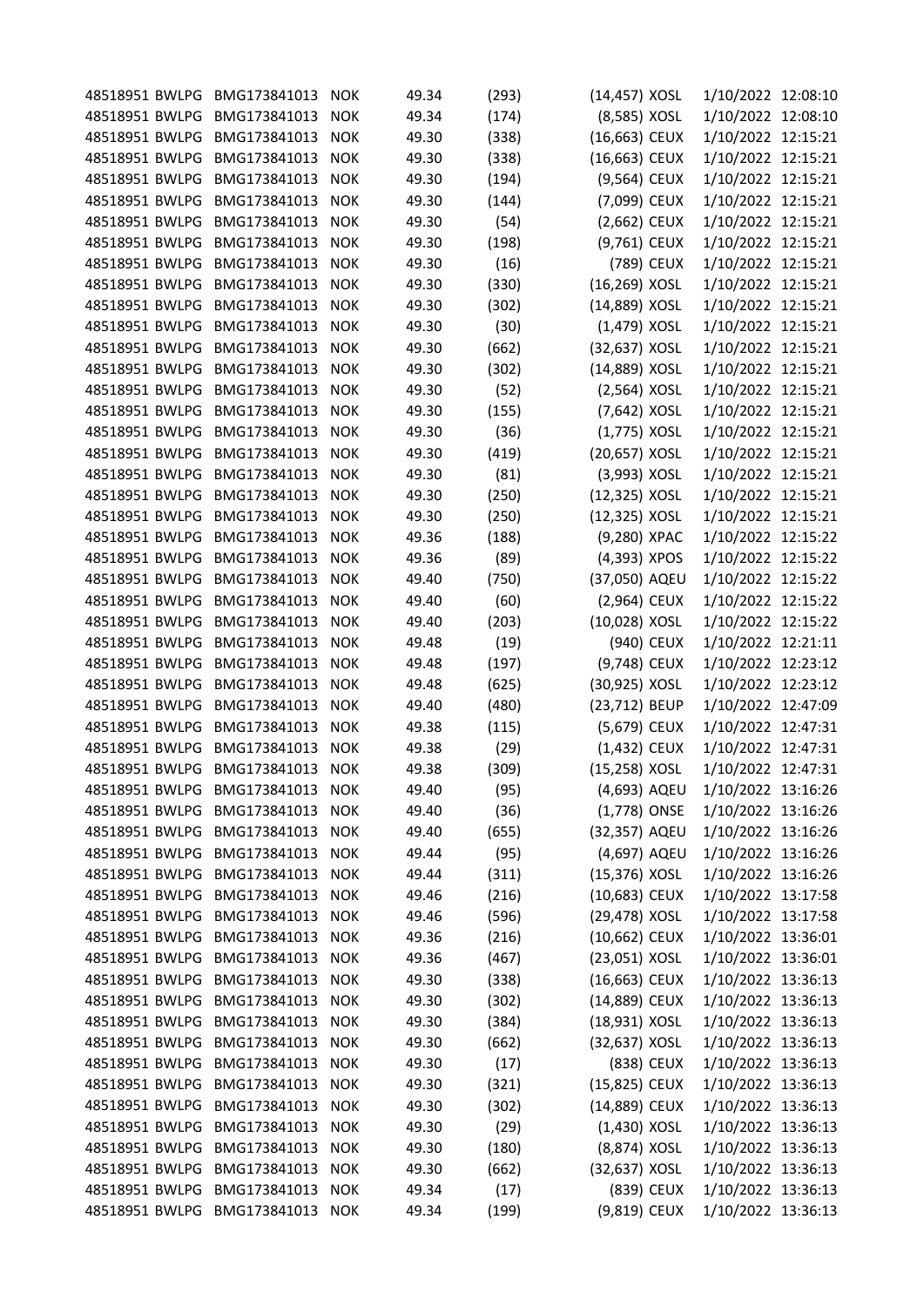| 48518951 BWLPG BMG173841013 |                  | <b>NOK</b> | 49.34 | (17)  | (839) XOSL     | 1/10/2022 13:36:13 |  |
|-----------------------------|------------------|------------|-------|-------|----------------|--------------------|--|
| 48518951 BWLPG              | BMG173841013     | <b>NOK</b> | 49.38 | (215) | (10,617) CEUX  | 1/10/2022 13:36:14 |  |
| 48518951 BWLPG              | BMG173841013     | <b>NOK</b> | 49.38 | (167) | (8,246) XOSL   | 1/10/2022 13:36:14 |  |
| 48518951 BWLPG              | BMG173841013     | <b>NOK</b> | 49.38 | (282) | (13,925) XOSL  | 1/10/2022 13:36:14 |  |
| 48518951 BWLPG              | BMG173841013     | <b>NOK</b> | 49.38 | (20)  | (988) ONSE     | 1/10/2022 13:36:14 |  |
| 48518951 BWLPG              | BMG173841013     | <b>NOK</b> | 49.37 | (290) | (14,317) BEUP  | 1/10/2022 13:40:47 |  |
| 48518951 BWLPG              | BMG173841013     | <b>NOK</b> | 49.40 | (144) | (7,114) CEUX   | 1/10/2022 14:00:17 |  |
| 48518951 BWLPG              | BMG173841013     | <b>NOK</b> | 49.40 | (467) | (23,070) XOSL  | 1/10/2022 14:00:17 |  |
| 48518951 BWLPG              | BMG173841013     | <b>NOK</b> | 49.34 | (144) | (7,105) CEUX   | 1/10/2022 14:06:41 |  |
| 48518951 BWLPG              | BMG173841013     | <b>NOK</b> | 49.34 | (78)  | (3,849) XOSL   | 1/10/2022 14:06:41 |  |
| 48518951 BWLPG              | BMG173841013     | <b>NOK</b> | 49.30 | (338) | (16,663) CEUX  | 1/10/2022 14:07:53 |  |
| 48518951 BWLPG              | BMG173841013     | <b>NOK</b> | 49.30 | (184) | (9,071) CEUX   | 1/10/2022 14:07:53 |  |
| 48518951 BWLPG              | BMG173841013     | <b>NOK</b> | 49.34 | (480) | (23,683) BEUP  | 1/10/2022 14:09:53 |  |
| 48518951 BWLPG              | BMG173841013     | <b>NOK</b> | 49.33 | (179) | (8,830) XPAC   | 1/10/2022 14:16:48 |  |
| 48518951 BWLPG              | BMG173841013     | <b>NOK</b> | 49.37 | (95)  | (4,690) BEUP   | 1/10/2022 14:18:38 |  |
| 48518951 BWLPG              | BMG173841013     | <b>NOK</b> | 49.30 | (338) | (16,663) CEUX  | 1/10/2022 14:50:21 |  |
| 48518951 BWLPG              | BMG173841013     | <b>NOK</b> | 49.30 | (302) | (14,889) CEUX  | 1/10/2022 14:50:21 |  |
| 48518951 BWLPG              | BMG173841013     | <b>NOK</b> | 49.30 | (25)  | (1,233) CEUX   | 1/10/2022 14:50:21 |  |
| 48518951 BWLPG              | BMG173841013     | <b>NOK</b> | 49.30 | (302) | (14,889) CEUX  | 1/10/2022 14:50:21 |  |
| 48518951 BWLPG              | BMG173841013     | <b>NOK</b> | 49.30 | (31)  | (1,528) CEUX   | 1/10/2022 14:50:21 |  |
| 48518951 BWLPG              | BMG173841013     | <b>NOK</b> | 49.30 | (250) | (12,325) XOSL  | 1/10/2022 14:50:21 |  |
| 48518951 BWLPG              | BMG173841013     | <b>NOK</b> | 49.32 | (144) | (7,102) CEUX   | 1/10/2022 14:50:21 |  |
| 48518951 BWLPG              | BMG173841013     | <b>NOK</b> | 49.32 | (331) | (16,325) XOSL  | 1/10/2022 14:50:21 |  |
| 48518951 BWLPG              | BMG173841013     | <b>NOK</b> | 49.34 | (480) | (23,683) BEUP  | 1/10/2022 14:50:21 |  |
| 48518951 BWLPG              | BMG173841013     | <b>NOK</b> | 49.30 | (302) | (14,889) CEUX  | 1/10/2022 14:55:20 |  |
| 48518951 BWLPG              | BMG173841013     | <b>NOK</b> | 49.30 | (593) | (29,235) XOSL  | 1/10/2022 14:55:20 |  |
| 48518951 BWLPG              | BMG173841013     | <b>NOK</b> | 49.30 | (36)  | $(1,775)$ XOSL | 1/10/2022 14:55:20 |  |
| 48518951 BWLPG              | BMG173841013     | <b>NOK</b> | 49.30 | (105) | (5,177) AQEU   | 1/10/2022 14:55:20 |  |
| 48518951 BWLPG              | BMG173841013     | <b>NOK</b> | 49.30 | (302) | (14,889) CEUX  | 1/10/2022 14:55:20 |  |
| 48518951 BWLPG              | BMG173841013     | <b>NOK</b> | 49.30 | (173) | (8,529) CEUX   | 1/10/2022 14:55:20 |  |
| 48518951 BWLPG              | BMG173841013     | <b>NOK</b> | 49.30 | (273) | (13,459) XOSL  | 1/10/2022 14:55:20 |  |
| 48518951 BWLPG              | BMG173841013     | <b>NOK</b> | 49.30 | (162) | (7,987) XOSL   | 1/10/2022 14:55:26 |  |
| 48518951 BWLPG              | BMG173841013     | <b>NOK</b> | 49.30 | (81)  | (3,993) CEUX   | 1/10/2022 14:56:26 |  |
| 48518951 BWLPG              | BMG173841013     | <b>NOK</b> | 49.30 | (48)  | (2,366) CEUX   | 1/10/2022 14:56:26 |  |
| 48518951 BWLPG              | BMG173841013     | <b>NOK</b> | 49.30 | (167) | (8,233) CEUX   | 1/10/2022 14:56:26 |  |
| 48518951 BWLPG              | BMG173841013     | <b>NOK</b> | 49.30 | (30)  | (1,479) AQEU   | 1/10/2022 14:56:39 |  |
| 48518951 BWLPG              | BMG173841013     | <b>NOK</b> | 49.30 | (135) | (6,656) CEUX   | 1/10/2022 14:56:39 |  |
| 48518951 BWLPG              | BMG173841013     | <b>NOK</b> | 49.30 | (58)  | $(2,859)$ CEUX | 1/10/2022 14:56:39 |  |
| 48518951 BWLPG              | BMG173841013     | <b>NOK</b> | 49.30 | (235) | (11,586) CEUX  | 1/10/2022 14:56:56 |  |
| 48518951 BWLPG              | BMG173841013     | <b>NOK</b> | 49.30 | (75)  | (3,698) AQEU   | 1/10/2022 14:56:56 |  |
| 48518951 BWLPG              | BMG173841013     | <b>NOK</b> | 49.30 | (9)   | (444) CEUX     | 1/10/2022 14:56:56 |  |
| 48518951 BWLPG              | BMG173841013     | <b>NOK</b> | 49.30 | (9)   | (444) CEUX     | 1/10/2022 14:56:56 |  |
| 48518951 BWLPG              | BMG173841013     | <b>NOK</b> | 49.30 | (164) | (8,085) CEUX   | 1/10/2022 14:56:56 |  |
| 48518951 BWLPG              | BMG173841013     | <b>NOK</b> | 49.30 | (18)  | (887) CEUX     | 1/10/2022 14:56:56 |  |
| 48518951 BWLPG              | BMG173841013     | <b>NOK</b> | 49.30 | (9)   | (444) CEUX     | 1/10/2022 14:56:56 |  |
| 48518951 BWLPG              | BMG173841013     | <b>NOK</b> | 49.30 | (100) | (4,930) XOSL   | 1/10/2022 15:02:16 |  |
| 48518951 BWLPG              | BMG173841013 NOK |            | 49.30 | (58)  | $(2,859)$ XOSL | 1/10/2022 15:06:12 |  |
| 48518951 BWLPG              | BMG173841013     | <b>NOK</b> | 49.30 | (43)  | (2,120) CEUX   | 1/10/2022 15:06:12 |  |
| 48518951 BWLPG              | BMG173841013     | <b>NOK</b> | 49.30 | (73)  | (3,599) AQEU   | 1/10/2022 15:20:00 |  |
| 48518951 BWLPG              | BMG173841013     | <b>NOK</b> | 49.30 | (59)  | (2,909) CEUX   | 1/10/2022 15:20:00 |  |
| 48518951 BWLPG              | BMG173841013     | <b>NOK</b> | 49.30 | (115) | (5,670) CEUX   | 1/10/2022 15:20:00 |  |
| 48518951 BWLPG              | BMG173841013     | <b>NOK</b> | 49.30 | (348) | (17,156) XOSL  | 1/10/2022 15:20:00 |  |
| 48518951 BWLPG              | BMG173841013     | <b>NOK</b> | 49.30 | (245) | (12,079) XOSL  | 1/10/2022 15:20:00 |  |
| 48518951 BWLPG              | BMG173841013 NOK |            | 49.30 | (348) | (17,156) XOSL  | 1/10/2022 15:20:00 |  |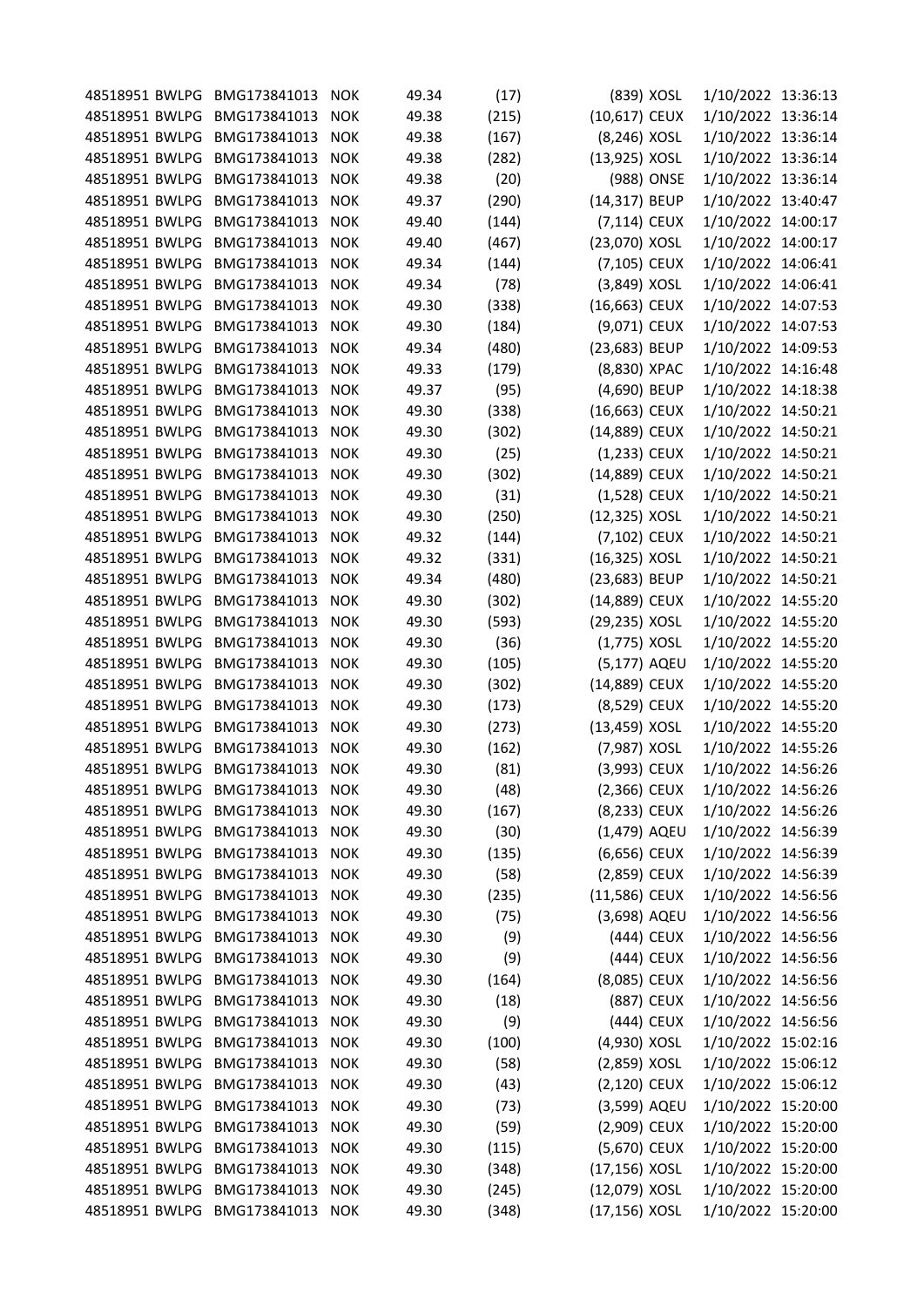| 48518951 BWLPG BMG173841013 |                  | <b>NOK</b> | 49.30 | (187)     | (9,219) CEUX   |            | 1/10/2022 15:20:06 |  |
|-----------------------------|------------------|------------|-------|-----------|----------------|------------|--------------------|--|
| 48518951 BWLPG              | BMG173841013     | <b>NOK</b> | 49.30 | (348)     | (17,156) XOSL  |            | 1/10/2022 15:20:06 |  |
| 48518951 BWLPG              | BMG173841013     | <b>NOK</b> | 49.30 | (245)     | (12,079) XOSL  |            | 1/10/2022 15:20:13 |  |
| 48518951 BWLPG              | BMG173841013     | <b>NOK</b> | 49.30 | (8, 422)  | (415,205) XOSL |            | 1/10/2022 15:20:13 |  |
| 48518951 BWLPG              | BMG173841013     | <b>NOK</b> | 49.30 | (593)     | (29,235) XOSL  |            | 1/10/2022 15:20:15 |  |
| 48518951 BWLPG              | BMG173841013     | <b>NOK</b> | 49.30 | (366)     | (18,044) XOSL  |            | 1/10/2022 15:20:15 |  |
| 48518951 BWLPG              | BMG173841013     | <b>NOK</b> | 49.30 | (302)     | (14,889) CEUX  |            | 1/10/2022 15:20:20 |  |
| 48518951 BWLPG              | BMG173841013     | <b>NOK</b> | 49.30 | (458)     | (22,579) XOSL  |            | 1/10/2022 15:20:20 |  |
| 48518951 BWLPG              | BMG173841013     | <b>NOK</b> | 49.30 | (32)      | (1,578) AQEU   |            | 1/10/2022 15:20:33 |  |
| 48518951 BWLPG              | BMG173841013     | <b>NOK</b> | 49.30 | (19)      |                | (937) AQEU | 1/10/2022 15:20:33 |  |
| 48518951 BWLPG              | BMG173841013     | <b>NOK</b> | 49.30 | (302)     | (14,889) CEUX  |            | 1/10/2022 15:20:33 |  |
| 48518951 BWLPG              | BMG173841013     | <b>NOK</b> | 49.30 | (19)      | (937) CEUX     |            | 1/10/2022 15:20:33 |  |
| 48518951 BWLPG              | BMG173841013     | <b>NOK</b> | 49.30 | (173)     | (8,529) CEUX   |            | 1/10/2022 15:20:33 |  |
| 48518951 BWLPG              | BMG173841013     | <b>NOK</b> | 49.30 | (35)      | (1,726) CEUX   |            | 1/10/2022 15:20:33 |  |
| 48518951 BWLPG              | BMG173841013     | <b>NOK</b> | 49.30 | (135)     | (6,656) XOSL   |            | 1/10/2022 15:20:33 |  |
| 48518951 BWLPG              | BMG173841013     | <b>NOK</b> | 49.30 | (30)      | $(1,479)$ XOSL |            | 1/10/2022 15:20:33 |  |
| 48518951 BWLPG              | BMG173841013     | <b>NOK</b> | 49.30 | (135)     | (6,656) XOSL   |            | 1/10/2022 15:20:33 |  |
| 48518951 BWLPG              | BMG173841013     | <b>NOK</b> | 49.30 | (19)      | (937) CEUX     |            | 1/10/2022 15:20:33 |  |
| 48518951 BWLPG              | BMG173841013     | <b>NOK</b> | 49.30 | (75)      | (3,698) CEUX   |            | 1/10/2022 15:20:33 |  |
| 48518951 BWLPG              | BMG173841013     | <b>NOK</b> | 49.30 | (19)      | (937) CEUX     |            | 1/10/2022 15:20:33 |  |
| 48518951 BWLPG              | BMG173841013     | <b>NOK</b> | 49.30 | (98)      | (4,831) CEUX   |            | 1/10/2022 15:21:25 |  |
| 48518951 BWLPG              | BMG173841013     | <b>NOK</b> | 49.30 | (174)     | (8,578) CEUX   |            | 1/10/2022 15:23:19 |  |
| 48518951 BWLPG              | BMG173841013     | <b>NOK</b> | 49.30 | (302)     | (14,889) XOSL  |            | 1/10/2022 15:23:19 |  |
| 48518951 BWLPG              | BMG173841013     | <b>NOK</b> | 49.30 | (30)      | (1,479) CEUX   |            | 1/10/2022 15:23:41 |  |
| 48518951 BWLPG              | BMG173841013     | <b>NOK</b> | 49.30 | (156)     | (7,691) XOSL   |            | 1/10/2022 15:23:41 |  |
| 48518951 BWLPG              | BMG173841013     | <b>NOK</b> | 49.30 | (106)     | (5,226) XOSL   |            | 1/10/2022 15:23:41 |  |
| 48518951 BWLPG              | BMG173841013     | <b>NOK</b> | 49.30 |           | (1,085) CEUX   |            | 1/10/2022 15:23:41 |  |
| 48518951 BWLPG              | BMG173841013     |            |       | (22)      | (7,050) CEUX   |            | 1/10/2022 15:23:41 |  |
|                             |                  | <b>NOK</b> | 49.30 | (143)     |                |            |                    |  |
| 48518951 BWLPG              | BMG173841013     | <b>NOK</b> | 49.30 | (30)      | (1,479) CEUX   |            | 1/10/2022 15:23:41 |  |
| 48518951 BWLPG              | BMG173841013     | <b>NOK</b> | 49.30 | (105)     | (5,177) AQEU   |            | 1/10/2022 15:25:04 |  |
| 48518951 BWLPG              | BMG173841013     | <b>NOK</b> | 49.30 | (107)     | (5,275) CEUX   |            | 1/10/2022 15:25:04 |  |
| 48518951 BWLPG              | BMG173841013     | <b>NOK</b> | 49.30 | (439)     | (21,643) XOSL  |            | 1/10/2022 15:25:04 |  |
| 48518951 BWLPG              | BMG173841013     | <b>NOK</b> | 49.30 | (295)     | (14,544) CEUX  |            | 1/10/2022 15:53:42 |  |
| 48518951 BWLPG              | BMG173841013     | <b>NOK</b> | 49.30 | (282)     | (13,903) XOSL  |            | 1/10/2022 15:53:42 |  |
| 48518951 BWLPG              | BMG173841013     | <b>NOK</b> | 49.29 | (480)     | (23,659) BEUP  |            | 1/10/2022 15:58:08 |  |
| 48518951 BWLPG              | BMG173841013 NOK |            | 49.20 | (302)     | (14,858) CEUX  |            | 1/10/2022 15:59:19 |  |
| 48518951 BWLPG              | BMG173841013     | <b>NOK</b> | 49.20 | (302)     | (14,858) CEUX  |            | 1/10/2022 15:59:19 |  |
| 48518951 BWLPG              | BMG173841013     | <b>NOK</b> | 49.20 | (302)     | (14,858) CEUX  |            | 1/10/2022 15:59:19 |  |
| 48518951 BWLPG              | BMG173841013     | <b>NOK</b> | 49.20 | (136)     | (6,691) CEUX   |            | 1/10/2022 15:59:19 |  |
| 48518951 BWLPG              | BMG173841013     | <b>NOK</b> | 49.20 | (302)     | (14,858) CEUX  |            | 1/10/2022 15:59:19 |  |
| 48518951 BWLPG              | BMG173841013     | <b>NOK</b> | 49.20 | (593)     | (29,176) XOSL  |            | 1/10/2022 15:59:19 |  |
| 48518951 BWLPG              | BMG173841013     | <b>NOK</b> | 49.20 | (14, 382) | (707,594) XOSL |            | 1/10/2022 15:59:19 |  |
| 48518951 BWLPG              | BMG173841013 NOK |            | 49.20 | (302)     | (14,858) CEUX  |            | 1/10/2022 15:59:19 |  |
| 48518951 BWLPG              | BMG173841013 NOK |            | 49.20 | (662)     | (32,570) XOSL  |            | 1/10/2022 15:59:19 |  |
| 48518951 BWLPG              | BMG173841013     | <b>NOK</b> | 49.20 | (250)     | (12,300) XOSL  |            | 1/10/2022 15:59:19 |  |
| 48518951 BWLPG              | BMG173841013 NOK |            | 49.20 | (250)     | (12,300) XOSL  |            | 1/10/2022 15:59:19 |  |
| 48518951 BWLPG              | BMG173841013 NOK |            | 49.26 | (216)     | (10,640) CEUX  |            | 1/10/2022 15:59:19 |  |
| 48518951 BWLPG              | BMG173841013     | <b>NOK</b> | 49.26 | (450)     | (22,167) XOSL  |            | 1/10/2022 15:59:19 |  |
| 48518951 BWLPG              | BMG173841013     | <b>NOK</b> | 49.20 | (372)     | (18,302) XOSL  |            | 1/10/2022 15:59:19 |  |
| 48518951 BWLPG              | BMG173841013     | <b>NOK</b> | 49.23 | (253)     | (12,455) BEUP  |            | 1/10/2022 15:59:19 |  |
| 48518951 BWLPG              | BMG173841013 NOK |            | 49.22 | (2,095)   | (103,116) GSEI |            | 1/10/2022 15:59:19 |  |
| 48518951 BWLPG              | BMG173841013     | <b>NOK</b> | 49.22 | (979)     | (48,186) GSEI  |            | 1/10/2022 15:59:20 |  |
| 48518951 BWLPG              | BMG173841013     | <b>NOK</b> | 49.22 | (1,880)   | (92,534) GSEI  |            | 1/10/2022 15:59:20 |  |
| 48518951 BWLPG              | BMG173841013 NOK |            | 49.22 | (2,088)   | (102,771) GSEI |            | 1/10/2022 15:59:20 |  |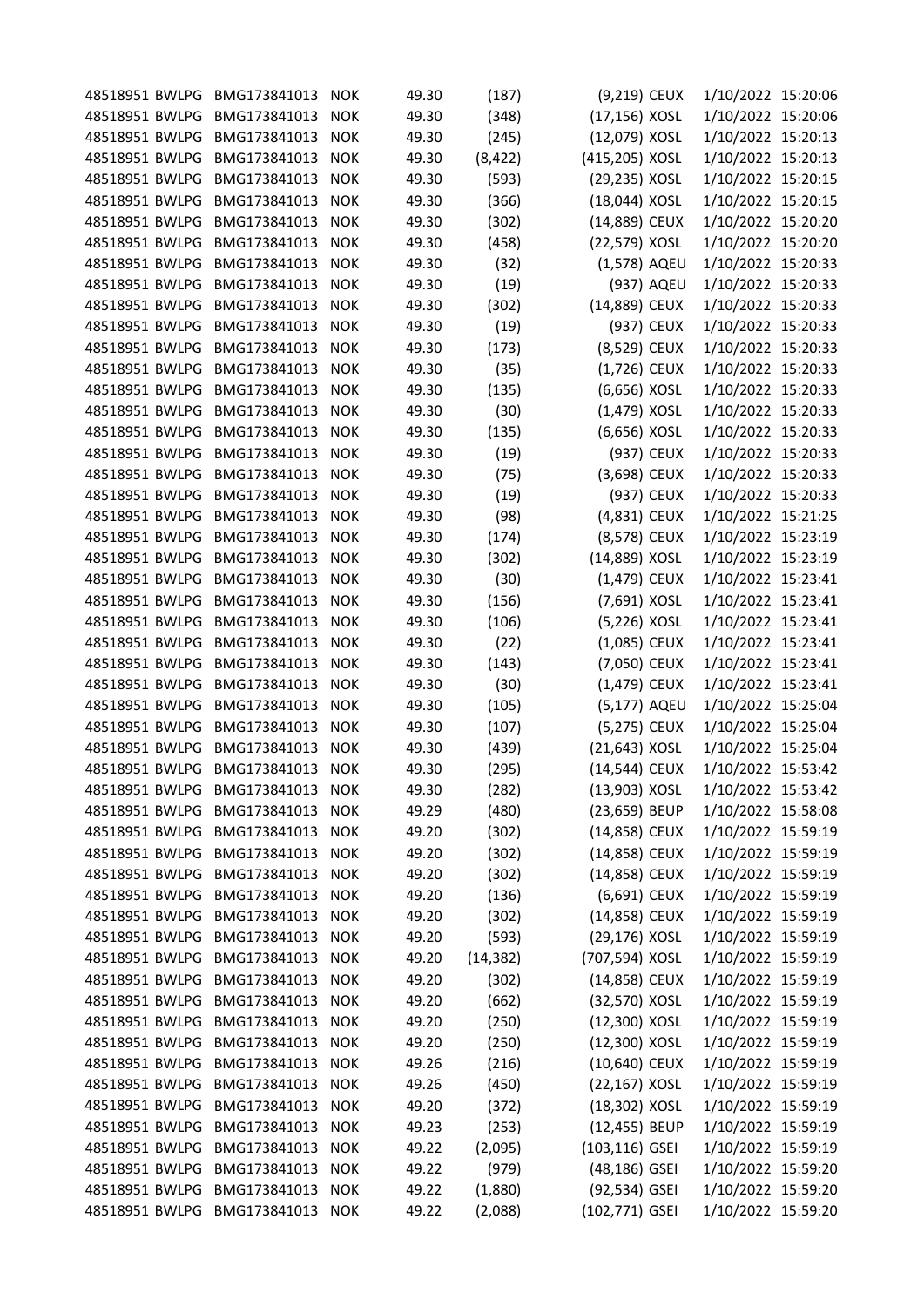| 48518951 BWLPG BMG173841013 |                  | <b>NOK</b> | 49.22 | (860)   | (42,329) GSEI  |            | 1/10/2022 15:59:20 |  |
|-----------------------------|------------------|------------|-------|---------|----------------|------------|--------------------|--|
| 48518951 BWLPG              | BMG173841013     | <b>NOK</b> | 49.16 | (1,612) | (79,246) GSEI  |            | 1/10/2022 16:00:22 |  |
| 48518951 BWLPG              | BMG173841013     | <b>NOK</b> | 49.12 | (199)   | (9,775) CEUX   |            | 1/10/2022 16:00:32 |  |
| 48518951 BWLPG              | BMG173841013     | <b>NOK</b> | 49.12 | (91)    | (4,470) CEUX   |            | 1/10/2022 16:00:32 |  |
| 48518951 BWLPG              | BMG173841013     | <b>NOK</b> | 49.12 | (11)    |                | (540) CEUX | 1/10/2022 16:00:32 |  |
| 48518951 BWLPG              | BMG173841013     | <b>NOK</b> | 49.12 | (9)     |                | (442) CEUX | 1/10/2022 16:00:57 |  |
| 48518951 BWLPG              | BMG173841013     | <b>NOK</b> | 49.12 | (88)    | (4,323) CEUX   |            | 1/10/2022 16:00:57 |  |
| 48518951 BWLPG              | BMG173841013     | <b>NOK</b> | 49.14 | (438)   | (21,523) GSEI  |            | 1/10/2022 16:00:57 |  |
| 48518951 BWLPG              | BMG173841013     | <b>NOK</b> | 49.12 | (21)    | (1,032) CEUX   |            | 1/10/2022 16:01:22 |  |
| 48518951 BWLPG              | BMG173841013     | <b>NOK</b> | 49.12 | (638)   | (31,339) XOSL  |            | 1/10/2022 16:01:22 |  |
| 48518951 BWLPG              | BMG173841013     | <b>NOK</b> | 49.12 | (184)   | (9,038) XOSL   |            | 1/10/2022 16:01:22 |  |
| 48518951 BWLPG              | BMG173841013     | <b>NOK</b> | 49.12 | (98)    | (4,814) CEUX   |            | 1/10/2022 16:01:48 |  |
| 48518951 BWLPG              | BMG173841013     | <b>NOK</b> | 49.10 | (250)   | (12,275) CEUX  |            | 1/10/2022 16:01:48 |  |
| 48518951 BWLPG              | BMG173841013     | <b>NOK</b> | 49.10 | (88)    | (4,321) CEUX   |            | 1/10/2022 16:01:48 |  |
| 48518951 BWLPG              | BMG173841013     | <b>NOK</b> | 49.10 | (662)   | (32,504) XOSL  |            | 1/10/2022 16:01:48 |  |
| 48518951 BWLPG              | BMG173841013     | <b>NOK</b> | 49.10 | (44)    | (2,160) CEUX   |            | 1/10/2022 16:01:48 |  |
| 48518951 BWLPG              | BMG173841013     | <b>NOK</b> | 49.10 | (48)    | (2,357) CEUX   |            | 1/10/2022 16:01:48 |  |
| 48518951 BWLPG              | BMG173841013     | <b>NOK</b> | 49.10 | (37)    | $(1,817)$ CEUX |            | 1/10/2022 16:01:48 |  |
| 48518951 BWLPG              | BMG173841013     | <b>NOK</b> | 49.12 | (46)    | $(2,260)$ CEUX |            | 1/10/2022 16:01:48 |  |
| 48518951 BWLPG              | BMG173841013     | <b>NOK</b> | 49.12 | (467)   | (22,939) XOSL  |            | 1/10/2022 16:01:48 |  |
| 48518951 BWLPG              | BMG173841013     | <b>NOK</b> | 49.10 | (96)    | (4,714) CEUX   |            | 1/10/2022 16:01:48 |  |
| 48518951 BWLPG              | BMG173841013     | <b>NOK</b> | 49.10 | (73)    | (3,584) CEUX   |            | 1/10/2022 16:01:48 |  |
| 48518951 BWLPG              | BMG173841013     | <b>NOK</b> | 49.10 | (40)    | $(1,964)$ CEUX |            | 1/10/2022 16:01:48 |  |
| 48518951 BWLPG              | BMG173841013     | <b>NOK</b> | 49.10 | (662)   | (32,504) XOSL  |            | 1/10/2022 16:01:48 |  |
| 48518951 BWLPG              | BMG173841013     | <b>NOK</b> | 49.10 | (72)    | (3,535) CEUX   |            | 1/10/2022 16:01:48 |  |
| 48518951 BWLPG              | BMG173841013     | <b>NOK</b> | 49.10 | (101)   | (4,959) CEUX   |            | 1/10/2022 16:01:48 |  |
| 48518951 BWLPG              | BMG173841013     | <b>NOK</b> | 49.10 | (92)    | (4,517) CEUX   |            | 1/10/2022 16:01:48 |  |
| 48518951 BWLPG              | BMG173841013     | <b>NOK</b> | 49.10 | (55)    | (2,701) CEUX   |            | 1/10/2022 16:01:48 |  |
| 48518951 BWLPG              | BMG173841013     | <b>NOK</b> | 49.10 | (18)    |                | (884) CEUX | 1/10/2022 16:01:48 |  |
| 48518951 BWLPG              | BMG173841013     | <b>NOK</b> | 49.10 | (15)    |                | (737) CEUX | 1/10/2022 16:01:49 |  |
| 48518951 BWLPG              | BMG173841013     | <b>NOK</b> | 49.10 | (99)    | (4,861) CEUX   |            | 1/10/2022 16:01:49 |  |
| 48518951 BWLPG              | BMG173841013     | <b>NOK</b> | 49.10 | (224)   | (10,998) CEUX  |            | 1/10/2022 16:01:49 |  |
| 48518951 BWLPG              | BMG173841013     | <b>NOK</b> | 49.10 | (662)   | (32,504) XOSL  |            | 1/10/2022 16:01:49 |  |
| 48518951 BWLPG              | BMG173841013     | <b>NOK</b> | 49.10 | (162)   | (7,954) XOSL   |            | 1/10/2022 16:01:49 |  |
| 48518951 BWLPG              | BMG173841013     | <b>NOK</b> | 49.10 | (18)    | (884) CEUX     |            | 1/10/2022 16:01:49 |  |
| 48518951 BWLPG              | BMG173841013 NOK |            | 49.10 | (58)    | (2,848) CEUX   |            | 1/10/2022 16:01:49 |  |
| 48518951 BWLPG              | BMG173841013     | <b>NOK</b> | 49.10 | (7)     |                | (344) CEUX | 1/10/2022 16:01:49 |  |
| 48518951 BWLPG              | BMG173841013     | <b>NOK</b> | 49.10 | (58)    | (2,848) CEUX   |            | 1/10/2022 16:01:49 |  |
| 48518951 BWLPG              | BMG173841013     | <b>NOK</b> | 49.10 | (197)   | (9,673) CEUX   |            | 1/10/2022 16:01:49 |  |
| 48518951 BWLPG              | BMG173841013     | <b>NOK</b> | 49.10 | (87)    | (4,272) CEUX   |            | 1/10/2022 16:01:49 |  |
| 48518951 BWLPG              | BMG173841013     | <b>NOK</b> | 49.10 | (662)   | (32,504) XOSL  |            | 1/10/2022 16:01:49 |  |
| 48518951 BWLPG              | BMG173841013     | <b>NOK</b> | 49.10 | (26)    | (1,277) CEUX   |            | 1/10/2022 16:01:50 |  |
| 48518951 BWLPG              | BMG173841013     | <b>NOK</b> | 49.10 | (225)   | (11,048) CEUX  |            | 1/10/2022 16:01:50 |  |
| 48518951 BWLPG              | BMG173841013     | <b>NOK</b> | 49.10 | (20)    | (982) CEUX     |            | 1/10/2022 16:01:50 |  |
| 48518951 BWLPG              | BMG173841013     | <b>NOK</b> | 49.10 | (662)   | (32,504) XOSL  |            | 1/10/2022 16:01:50 |  |
| 48518951 BWLPG              | BMG173841013 NOK |            | 49.10 | (239)   | (11,735) XOSL  |            | 1/10/2022 16:01:50 |  |
| 48518951 BWLPG              | BMG173841013 NOK |            | 49.10 | (423)   | (20,769) XOSL  |            | 1/10/2022 16:01:50 |  |
| 48518951 BWLPG              | BMG173841013     | <b>NOK</b> | 49.10 | (222)   | (10,900) XOSL  |            | 1/10/2022 16:01:50 |  |
| 48518951 BWLPG              | BMG173841013     | <b>NOK</b> | 49.10 | (191)   | (9,378) CEUX   |            | 1/10/2022 16:01:53 |  |
| 48518951 BWLPG              | BMG173841013     | <b>NOK</b> | 49.10 | (127)   | (6,236) CEUX   |            | 1/10/2022 16:01:58 |  |
| 48518951 BWLPG              | BMG173841013 NOK |            | 49.10 | (338)   | (16,596) CEUX  |            | 1/10/2022 16:01:58 |  |
| 48518951 BWLPG              | BMG173841013     | <b>NOK</b> | 49.10 | (662)   | (32,504) XOSL  |            | 1/10/2022 16:01:58 |  |
| 48518951 BWLPG              | BMG173841013     | <b>NOK</b> | 49.10 | (662)   | (32,504) XOSL  |            | 1/10/2022 16:01:58 |  |
| 48518951 BWLPG              | BMG173841013 NOK |            | 49.10 | (250)   | (12,275) XOSL  |            | 1/10/2022 16:01:58 |  |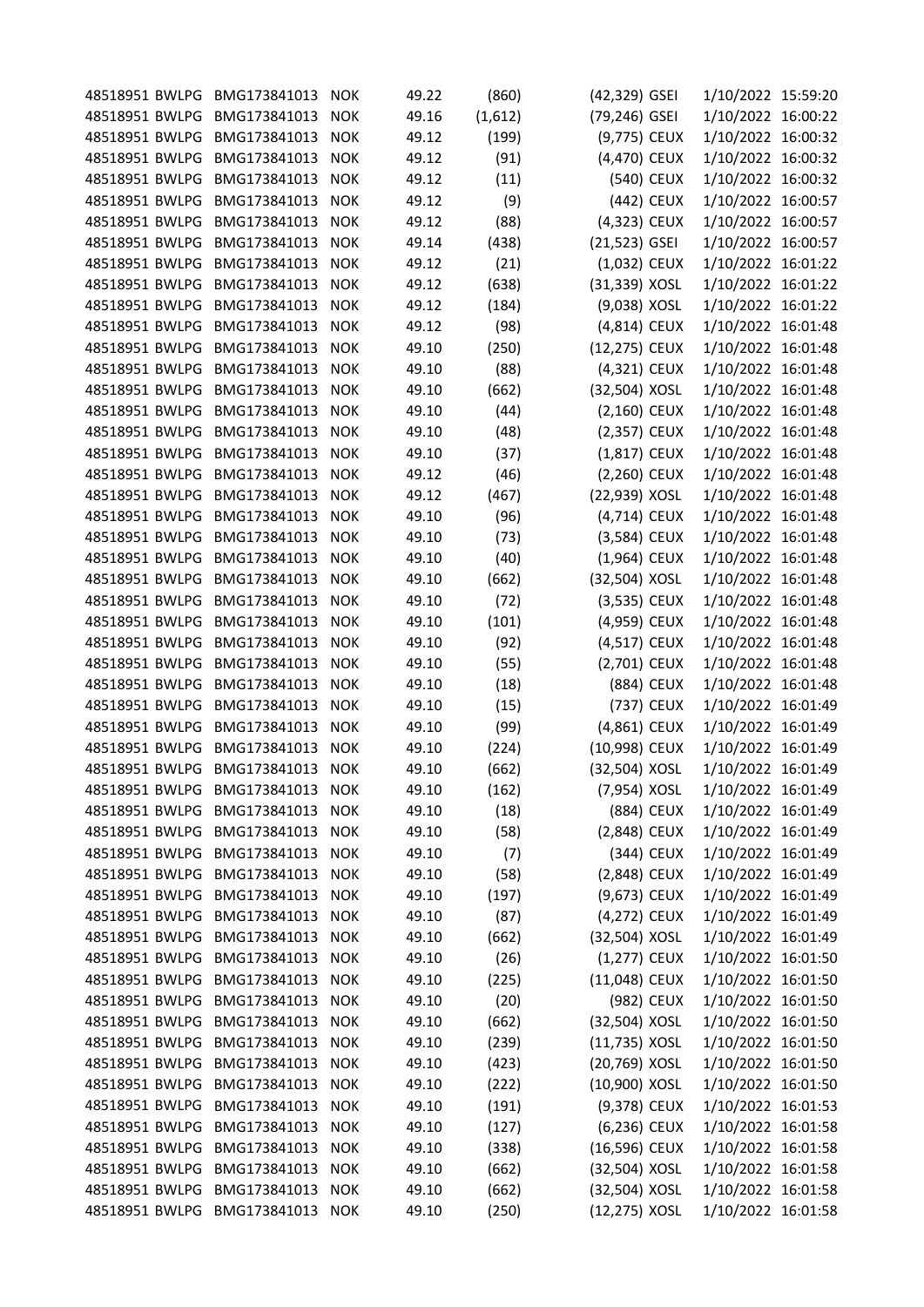| 48518951 BWLPG | BMG173841013 | <b>NOK</b> | 49.10 | (338)      | (16,596) CEUX  |            | 1/10/2022 16:02:02 |  |
|----------------|--------------|------------|-------|------------|----------------|------------|--------------------|--|
| 48518951 BWLPG | BMG173841013 | <b>NOK</b> | 49.10 | (412)      | (20,229) XOSL  |            | 1/10/2022 16:02:02 |  |
| 48518951 BWLPG | BMG173841013 | <b>NOK</b> | 49.10 | (412)      | (20,229) XOSL  |            | 1/10/2022 16:02:02 |  |
| 48518951 BWLPG | BMG173841013 | <b>NOK</b> | 49.10 | (250)      | (12,275) XOSL  |            | 1/10/2022 16:02:02 |  |
| 48518951 BWLPG | BMG173841013 | <b>NOK</b> | 49.10 | (6)        | (295) CEUX     |            | 1/10/2022 16:02:08 |  |
| 48518951 BWLPG | BMG173841013 | <b>NOK</b> | 49.10 | (332)      | (16,301) CEUX  |            | 1/10/2022 16:02:08 |  |
| 48518951 BWLPG | BMG173841013 | <b>NOK</b> | 49.10 | (138)      | (6,776) CEUX   |            | 1/10/2022 16:02:08 |  |
| 48518951 BWLPG | BMG173841013 | <b>NOK</b> | 49.10 | (662)      | (32,504) XOSL  |            | 1/10/2022 16:02:08 |  |
| 48518951 BWLPG | BMG173841013 | <b>NOK</b> | 49.10 | (200)      | (9,820) CEUX   |            | 1/10/2022 16:02:13 |  |
| 48518951 BWLPG | BMG173841013 | <b>NOK</b> | 49.10 | (20)       | (982) CEUX     |            | 1/10/2022 16:02:13 |  |
| 48518951 BWLPG | BMG173841013 |            | 49.10 |            |                |            | 1/10/2022 16:02:13 |  |
|                |              | <b>NOK</b> |       | (338)      | (16,596) CEUX  |            |                    |  |
| 48518951 BWLPG | BMG173841013 | <b>NOK</b> | 49.10 | (662)      | (32,504) XOSL  |            | 1/10/2022 16:02:13 |  |
| 48518951 BWLPG | BMG173841013 | <b>NOK</b> | 49.10 | (32)       | $(1,571)$ XOSL |            | 1/10/2022 16:02:13 |  |
| 48518951 BWLPG | BMG173841013 | <b>NOK</b> | 49.10 | (662)      | (32,504) XOSL  |            | 1/10/2022 16:02:13 |  |
| 48518951 BWLPG | BMG173841013 | <b>NOK</b> | 49.10 | (20)       |                | (982) CEUX | 1/10/2022 16:02:13 |  |
| 48518951 BWLPG | BMG173841013 | <b>NOK</b> | 49.10 | (184)      | (9,034) CEUX   |            | 1/10/2022 16:02:17 |  |
| 48518951 BWLPG | BMG173841013 | <b>NOK</b> | 49.10 | (134)      | (6,579) CEUX   |            | 1/10/2022 16:02:17 |  |
| 48518951 BWLPG | BMG173841013 | <b>NOK</b> | 49.10 | (662)      | (32,504) XOSL  |            | 1/10/2022 16:02:17 |  |
| 48518951 BWLPG | BMG173841013 | <b>NOK</b> | 49.10 | (338)      | (16,596) CEUX  |            | 1/10/2022 16:02:17 |  |
| 48518951 BWLPG | BMG173841013 | <b>NOK</b> | 49.10 | (662)      | (32,504) XOSL  |            | 1/10/2022 16:02:17 |  |
| 48518951 BWLPG | BMG173841013 | <b>NOK</b> | 49.10 | (662)      | (32,504) XOSL  |            | 1/10/2022 16:02:17 |  |
| 48518951 BWLPG | BMG173841013 | <b>NOK</b> | 49.10 | (508)      | (24,943) XOSL  |            | 1/10/2022 16:02:17 |  |
| 48518951 BWLPG | BMG173841013 | <b>NOK</b> | 49.10 | (28)       | (1,375) CEUX   |            | 1/10/2022 16:02:17 |  |
| 48518951 BWLPG | BMG173841013 | <b>NOK</b> | 49.10 | (662)      | (32,504) XOSL  |            | 1/10/2022 16:02:17 |  |
| 48518951 BWLPG | BMG173841013 | <b>NOK</b> | 49.10 | (173)      | (8,494) CEUX   |            | 1/10/2022 16:02:17 |  |
| 48518951 BWLPG | BMG173841013 | <b>NOK</b> | 49.10 | (165)      | (8,102) CEUX   |            | 1/10/2022 16:02:17 |  |
| 48518951 BWLPG | BMG173841013 | <b>NOK</b> | 49.10 | (28)       | (1,375) CEUX   |            | 1/10/2022 16:02:17 |  |
| 48518951 BWLPG | BMG173841013 | <b>NOK</b> | 49.00 | (338)      | (16,562) CEUX  |            | 1/10/2022 16:12:16 |  |
| 48518951 BWLPG | BMG173841013 | <b>NOK</b> | 49.00 | (250)      | (12,250) XOSL  |            | 1/10/2022 16:12:16 |  |
| 48518951 BWLPG | BMG173841013 | <b>NOK</b> | 49.00 | (162)      | (7,938) XOSL   |            | 1/10/2022 16:12:16 |  |
| 48518951 BWLPG | BMG173841013 | <b>NOK</b> | 49.00 | (250)      | (12,250) XOSL  |            | 1/10/2022 16:12:16 |  |
| 48518951 BWLPG | BMG173841013 | <b>NOK</b> | 49.00 | (338)      | (16,562) CEUX  |            | 1/10/2022 16:12:16 |  |
| 48518951 BWLPG | BMG173841013 | <b>NOK</b> | 49.00 | (412)      | (20,188) XOSL  |            | 1/10/2022 16:12:16 |  |
| 48518951 BWLPG | BMG173841013 | <b>NOK</b> | 49.00 | (250)      | (12,250) XOSL  |            | 1/10/2022 16:12:16 |  |
|                |              |            |       | (116, 768) |                |            |                    |  |
|                |              |            |       |            |                |            |                    |  |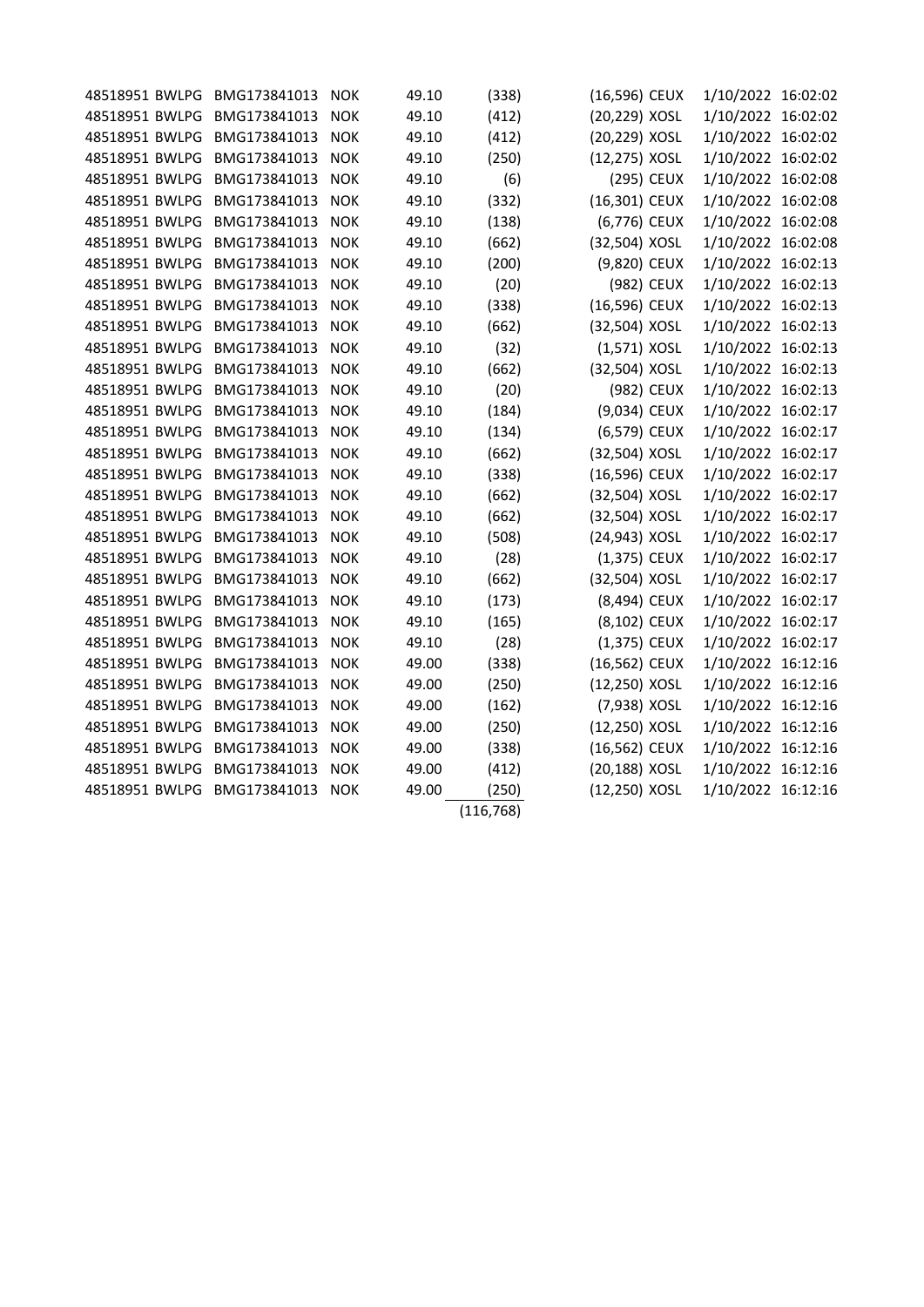| <b>Order</b>   | <b>Ticker</b> | <b>ISIN</b>                     | <b>Currency Price</b> |       | <b>Volume</b> | <b>Consideration</b> | <b>MIC</b> | <b>Date</b> | <b>Time</b> |
|----------------|---------------|---------------------------------|-----------------------|-------|---------------|----------------------|------------|-------------|-------------|
| 48513752 BWLPG |               | BMG173841013 NOK                |                       | 48.48 | (20)          |                      | (970) XOSL | 1/7/2022    | 9:07:30     |
| 48513752 BWLPG |               | BMG173841013 NOK                |                       | 48.48 | (20)          |                      | (970) XOSL | 1/7/2022    | 9:08:41     |
| 48513752 BWLPG |               | BMG173841013 NOK                |                       | 48.56 | (111)         | (5,390) MOSE         |            | 1/7/2022    | 9:17:00     |
| 48513752 BWLPG |               | BMG173841013 NOK                |                       | 48.50 | (137)         | (6,645) CEUX         |            | 1/7/2022    | 9:17:02     |
| 48513752 BWLPG |               | BMG173841013 NOK                |                       | 48.50 | (155)         | (7,518) CEUX         |            | 1/7/2022    | 9:17:02     |
| 48513752 BWLPG |               | BMG173841013 NOK                |                       | 48.50 | (567)         | (27,500) XOSL        |            | 1/7/2022    | 9:17:02     |
| 48513752 BWLPG |               | BMG173841013 NOK                |                       | 48.56 | (83)          | (4,030) BEUP         |            | 1/7/2022    | 9:17:02     |
| 48513752 BWLPG |               | BMG173841013 NOK                |                       | 48.40 | (125)         | (6,050) CEUX         |            | 1/7/2022    | 9:19:08     |
|                |               | 48513752 BWLPG BMG173841013 NOK |                       | 48.40 | (250)         | $(12,100)$ XOSL      |            | 1/7/2022    | 9:19:08     |
| 48513752 BWLPG |               | BMG173841013 NOK                |                       | 48.40 | (110)         | (5,324) XOSL         |            | 1/7/2022    | 9:19:08     |
| 48513752 BWLPG |               | BMG173841013 NOK                |                       | 48.34 | (215)         | (10,393) CEUX        |            | 1/7/2022    | 9:20:34     |
| 48513752 BWLPG |               | BMG173841013 NOK                |                       | 48.34 | (187)         | (9,040) XOSL         |            | 1/7/2022    | 9:20:34     |
|                |               | 48513752 BWLPG BMG173841013 NOK |                       | 48.48 | (91)          | $(4,412)$ GSEI       |            | 1/7/2022    | 9:35:28     |
| 48513752 BWLPG |               | BMG173841013 NOK                |                       | 48.48 | (1, 141)      | (55,316) EUCC        |            | 1/7/2022    | 9:35:28     |
| 48513752 BWLPG |               | BMG173841013 NOK                |                       | 48.80 | (291)         | (14,201) CEUX        |            | 1/7/2022    | 9:48:12     |
| 48513752 BWLPG |               | BMG173841013 NOK                |                       | 48.80 | (74)          | $(3,611)$ CEUX       |            | 1/7/2022    | 9:48:12     |
| 48513752 BWLPG |               | BMG173841013 NOK                |                       | 48.80 | (453)         | (22,106) XOSL        |            | 1/7/2022    | 9:48:12     |
|                |               | 48513752 BWLPG BMG173841013 NOK |                       | 48.80 | (256)         | (12,493) XOSL        |            | 1/7/2022    | 9:48:12     |
| 48513752 BWLPG |               | BMG173841013 NOK                |                       | 48.80 | (131)         | (6,393) XOSL         |            | 1/7/2022    | 9:48:12     |
| 48513752 BWLPG |               | BMG173841013 NOK                |                       | 48.76 | (412)         | (20,089) XOSL        |            | 1/7/2022    | 9:49:16     |
| 48513752 BWLPG |               | BMG173841013 NOK                |                       | 48.76 | (143)         | (6,973) CEUX         |            | 1/7/2022    | 9:49:17     |
| 48513752 BWLPG |               | BMG173841013 NOK                |                       | 48.76 |               | (16,383) XOSL        |            | 1/7/2022    | 9:49:17     |
|                |               |                                 |                       |       | (336)         |                      |            |             |             |
|                |               | 48513752 BWLPG BMG173841013 NOK |                       | 48.70 | (309)         | (15,048) CEUX        |            | 1/7/2022    | 10:04:24    |
| 48513752 BWLPG |               | BMG173841013 NOK                |                       | 48.70 | (598)         | (29,123) XOSL        |            | 1/7/2022    | 10:04:24    |
| 48513752 BWLPG |               | BMG173841013 NOK                |                       | 48.70 | (111)         | (5,406) XOSL         |            | 1/7/2022    | 10:04:24    |
| 48513752 BWLPG |               | BMG173841013 NOK                |                       | 48.64 | (143)         | (6,956) CEUX         |            | 1/7/2022    | 10:07:10    |
|                |               | 48513752 BWLPG BMG173841013 NOK |                       | 48.64 | (279)         | $(13,571)$ XOSL      |            | 1/7/2022    | 10:07:10    |
| 48513752 BWLPG |               | BMG173841013 NOK                |                       | 48.70 | (215)         | (10,471) CEUX        |            | 1/7/2022    | 10:08:41    |
| 48513752 BWLPG |               | BMG173841013 NOK                |                       | 48.70 | (427)         | (20,795) XOSL        |            | 1/7/2022    | 10:08:41    |
| 48513752 BWLPG |               | BMG173841013 NOK                |                       | 48.80 | (303)         | (14,786) CEUX        |            | 1/7/2022    | 11:03:35    |
| 48513752 BWLPG |               | BMG173841013 NOK                |                       | 48.80 | (203)         | (9,906) CEUX         |            | 1/7/2022    | 11:03:35    |
|                |               | 48513752 BWLPG BMG173841013 NOK |                       | 48.80 | (140)         | (6,832) XOSL         |            | 1/7/2022    | 11:03:35    |
|                |               | 48513752 BWLPG BMG173841013 NOK |                       | 48.80 | (100)         | (4,880) CEUX         |            | 1/7/2022    | 11:03:35    |
|                |               | 48513752 BWLPG BMG173841013 NOK |                       | 48.80 | (73)          | (3,562) AQEU         |            | 1/7/2022    | 11:03:35    |
|                |               | 48513752 BWLPG BMG173841013 NOK |                       | 48.80 | (203)         | (9,906) CEUX         |            | 1/7/2022    | 11:03:35    |
|                |               | 48513752 BWLPG BMG173841013 NOK |                       | 48.80 | (448)         | (21,862) XOSL        |            | 1/7/2022    | 11:03:35    |
|                |               | 48513752 BWLPG BMG173841013 NOK |                       | 48.80 | (67)          | (3,270) CEUX         |            | 1/7/2022    | 11:03:35    |
| 48513752 BWLPG |               | BMG173841013 NOK                |                       | 48.80 | (588)         | (28,694) XOSL        |            | 1/7/2022    | 11:03:35    |
| 48513752 BWLPG |               | BMG173841013 NOK                |                       | 48.80 | (296)         | (14,445) XOSL        |            | 1/7/2022    | 11:03:35    |
|                |               | 48513752 BWLPG BMG173841013 NOK |                       | 48.80 | (36)          | (1,757) AQEU         |            | 1/7/2022    | 11:03:36    |
|                |               | 48513752 BWLPG BMG173841013 NOK |                       | 48.80 | (236)         | $(11,517)$ CEUX      |            | 1/7/2022    | 11:03:36    |
|                |               | 48513752 BWLPG BMG173841013 NOK |                       | 48.80 | (20)          |                      | (976) XOSL | 1/7/2022    | 11:03:36    |
| 48513752 BWLPG |               | BMG173841013 NOK                |                       | 48.80 | (272)         | (13,274) CEUX        |            | 1/7/2022    | 11:03:44    |
|                |               | 48513752 BWLPG BMG173841013 NOK |                       | 48.80 | (272)         | (13,274) XOSL        |            | 1/7/2022    | 11:03:51    |
|                |               | 48513752 BWLPG BMG173841013 NOK |                       | 48.80 | (31)          | (1,513) CEUX         |            | 1/7/2022    | 11:04:02    |
|                |               | 48513752 BWLPG BMG173841013 NOK |                       | 48.80 | (31)          | (1,513) CEUX         |            | 1/7/2022    | 11:04:02    |
|                |               | 48513752 BWLPG BMG173841013 NOK |                       | 48.80 | (588)         | (28,694) XOSL        |            | 1/7/2022    | 11:04:02    |
| 48513752 BWLPG |               | BMG173841013 NOK                |                       | 48.80 | (273)         | (13,322) XOSL        |            | 1/7/2022    | 11:04:02    |
|                |               | 48513752 BWLPG BMG173841013 NOK |                       | 48.80 | (588)         | (28,694) XOSL        |            | 1/7/2022    | 11:04:02    |
|                |               | 48513752 BWLPG BMG173841013 NOK |                       | 48.80 | (169)         | (8,247) XOSL         |            | 1/7/2022    | 11:04:02    |
|                |               | 48513752 BWLPG BMG173841013 NOK |                       | 48.80 | (73)          | (3,562) AQEU         |            | 1/7/2022    | 11:04:04    |
|                |               | 48513752 BWLPG BMG173841013 NOK |                       | 48.80 | (173)         | (8,442) CEUX         |            | 1/7/2022    | 11:04:04    |
|                |               | 48513752 BWLPG BMG173841013 NOK |                       | 48.80 | (173)         | (8,442) XOSL         |            | 1/7/2022    | 11:04:04    |
|                |               | 48513752 BWLPG BMG173841013 NOK |                       | 49.30 | (2,618)       | (129,067) TQEX       |            | 1/7/2022    | 12:58:52    |
|                |               |                                 |                       |       |               |                      |            |             |             |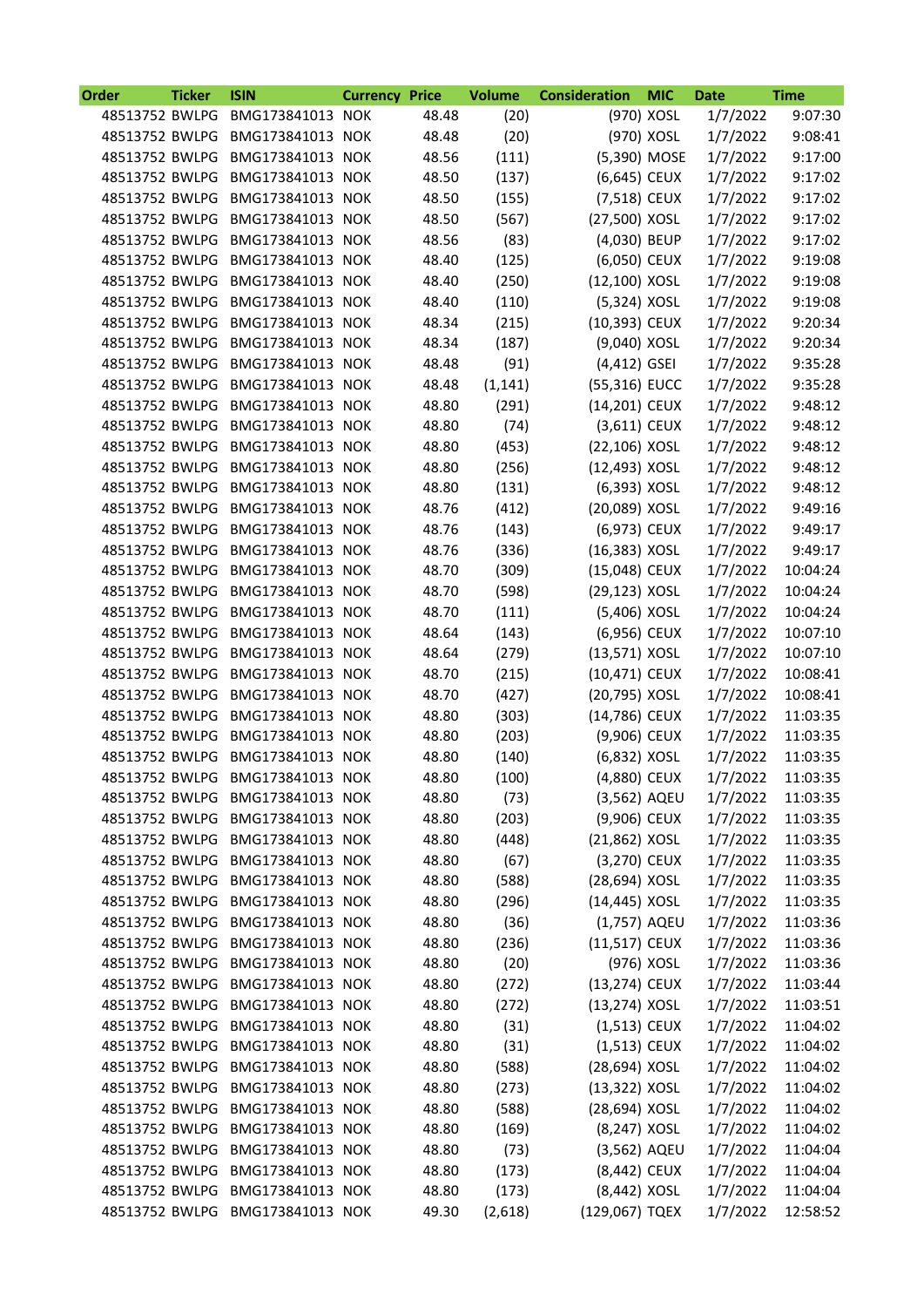| 48513752 BWLPG BMG173841013 NOK                   |                  | 49.30          | (341)          | (16,811) CEUX                 |            | 1/7/2022 | 13:02:56 |
|---------------------------------------------------|------------------|----------------|----------------|-------------------------------|------------|----------|----------|
| 48513752 BWLPG                                    | BMG173841013 NOK | 49.30          | (341)          | $(16, 811)$ CEUX              |            | 1/7/2022 | 13:02:56 |
| 48513752 BWLPG                                    | BMG173841013 NOK | 49.30          | (341)          | $(16, 811)$ CEUX              |            | 1/7/2022 | 13:02:56 |
| 48513752 BWLPG                                    | BMG173841013 NOK | 49.30          | (341)          | (16,811) CEUX                 |            | 1/7/2022 | 13:02:56 |
| 48513752 BWLPG                                    | BMG173841013 NOK | 49.30          | (341)          | (16,811) CEUX                 |            | 1/7/2022 | 13:02:56 |
| 48513752 BWLPG                                    | BMG173841013 NOK | 49.30          | (122)          | (6,015) CEUX                  |            | 1/7/2022 | 13:02:56 |
| 48513752 BWLPG                                    | BMG173841013 NOK | 49.30          | (341)          | (16,811) CEUX                 |            | 1/7/2022 | 13:02:56 |
| 48513752 BWLPG                                    | BMG173841013 NOK | 49.30          | (250)          | (12,325) CEUX                 |            | 1/7/2022 | 13:02:56 |
| 48513752 BWLPG                                    | BMG173841013 NOK | 49.30          | (659)          | (32,489) XOSL                 |            | 1/7/2022 | 13:02:56 |
| 48513752 BWLPG                                    | BMG173841013 NOK | 49.30          | (3,461)        | (170,627) XOSL                |            | 1/7/2022 | 13:02:56 |
| 48513752 BWLPG                                    | BMG173841013 NOK | 49.30          | (341)          | (16,811) CEUX                 |            | 1/7/2022 | 13:02:56 |
| 48513752 BWLPG                                    | BMG173841013 NOK | 49.30          | (341)          | (16,811) CEUX                 |            | 1/7/2022 | 13:02:56 |
| 48513752 BWLPG                                    | BMG173841013 NOK | 49.30          | (341)          | (16,811) CEUX                 |            | 1/7/2022 | 13:02:56 |
| 48513752 BWLPG                                    | BMG173841013 NOK | 49.30          | (659)          | (32,489) XOSL                 |            | 1/7/2022 | 13:02:56 |
| 48513752 BWLPG                                    | BMG173841013 NOK | 49.30          | (659)          | (32,489) XOSL                 |            | 1/7/2022 | 13:02:56 |
| 48513752 BWLPG                                    | BMG173841013 NOK | 49.30          | (403)          | (19,868) XOSL                 |            | 1/7/2022 | 13:02:56 |
| 48513752 BWLPG                                    | BMG173841013 NOK | 49.30          | (159)          | (7,839) XOSL                  |            | 1/7/2022 | 13:02:56 |
| 48513752 BWLPG                                    | BMG173841013 NOK | 49.30          | (97)           | (4,782) XOSL                  |            | 1/7/2022 | 13:02:56 |
| 48513752 BWLPG                                    | BMG173841013 NOK | 49.30          | (153)          | (7,543) XOSL                  |            | 1/7/2022 | 13:02:56 |
| 48513752 BWLPG                                    | BMG173841013 NOK | 49.30          | (256)          | (12,621) XOSL                 |            | 1/7/2022 | 13:02:56 |
| 48513752 BWLPG                                    | BMG173841013 NOK | 49.30          | (13)           |                               | (641) CEUX | 1/7/2022 | 13:02:56 |
| 48513752 BWLPG                                    | BMG173841013 NOK | 49.30          | (168)          | (8,282) XOSL                  |            | 1/7/2022 | 13:02:56 |
| 48513752 BWLPG                                    | BMG173841013 NOK | 49.32          | (19)           |                               | (937) AQEU | 1/7/2022 | 13:03:54 |
| 48513752 BWLPG                                    | BMG173841013 NOK | 49.31          | (480)          | (23,669) BEUP                 |            | 1/7/2022 | 13:04:02 |
| 48513752 BWLPG                                    | BMG173841013 NOK | 49.40          | (185)          | (9,139) AQEU                  |            | 1/7/2022 | 14:27:43 |
| 48513752 BWLPG                                    | BMG173841013 NOK | 49.40          | (200)          | (9,880) XOSL                  |            | 1/7/2022 | 14:27:43 |
| 48513752 BWLPG                                    | BMG173841013 NOK | 49.40          | (537)          | (26,528) XOSL                 |            | 1/7/2022 | 14:27:43 |
| 48513752 BWLPG                                    | BMG173841013 NOK | 49.00          | (109)          | (5,341) AQEU                  |            | 1/7/2022 | 14:54:09 |
| 48513752 BWLPG                                    | BMG173841013 NOK | 49.00          | (97)           | (4,753) AQEU                  |            | 1/7/2022 | 14:54:09 |
| 48513752 BWLPG                                    | BMG173841013 NOK | 49.00          | (303)          | (14,847) CEUX                 |            | 1/7/2022 | 14:54:09 |
| 48513752 BWLPG                                    | BMG173841013 NOK | 49.00          | (97)           | (4,753) CEUX                  |            | 1/7/2022 | 14:54:09 |
| 48513752 BWLPG                                    | BMG173841013 NOK | 49.00          | (17)           |                               | (833) CEUX | 1/7/2022 | 14:54:09 |
| 48513752 BWLPG BMG173841013 NOK                   |                  | 49.00          | (286)          | (14,014) CEUX                 |            | 1/7/2022 | 14:54:09 |
| 48513752 BWLPG BMG173841013 NOK                   |                  | 49.00          | (588)          | (28,812) XOSL                 |            | 1/7/2022 | 14:54:09 |
|                                                   |                  |                |                |                               |            |          |          |
| 48513752 BWLPG BMG173841013 NOK<br>48513752 BWLPG | BMG173841013 NOK | 49.00<br>49.00 | (146)<br>(588) | (7,154) XOSL<br>(28,812) XOSL |            | 1/7/2022 | 14:54:09 |
|                                                   |                  |                |                |                               |            | 1/7/2022 | 14:54:09 |
| 48513752 BWLPG                                    | BMG173841013 NOK | 49.00          | (27)           | $(1,323)$ XOSL                |            | 1/7/2022 | 14:54:09 |
| 48513752 BWLPG                                    | BMG173841013 NOK | 49.00          | (72)           | (3,528) XOSL                  |            | 1/7/2022 | 14:57:07 |
| 48513752 BWLPG                                    | BMG173841013 NOK | 49.00          | (1,921)        | (94,129) XOSL                 |            | 1/7/2022 | 14:57:07 |
| 48513752 BWLPG                                    | BMG173841013 NOK | 49.00          | (3)            |                               | (147) CEUX | 1/7/2022 | 14:58:59 |
| 48513752 BWLPG                                    | BMG173841013 NOK | 49.00          | (72)           | (3,528) XOSL                  |            | 1/7/2022 | 15:00:46 |
| 48513752 BWLPG                                    | BMG173841013 NOK | 49.00          | (1,926)        | (94,374) XOSL                 |            | 1/7/2022 | 15:00:46 |
| 48513752 BWLPG                                    | BMG173841013 NOK | 49.00          | (250)          | (12,250) CEUX                 |            | 1/7/2022 | 15:34:48 |
| 48513752 BWLPG                                    | BMG173841013 NOK | 49.00          | (53)           | (2,597) CEUX                  |            | 1/7/2022 | 15:34:48 |
| 48513752 BWLPG                                    | BMG173841013 NOK | 49.00          | (160)          | (7,840) CEUX                  |            | 1/7/2022 | 15:34:48 |
| 48513752 BWLPG                                    | BMG173841013 NOK | 49.00          | (143)          | (7,007) CEUX                  |            | 1/7/2022 | 15:34:48 |
| 48513752 BWLPG                                    | BMG173841013 NOK | 49.00          | (107)          | (5,243) CEUX                  |            | 1/7/2022 | 15:34:48 |
| 48513752 BWLPG                                    | BMG173841013 NOK | 49.00          | (303)          | (14,847) CEUX                 |            | 1/7/2022 | 15:34:48 |
| 48513752 BWLPG                                    | BMG173841013 NOK | 49.00          | (43)           | $(2,107)$ CEUX                |            | 1/7/2022 | 15:34:48 |
| 48513752 BWLPG                                    | BMG173841013 NOK | 49.00          | (250)          | (12,250) XOSL                 |            | 1/7/2022 | 15:34:48 |
| 48513752 BWLPG                                    | BMG173841013 NOK | 49.00          | (338)          | (16,562) XOSL                 |            | 1/7/2022 | 15:34:48 |
| 48513752 BWLPG                                    | BMG173841013 NOK | 49.00          | (588)          | (28,812) XOSL                 |            | 1/7/2022 | 15:34:48 |
| 48513752 BWLPG                                    | BMG173841013 NOK | 49.00          | (156)          | (7,644) XOSL                  |            | 1/7/2022 | 15:34:48 |
| 48513752 BWLPG                                    | BMG173841013 NOK | 49.00          | (96)           | (4,704) XOSL                  |            | 1/7/2022 | 15:34:48 |
| 48513752 BWLPG BMG173841013 NOK                   |                  | 49.00          | (93)           | (4,557) AQEU                  |            | 1/7/2022 | 15:34:54 |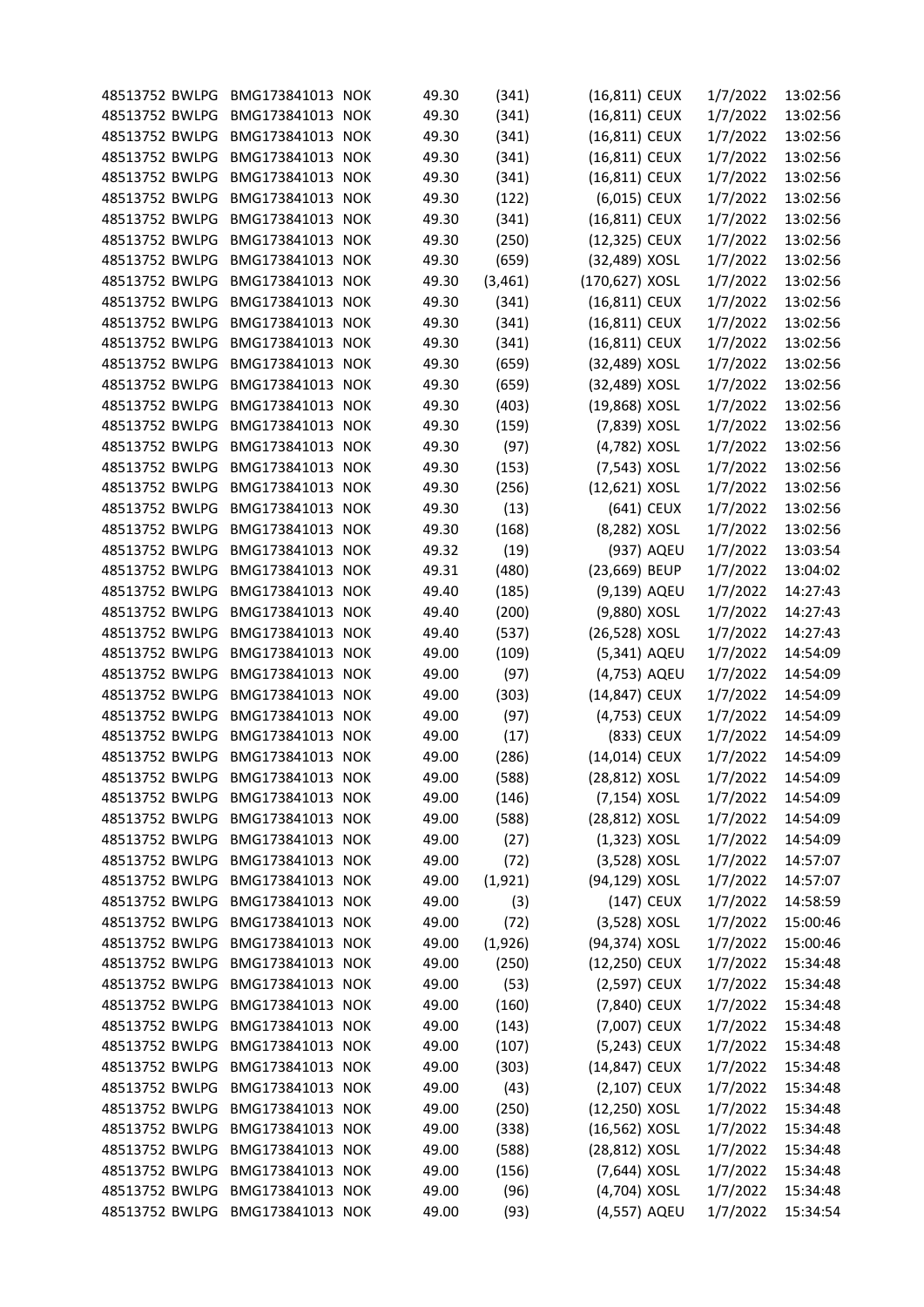| 48513752 BWLPG | BMG173841013 NOK                | 49.00 | (303)    | (14,847) CEUX  | 1/7/2022 | 15:35:03 |
|----------------|---------------------------------|-------|----------|----------------|----------|----------|
|                | 48513752 BWLPG BMG173841013 NOK | 49.00 | (492)    | (24,108) XOSL  | 1/7/2022 | 15:35:03 |
|                | 48513752 BWLPG BMG173841013 NOK | 49.50 | (103)    | (5,099) XOSL   | 1/7/2022 | 16:25:17 |
|                | 48513752 BWLPG BMG173841013 NOK | 49.50 | (897)    | (44,402) XOSL  | 1/7/2022 | 16:25:17 |
|                | 48513752 BWLPG BMG173841013 NOK | 49.50 | (84)     | (4,158) XOSL   | 1/7/2022 | 16:25:17 |
|                | 48513752 BWLPG BMG173841013 NOK | 49.50 | (170)    | (8,415) XOSL   | 1/7/2022 | 16:25:17 |
|                | 48513752 BWLPG BMG173841013 NOK | 49.50 | (90)     | (4,455) XOSL   | 1/7/2022 | 16:25:17 |
|                | 48513752 BWLPG BMG173841013 NOK | 49.50 | (848)    | (41,976) XOSL  | 1/7/2022 | 16:25:17 |
|                | 48513752 BWLPG BMG173841013 NOK | 49.50 | (5,000)  | (247,500) XOSL | 1/7/2022 | 16:25:17 |
|                | 48513752 BWLPG BMG173841013 NOK | 49.50 | (445)    | (22,028) XOSL  | 1/7/2022 | 16:25:17 |
| 48513752 BWLPG | BMG173841013 NOK                | 49.36 | (5,823)  | (287,423) XOSL | 1/7/2022 | 16:25:26 |
|                |                                 |       | (50,000) |                |          |          |
|                |                                 |       |          |                |          |          |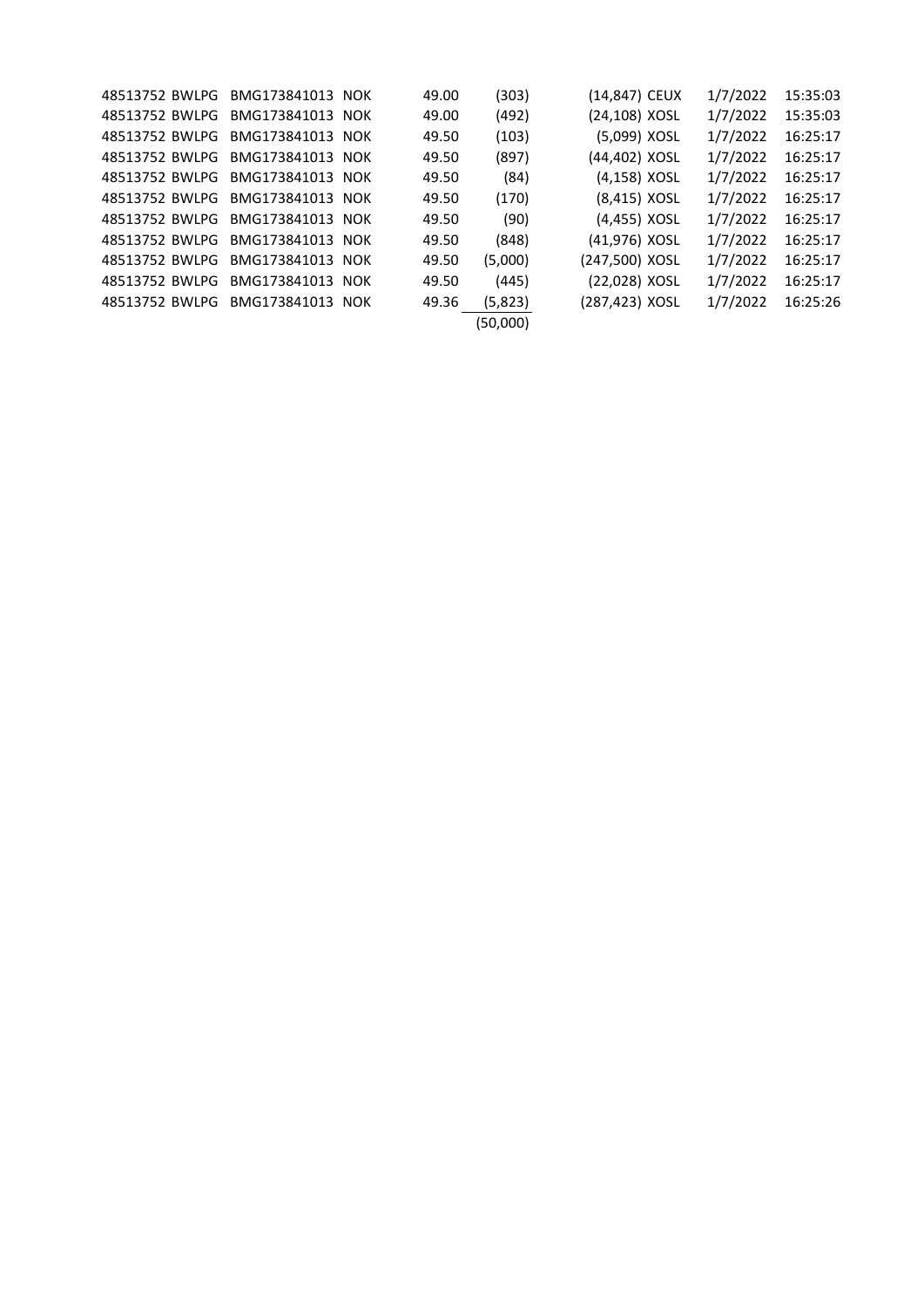| Order | <b>Ticker</b> | <b>ISIN</b>                     | <b>Currency</b> | <b>Price</b> | <b>Volume</b> | <b>Consideration</b> | <b>MIC</b> | <b>Date</b>       | <b>Time</b> |
|-------|---------------|---------------------------------|-----------------|--------------|---------------|----------------------|------------|-------------------|-------------|
|       |               | 48512010 BWLPG BMG173841013 NOK |                 | 48.00        | (10)          |                      | (480) XOSL | 1/6/2022          | 9:01:08     |
|       |               | 48512010 BWLPG BMG173841013 NOK |                 | 48.00        | (5,709)       | (274,032) XOSL       |            | 1/6/2022          | 9:01:08     |
|       |               | 48512010 BWLPG BMG173841013 NOK |                 | 48.00        | (76)          | (3,648) TQEX         |            | 1/6/2022          | 9:01:08     |
|       |               | 48512010 BWLPG BMG173841013 NOK |                 | 48.00        | (71)          | (3,408) TQEX         |            | 1/6/2022          | 9:01:08     |
|       |               | 48512010 BWLPG BMG173841013 NOK |                 | 48.00        | (250)         | (12,000) CEUX        |            | 1/6/2022          | 9:01:08     |
|       |               | 48512010 BWLPG BMG173841013 NOK |                 | 48.00        | (250)         | (12,000) CEUX        |            | 1/6/2022          | 9:01:08     |
|       |               | 48512010 BWLPG BMG173841013 NOK |                 | 48.00        | (250)         | (12,000) CEUX        |            | 1/6/2022          | 9:01:08     |
|       |               | 48512010 BWLPG BMG173841013 NOK |                 | 48.00        | (500)         | (24,000) CEUX        |            | 1/6/2022          | 9:01:08     |
|       |               | 48512010 BWLPG BMG173841013 NOK |                 | 48.00        | (59)          | (2,832) CEUX         |            | 1/6/2022          | 9:01:08     |
|       |               | 48512010 BWLPG BMG173841013 NOK |                 | 48.00        | (475)         | (22,800) AQEU        |            | 1/6/2022          | 9:01:08     |
|       |               | 48512010 BWLPG BMG173841013 NOK |                 | 48.00        | (250)         | (12,000) CEUX        |            | 1/6/2022          | 9:01:08     |
|       |               | 48512010 BWLPG BMG173841013 NOK |                 | 48.00        | (1, 370)      | (65,760) XOSL        |            | 1/6/2022          | 9:01:08     |
|       |               | 48512010 BWLPG BMG173841013 NOK |                 | 48.00        | (217)         | (10,416) CEUX        |            | 1/6/2022          | 9:01:08     |
|       |               | 48512010 BWLPG BMG173841013 NOK |                 | 48.00        | (804)         | (38,592) XOSL        |            | 1/6/2022          | 9:01:08     |
|       |               | 48512010 BWLPG BMG173841013 NOK |                 | 48.00        | (145)         | (6,960) CEUX         |            | 1/6/2022          | 9:01:08     |
|       |               | 48512010 BWLPG BMG173841013 NOK |                 | 48.00        | (428)         | (20,544) XOSL        |            | 1/6/2022          | 9:01:08     |
|       |               | 48512010 BWLPG BMG173841013 NOK |                 | 48.00        | (276)         | (13,248) XOSL        |            | 1/6/2022          | 9:01:08     |
|       |               | 48512010 BWLPG BMG173841013 NOK |                 | 48.00        | (237)         | (11,376) XOSL        |            | 1/6/2022          | 9:21:59     |
|       |               | 48512010 BWLPG BMG173841013 NOK |                 | 48.00        | (89)          | (4,272) AQEU         |            | 1/6/2022          | 9:21:59     |
|       |               | 48512010 BWLPG BMG173841013 NOK |                 | 48.00        | (217)         | (10,416) CEUX        |            | 1/6/2022          | 9:21:59     |
|       |               | 48512010 BWLPG BMG173841013 NOK |                 | 48.00        | (511)         | (24,528) XOSL        |            | 1/6/2022          | 9:21:59     |
|       |               | 48512010 BWLPG BMG173841013 NOK |                 | 48.00        | (133)         | (6,384) CEUX         |            | 1/6/2022          | 9:21:59     |
|       |               | 48512010 BWLPG BMG173841013 NOK |                 | 48.00        | (302)         | (14,496) XOSL        |            | 1/6/2022          | 9:21:59     |
|       |               | 48512010 BWLPG BMG173841013 NOK |                 | 48.00        | (250)         | (12,000) XOSL        |            | 1/6/2022          | 9:21:59     |
|       |               | 48512010 BWLPG BMG173841013 NOK |                 | 48.00        | (189)         | (9,072) XOSL         |            | 1/6/2022          | 9:21:59     |
|       |               | 48512010 BWLPG BMG173841013 NOK |                 | 48.00        | (196)         | (9,408) TQEX         |            | 1/6/2022          | 9:34:43     |
|       |               | 48512010 BWLPG BMG173841013 NOK |                 | 48.00        | (223)         | (10,704) CEUX        |            | 1/6/2022          | 9:34:43     |
|       |               | 48512010 BWLPG BMG173841013 NOK |                 | 48.00        | (500)         | (24,000) CEUX        |            | 1/6/2022          | 9:34:43     |
|       |               | 48512010 BWLPG BMG173841013 NOK |                 | 48.00        | (250)         | (12,000) CEUX        |            | 1/6/2022          | 9:34:43     |
|       |               | 48512010 BWLPG BMG173841013 NOK |                 | 48.00        | (250)         | (12,000) CEUX        |            | 1/6/2022          | 9:34:43     |
|       |               | 48512010 BWLPG BMG173841013 NOK |                 | 48.00        | (500)         | (24,000) CEUX        |            | 1/6/2022          | 9:34:43     |
|       |               | 48512010 BWLPG BMG173841013 NOK |                 | 48.00        | (250)         | (12,000) CEUX        |            | 1/6/2022          | 9:34:43     |
|       |               | 48512010 BWLPG BMG173841013 NOK |                 | 48.00        | (263)         | (12,624) AQEU        |            | 1/6/2022          | 9:34:43     |
|       |               | 48512010 BWLPG BMG173841013 NOK |                 | 48.00        | (1,015)       | (48,720) CEUX        |            | 1/6/2022          | 9:34:43     |
|       |               | 48512010 BWLPG BMG173841013 NOK |                 | 48.00        | (4,698)       | (225,504) XOSL       |            | 1/6/2022          | 9:34:43     |
|       |               | 48512010 BWLPG BMG173841013 NOK |                 | 48.00        | (527)         | (25,296) CEUX        |            | 1/6/2022          | 9:34:43     |
|       |               | 48512010 BWLPG BMG173841013 NOK |                 | 48.00        | (191)         | (9,168) AQEU         |            | 1/6/2022          | 9:34:43     |
|       |               | 48512010 BWLPG BMG173841013 NOK |                 | 48.00        | (1,008)       | (48,384) XOSL        |            | 1/6/2022          | 9:34:43     |
|       |               | 48512010 BWLPG BMG173841013 NOK |                 | 48.00        | (33)          | $(1,584)$ GSEI       |            | 1/6/2022          | 9:34:43     |
|       |               | 48512010 BWLPG BMG173841013 NOK |                 | 48.00        | (1,062)       | (50,976) XOSL        |            | 1/6/2022          | 9:37:26     |
|       |               | 48512010 BWLPG BMG173841013 NOK |                 | 48.00        | (19)          |                      | (912) XOSL | 1/6/2022          | 9:37:26     |
|       |               | 48512010 BWLPG BMG173841013 NOK |                 | 48.00        | (498)         | (23,904) XOSL        |            | 1/6/2022          | 9:37:26     |
|       |               | 48512010 BWLPG BMG173841013 NOK |                 | 48.00        | (616)         | (29,568) XOSL        |            | 1/6/2022          | 9:37:26     |
|       |               | 48512010 BWLPG BMG173841013 NOK |                 | 48.20        | (556)         | (26,799) XOSL        |            | 1/6/2022 10:31:39 |             |
|       |               | 48512010 BWLPG BMG173841013 NOK |                 | 48.20        | (73)          | $(3,519)$ XOSL       |            | 1/6/2022 10:34:14 |             |
|       |               | 48512010 BWLPG BMG173841013 NOK |                 | 48.20        | (210)         | (10,122) XOSL        |            | 1/6/2022 10:34:14 |             |
|       |               | 48512010 BWLPG BMG173841013 NOK |                 | 48.20        | (200)         | (9,640) XOSL         |            | 1/6/2022 10:34:14 |             |
|       |               | 48512010 BWLPG BMG173841013 NOK |                 | 48.20        | (217)         | (10,459) CEUX        |            | 1/6/2022 10:34:14 |             |
|       |               | 48512010 BWLPG BMG173841013 NOK |                 | 48.36        | (20)          |                      | (967) AQEU | 1/6/2022 10:53:07 |             |
|       |               | 48512010 BWLPG BMG173841013 NOK |                 | 48.35        | (480)         | (23,208) BEUP        |            | 1/6/2022 10:54:41 |             |
|       |               | 48512010 BWLPG BMG173841013 NOK |                 | 48.50        | (269)         | (13,047) CEUX        |            | 1/6/2022 12:27:55 |             |
|       |               |                                 |                 |              |               |                      |            |                   |             |